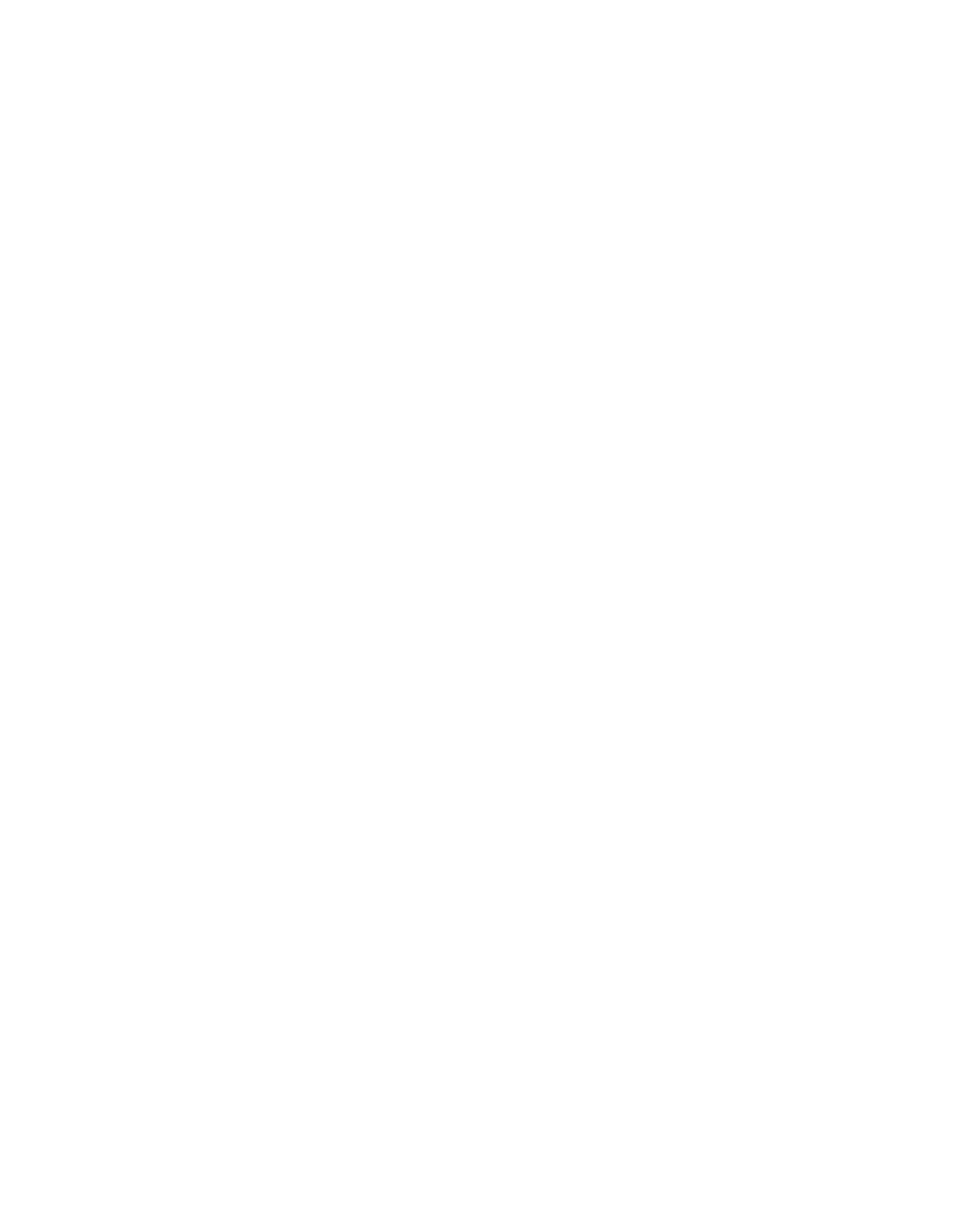## **Medical device interoperability**

Developed by **Association for the Advancement of Medical Instrumentation**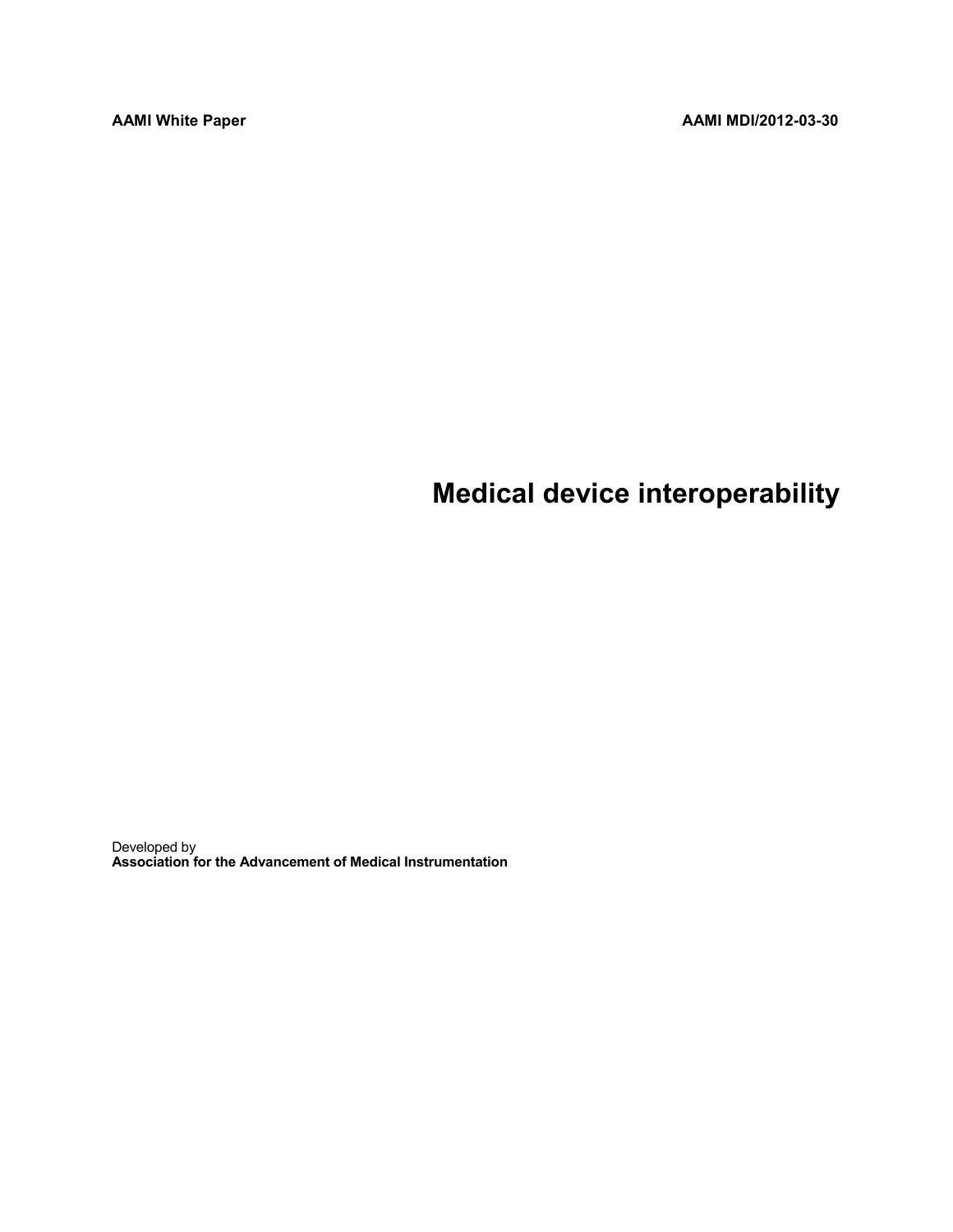*Published by*

Association for the Advancement of Medical Instrumentation 4301 N. Fairfax Drive, Suite 301 Arlington, VA 22203-1633 [www.aami.org](http://www.aami.org/) 

© 2012 by the Association for the Advancement of Medical Instrumentation

Permission is granted to distribute or reproduce this report in its entirety for noncommercial and educational purposes. For other uses, or to order reprints of this report, complete the reprint request form at [www.aami.org](http://www.aami.org/) or contact AAMI, 4301 N. Fairfax Dr., Suite 301, Arlington, VA 22203-1633. Phone: +1-703-525-4890; Fax: +1-703-525- 1067.

Printed in the United States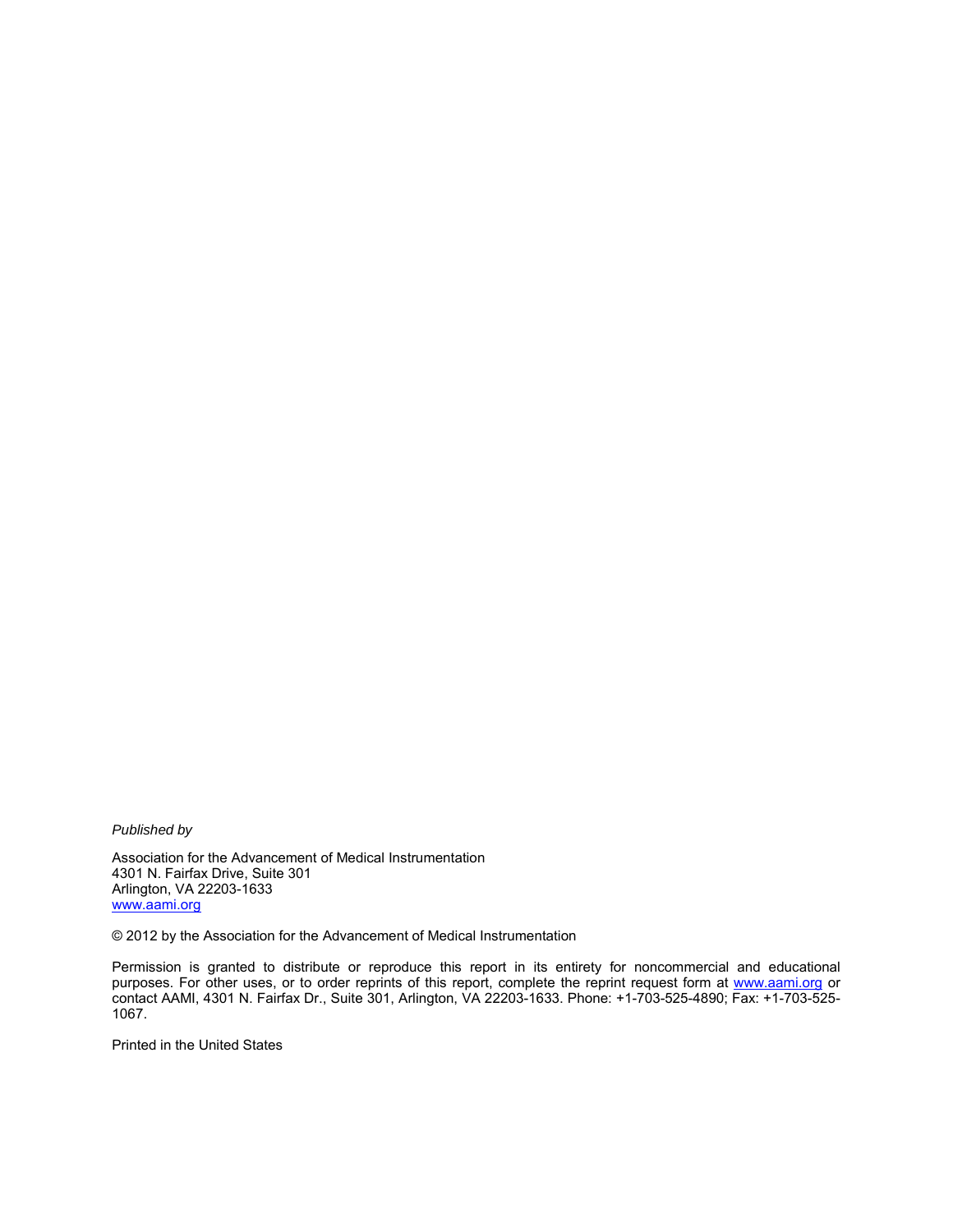#### **Contents**

| . .<br>×<br>v<br>۰.<br>×<br>۰. |
|--------------------------------|
|--------------------------------|

| 1 |                                                      |                                                                                                   |  |  |  |  |
|---|------------------------------------------------------|---------------------------------------------------------------------------------------------------|--|--|--|--|
|   | 1.1<br>1.2<br>1.3<br>1.4<br>1.5<br>1.6<br>1.7<br>1.8 |                                                                                                   |  |  |  |  |
| 2 |                                                      |                                                                                                   |  |  |  |  |
|   | 2.1<br>2.2                                           |                                                                                                   |  |  |  |  |
| 3 |                                                      |                                                                                                   |  |  |  |  |
|   | 3.1<br>3.2<br>3.3<br>3.4                             | 3.4.1                                                                                             |  |  |  |  |
|   |                                                      | 3.4.2<br>3.4.3<br>3.4.4<br>3.4.5<br>3.4.6                                                         |  |  |  |  |
| 4 |                                                      |                                                                                                   |  |  |  |  |
|   | 4.1<br>4.2<br>4.3                                    | 4.3.1<br>4.3.2<br>4.3.3<br>4.3.4<br>4.3.5<br>4.3.6<br>4.3.7<br>4.3.8<br>4.3.9<br>4.3.10<br>4.3.11 |  |  |  |  |
| 5 |                                                      |                                                                                                   |  |  |  |  |
|   | 5.1<br>5.2<br>5.3<br>5.4<br>5.5                      |                                                                                                   |  |  |  |  |
| 6 |                                                      |                                                                                                   |  |  |  |  |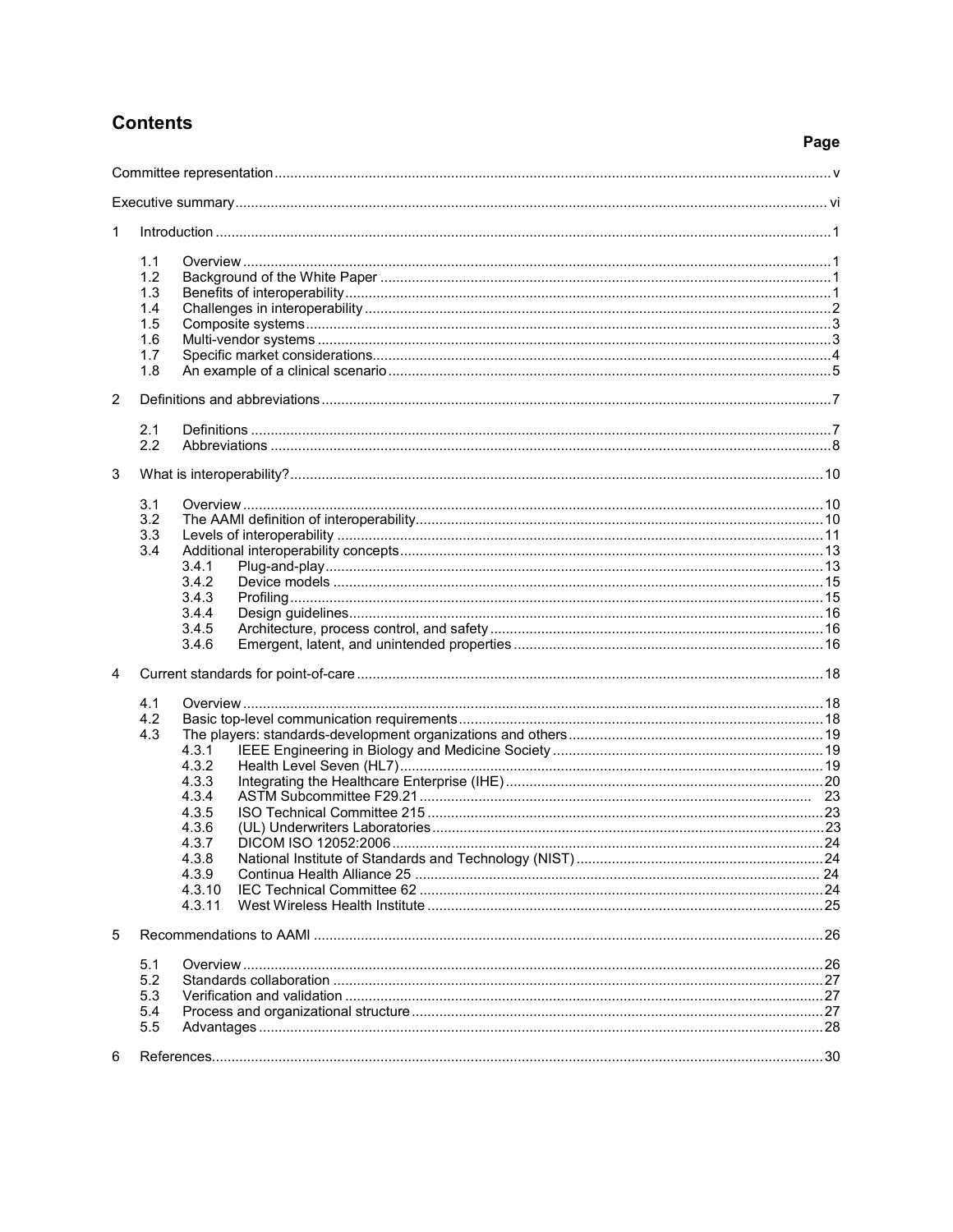#### **Tables**

| 2 Implementation status of IHE PCD profiles and technical frameworks relative to ONCHIT and other device |  |
|----------------------------------------------------------------------------------------------------------|--|

#### **Figures**

| Clinical device connectivity: IHE profiles demonstrated at HIMSS11 and underlying standards22 |  |
|-----------------------------------------------------------------------------------------------|--|
|                                                                                               |  |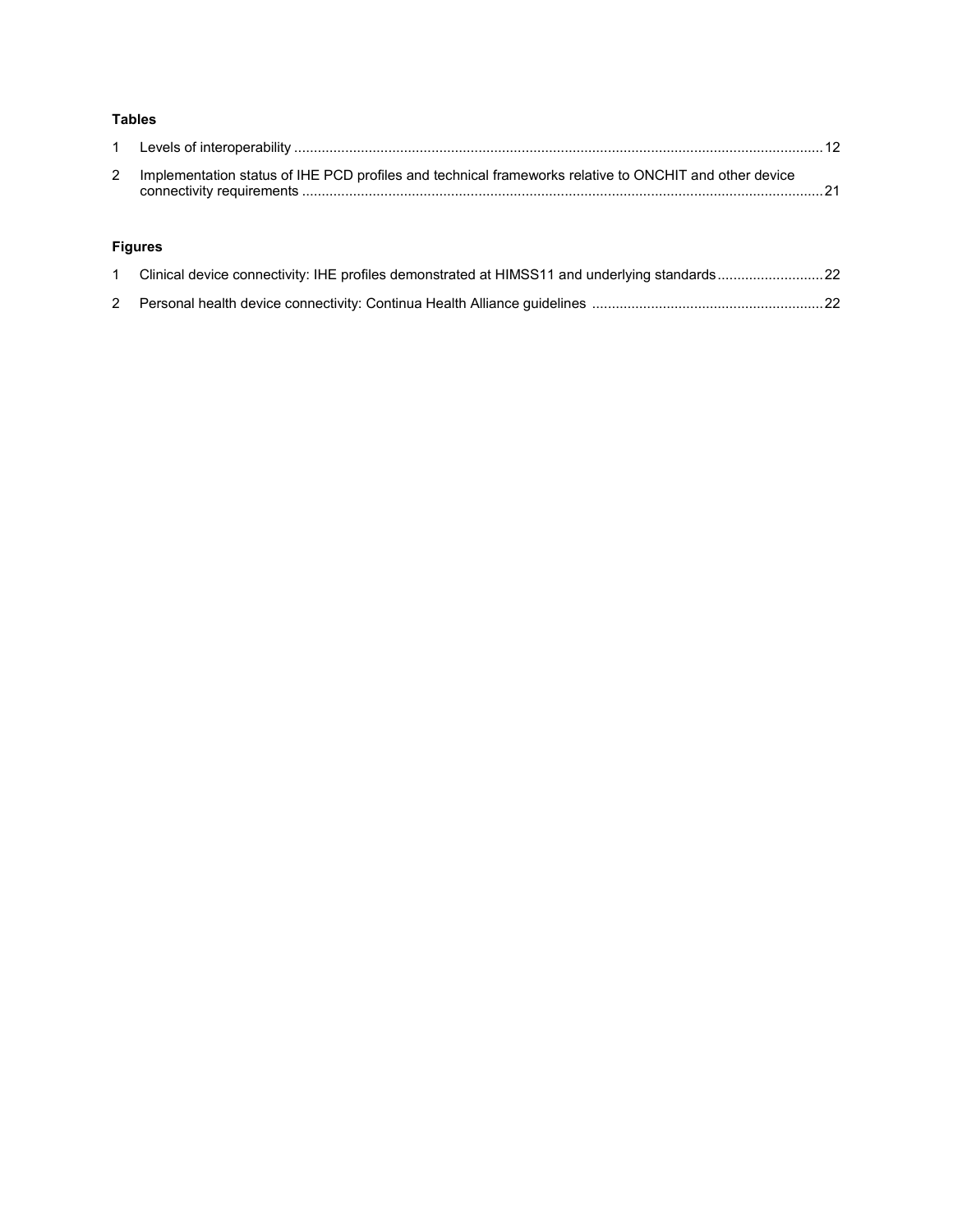#### <span id="page-6-0"></span>**Committee representation**

#### **Association for the Advancement of Medical Instrumentation**

#### **Ad Hoc Group on Health Information Technology and Interoperability**

This White Paper was developed by the AAMI Ad Hoc Group on Health Information Technology and Interoperability (HITI). At the time this document was published, HITI had the following members:

| Cochairs:       | John F. Murray, Jr., MS, CSQE<br>Geoffrey A. Pascoe, MSCCS, BEE, GSEC                                                                                                                                                                                                                                                                                                                                                                                                                                                                                                                                                                                                                                                                                                                                                                                                                                                                                                                                                                                                                                                                                                                                                                                                                                                                                                                                                                                                                      |  |  |  |  |  |  |
|-----------------|--------------------------------------------------------------------------------------------------------------------------------------------------------------------------------------------------------------------------------------------------------------------------------------------------------------------------------------------------------------------------------------------------------------------------------------------------------------------------------------------------------------------------------------------------------------------------------------------------------------------------------------------------------------------------------------------------------------------------------------------------------------------------------------------------------------------------------------------------------------------------------------------------------------------------------------------------------------------------------------------------------------------------------------------------------------------------------------------------------------------------------------------------------------------------------------------------------------------------------------------------------------------------------------------------------------------------------------------------------------------------------------------------------------------------------------------------------------------------------------------|--|--|--|--|--|--|
| <i>Members:</i> | Conor Curtin, Fresenius Medical Care Renal Therapies Group<br>Laurie E. DeDecker, RN, Robertson Global Healthcare Solutions Corporation<br>Christina DeMur, Draeger Medical Systems, Inc.<br>Sherman Eagles, Software CPR<br>Joseph Freitas, CareFusion<br>Kenneth J. Fuchs, Mindray DS USA Inc.<br>Richard Gardner, GE Healthcare<br>Stuart C. Gardner, SG & A Consulting (Independent Expert)<br>Tim Gee, Medical Connectivity Consulting (Independent Expert)<br>Julian Goldman, MD, Massachusetts General Hospital<br>George W. Gray, Fluidnet Corporation<br>Rickey L. Hampton, Partners HealthCare Systems (Independent Expert)<br>William Hintz, Medtronic Inc. WHQ Campus<br>Robert F. Hyatt, Intermountain Health Care<br>Veronica Ivans, IMD Standards LLC (Independent Expert)<br>Yimin Li, Stryker Instruments Division<br>Bernie Liebler, Advanced Medical Technology Association<br>Angela Mariani, Smiths Medical North America<br>Mary Beth McDonald, St. Jude Medical Inc.<br>Luis A. Melendez, Partners Healthcare (Independent Expert)<br>Julia Merritt, MPR Associates Inc.<br>Steve Merritt, Cuffco LLC<br>John F. Murray, Jr., MS, CSQE, Center for Devices and Radiological Health,<br>U.S. Food and Drug Administration<br>Geoffrey A. Pascoe, Independent Expert<br>Dave Pouliot, Baxa Corporation<br>Janine Purcell, MS, U.S. Department of Veterans Affairs<br>Steven R. Rakitin, Software Quality Consulting (Independent Expert)<br>Maureen Richard, Covidien |  |  |  |  |  |  |
| Alternates:     | Donna-Bea Tillman, PhD, Microsoft Health Solutions Group<br>Keith B. Anderson, Smiths Medical North America<br>Cathy Barr, GE Healthcare<br>Jeffrey L. Eggleston, MS, PE, Covidien<br>Patricia Krantz, Medtronic Inc. WHQ Campus<br>Tracy Rauch (Independent Expert)<br>John Rhoads, Philips Electronics North America<br>Paul Schluter, GE Healthcare<br>Richard A. Schrenker, Massachusetts General Hospital<br>Xianyu Shea, Stryker Instruments Division<br>Fei Wang, Fresenius Medical Care Renal Therapies Group<br>Sandy Weininger, PhD, Center for Devices and Radiological Health,<br>U.S. Food and Drug Administration                                                                                                                                                                                                                                                                                                                                                                                                                                                                                                                                                                                                                                                                                                                                                                                                                                                            |  |  |  |  |  |  |

NOTE—Participation by federal agency representatives in the development of this AAMI White Paper does not constitute endorsement by the federal government or any of its agencies.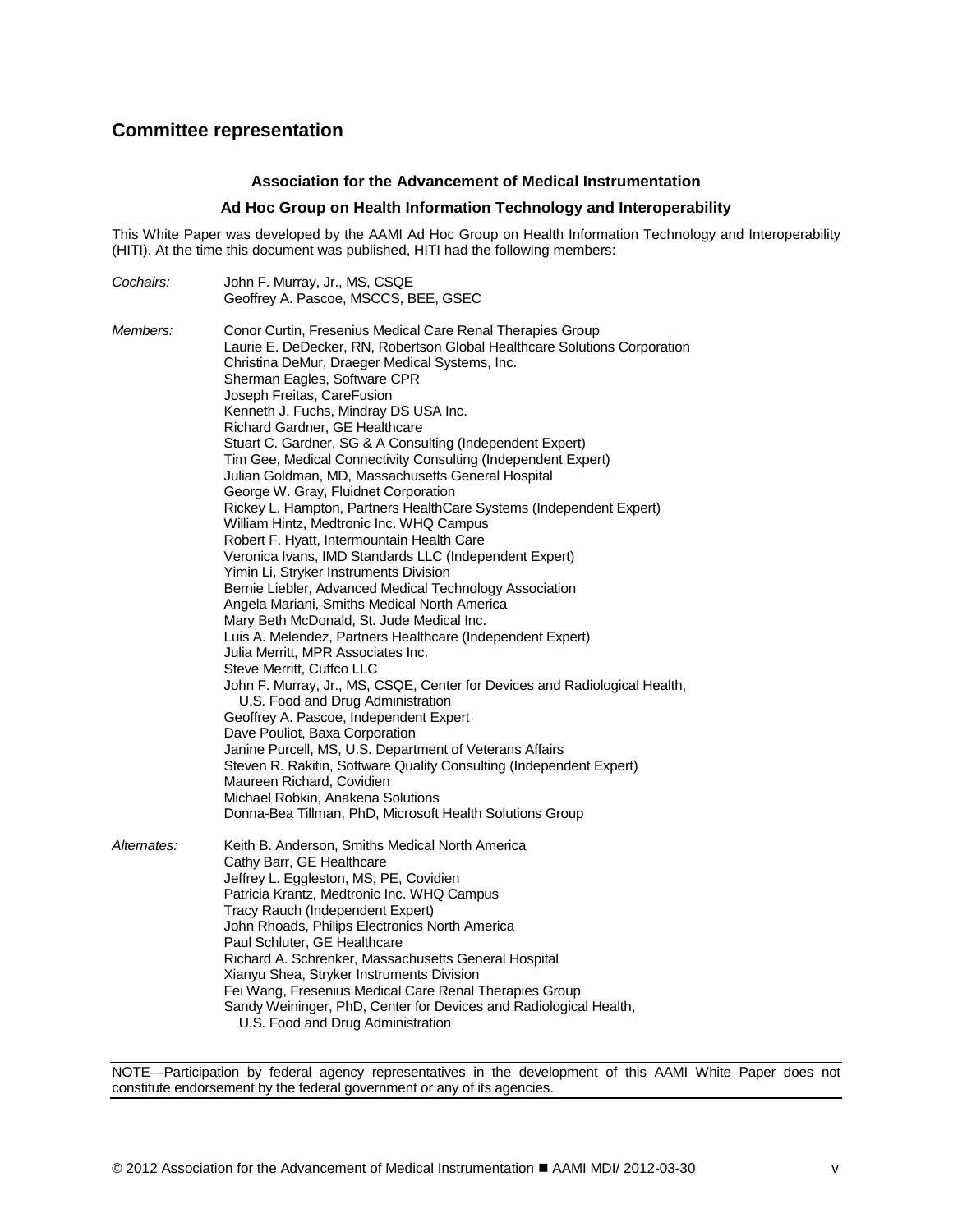#### <span id="page-7-0"></span>**Executive summary**

This White Paper was developed by the AAMI Ad Hoc Group on Health Information Technology and Interoperability (HITI). The purpose of the White Paper is two-fold: First, and most importantly, it provides recommendations on how AAMI can make contributions to the field of medical device interoperability; second, it includes an overview of medical device interoperability standards and related efforts that will make the White Paper useful to a wider audience. After reviewing numerous definitions of "interoperability," HITI defines it here as "the ability of medical devices, clinical systems, or their components to communicate in order to safely fulfill an intended purpose."

In making recommendations, HITI has surveyed medical interoperability concepts; market factors; applicable standards from HL7, IEEE, ASTM, and others; and related efforts such as profiling, testing, and certification available from such bodies as IHE, Continua, and the Medical Device "Plug-and-Play" Interoperability Program. We have identified gaps and considered how AAMI's unique strengths can be applied to this increasingly important field of endeavor. Our conclusion is that AAMI should develop standards for individual clinical scenarios that define specific clinical functional requirements and non-functional requirements, such as QoS, quality of measurement (precision and accuracy), and, most importantly safety. These standards would describe the essential performance requirements for such a composite system.

Clinically-based interoperability standards would be based on a complete systems-level approach, follow systems engineering best practice, and incorporate standards for user interaction, patient interface, and device-to-device interoperability. The primary emphasis would be on ensuring that the resulting composite devices can operate safely and effectively for a specific intended use, by describing the essential performance requirements for composite systems intended for those clinical scenarios. These standards may then be recognized by regulatory bodies. Along with appropriate AAMI-developed process standards for validating multi-vendor composite systems, these standards would enable a regulatory pathway for the approval of such solutions, creating the necessary conditions for vendor investment in developing and marketing devices that can be used in interoperable composite systems.

HITI envisions an entire family of clinically-based, systems-level standards, each targeted at specific important clinical scenarios. These standards would draw on the same, or substantially similar, technically oriented interoperability standards—standards that are orthogonal to the AAMI-developed, clinically-based standards. AAMI should cooperate with other organizations to leverage existing interoperability standards, profiles, testing, certification, and verification and validation (V&V) infrastructure.

AAMI should not focus on the development of technology, engineering, or communication standards. If a situation arises in which such a standard is needed but does not exist, AAMI should engage the appropriate technology, engineering, or communications standards developer to create and deliver the required standard.

If this approach is adopted, AAMI will need to undertake the following:

- In collaboration with other standards-development organizations (SDOs), AAMI will need to recommend appropriate standards and profiles for specific clinical scenarios. In situations where no standards exist, or existing standards are inadequate, AAMI will need to work with other SDOs to develop, supplement, or modify underlying interoperability standards.
- AAMI should identify the best practices, standards, SDO's, or organizations that have expertise or products in development processes, verification, and validation that are applicable to assuring the safe operation of composite devices. This informs SDOs, medical device manufacturers, healthcare providers, and regulatory and quality bodies to ensure that processes exist for the verification and validation of composite devices.
- Because clinically-based, multi-vendor, systems-level standards will apply to a wide variety of devices, AAMI will need to draw on multiple technical committees and groups for expertise, perhaps through a joint working group structure. AAMI will also have to develop internal processes for collaborating with other organizations for selecting, refining, and profiling interoperability standards and interfaces to health information systems to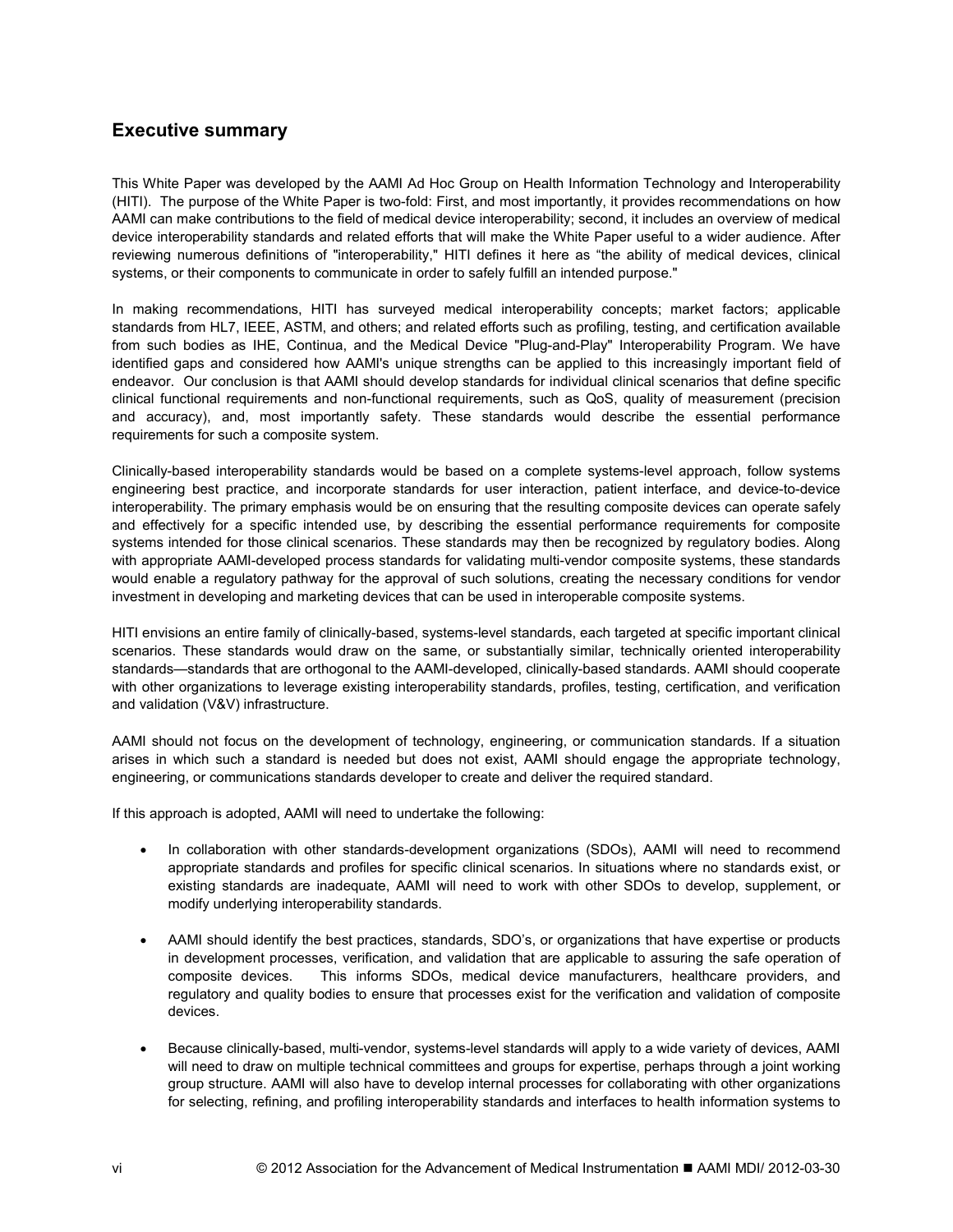support the creation of multi-vendor, composite devices. Systems engineering expertise should also be sought from groups like International Council on Systems Engineering (INCOSE).

• AAMI may need to collaborate with regulatory bodies and other efforts to ensure that regulatory pathways exist for the approval of interoperating composite devices.

Close involvement from regulatory authorities with jurisdiction, including the U.S. FDA, is required. Ideally, AAMI would like to see the U.S. FDA become more active in medical device interoperability. The interoperability arena is a complex environment that requires the contribution, collaboration, and participation from many groups and stakeholders. The FDA with its mission to promote and protect public health in the United States is well positioned to facilitate the communication across these groups and stakeholders.

These recommendations and the advantages of this approach are elaborated in the White Paper, which also provides extensive background information on the clinical need that better medical device interoperability addresses, levels of interoperability, the conceptual underpinnings of interoperability, current standards, and profiling efforts for clinical point-of-care devices.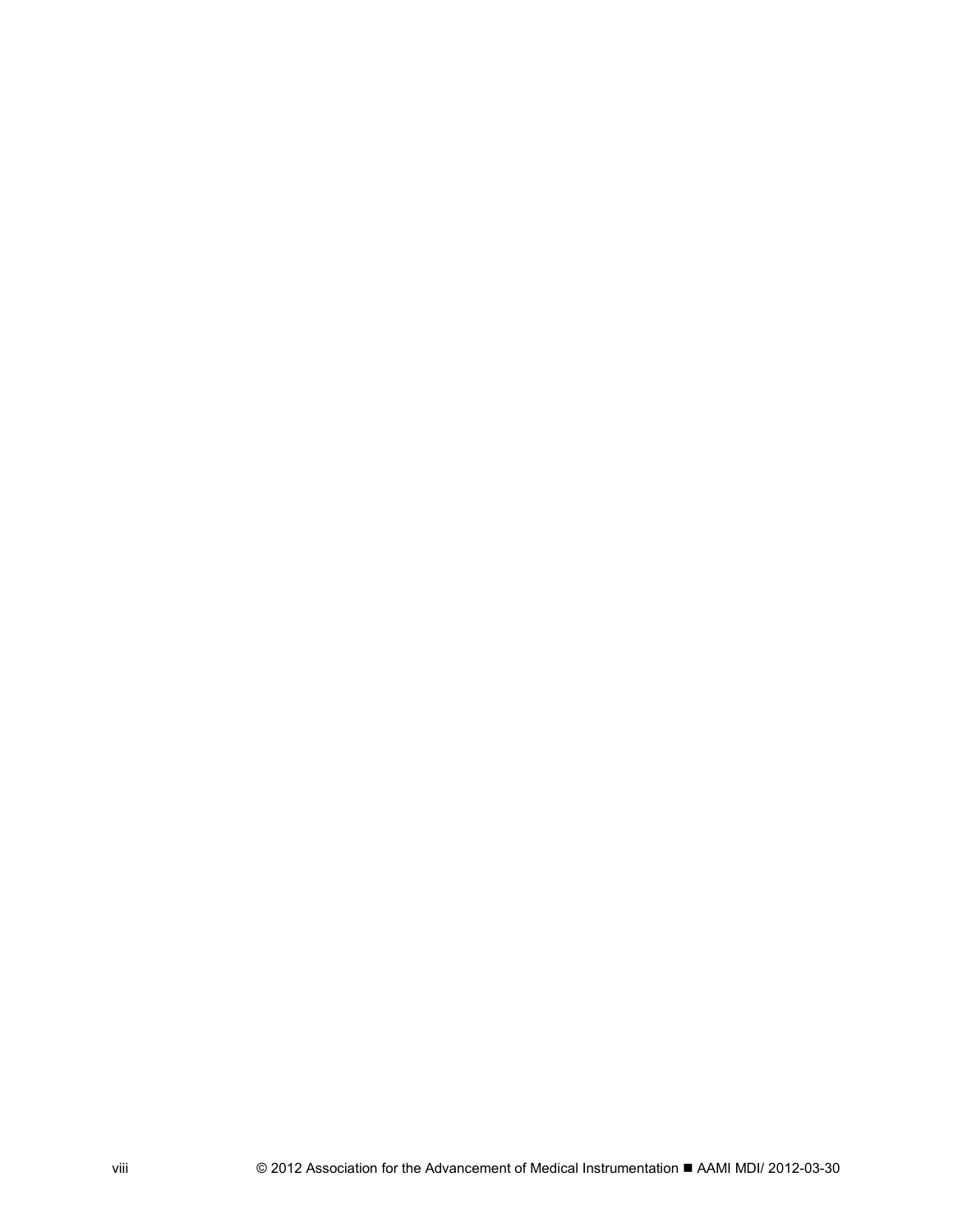### <span id="page-10-0"></span>**Medical device interoperability**

#### **1 Introduction**

#### **1.1 Overview**

The concept of medical device interoperability has been defined in many different ways by different stakeholders. This White Paper represents a collaborative effort of stakeholders to advance the adoption of medical device interoperability with the goal of improving patient safety and healthcare efficiency. It is important that interoperability be carefully defined for this purpose in terms of needs, functions, benefits, and challenges. Broadly speaking, interoperability will enable clinicians to improve patient care by working with integrated systems of diagnostic and therapeutic devices and sharing data with electronic health records (EHRs), thus providing enhanced clinical-decision support, safely and effectively.

Interoperability can be achieved by several different parties: the medical device manufacturer, the middleware vendor, the system integrator, the healthcare delivery organization (HDO), or the physician. Preferably, however, the original medical device manufacturer should design and build the product with interoperable capabilities.

Varying levels of functions, features, and data can be exchanged in different implementations of interoperability even between identical components integrated by different parties for different purposes. The safety, reliability, and capabilities of the interfaces between and integration of multiple systems (whether or not they are regulated) depend on the implementation and type of interoperability. The type of interoperability desired and its relevant attributes or properties must be specified before one can determine what to develop and how to maintain the system.

#### **1.2 Background of the White Paper**

The AAMI Ad Hoc Group on Health Information Technology and Interoperability (HITI) was formed early in 2010 to explore how AAMI could expand its work beyond its traditional role of medical device safety to explore important areas in HIT and interoperability.

In February 2011, the FDA submitted to AAMI a new work item proposal, "Interoperable Medical Devices Interface Standards (IMDIS)," to further advance standards for medical device interoperability. The proposal was discussed in meetings of the AAMI Information Technology Committee and the AAMI Ad Hoc Group on HITI at the AAMI 2011 Annual Conference, 25–27 June, in San Antonio, TX. At both meetings, an approach was discussed and elaborated that the committee members believed would best leverage AAMI's strengths, avoid duplicate effort in medical device interoperability standards, and advance the applicability, scope, and implementation of standards in the marketplace, thereby leading to better patient care. FDA strongly supports medical device interoperability as a means of improving patient safety and fostering innovation, and sees AAMI's efforts to understand the process, roles, and tools as essential to achieving these goals (Tillman and Kessler, 2007; FDA, 2010).

This White Paper is the result of the deliberations of the AAMI Ad Hoc Group on HITI and subsequent peer review. It provides information on device interoperability and existing standards, as well as recommendations on how AAMI can expand its mission.

#### **1.3 Benefits of interoperability**

Interoperability is currently a vaguely defined concept about which almost everyone involved has some idea as to function and need. It is an important concept that must be defined carefully and then pursued with equal care. In most broad visions, interoperability enables clinicians to apply both diagnostic and therapeutic equipment and systems in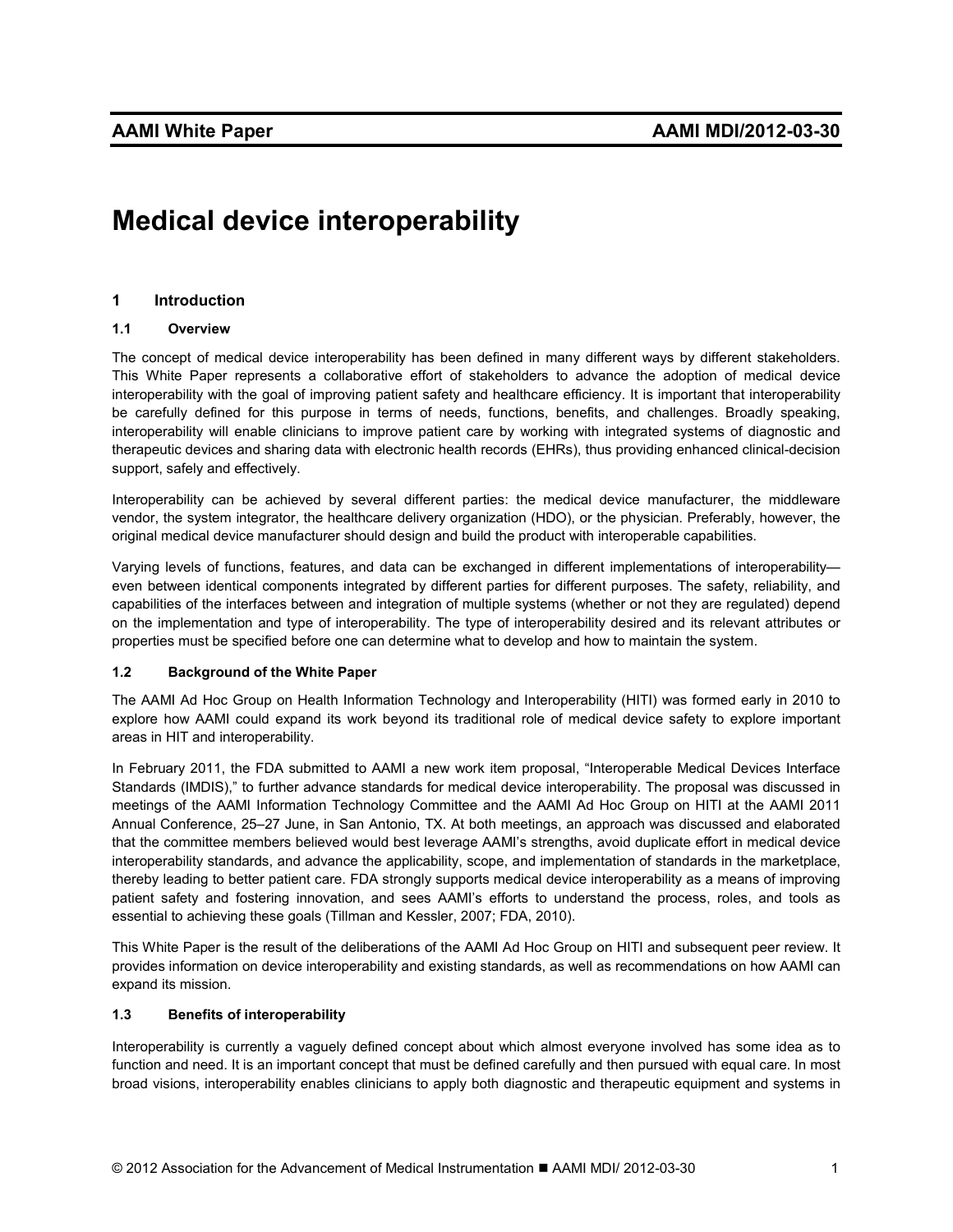<span id="page-11-0"></span>which individual components interact, maintaining records of appropriate data and initiating appropriate actions safely and effectively.

Adopting standards-compliant interoperable devices and associated systems will have numerous benefits, including the following:

- facilitating the development of innovative approaches to the improvement of patient safety, healthcare quality, and provider efficiency for patient care;
- improving the quality of medical devices;
- accelerating adoption of new clinical technology;
- reducing HDO resources now used to maintain customized interfaces; and
- acquiring and analyzing more complete and more accurate patient and device data, which will support improved healthcare quality and outcomes.

These benefits are elaborated in Goldman and Robkin (2008), which also describes the clinical context of interoperability and provides examples of Requests for Proposals (RFPs), Requests for Information (RFIs), and contracting language that can be used in the purchase and maintenance of fully interoperable medical devices and systems. See also (ECRI, 2011) and (IHE, 2011).

#### **1.4 Challenges in interoperability**

There have been successful medical device integration implementations, however, there are still challenges (

- Each new device integration is a custom installation requiring significant effort by implementers, even with widely accepted and widely used standards, such as HL7.
- Clinicians desiring to use a set of interoperable devices to fulfill a clinical need must wait for application vendors to develop new "drivers".
- The complexity of device interfacing hinders research that could lead to improved patient care.
- The software development effort and on-site customization required to integrate devices can create quality and performance issues that might lead to unsafe conditions.
- System integration services are very costly to HDOs.
- There is reduced assurance that all data are accurate and complete.
- All of the data required to address a clinical scenario might not be available, regardless of the integration effort expended.
- Attempts to solve problems lead to finger-pointing rather than solutions.
- There is too much complexity in maintaining each link in the communication chain.

It is commonplace to decry the poor state of the "device interoperability problem," but it actually impedes progress to describe it as a unitary "problem" rather than a diverse set of problems, each generated by a sphere within the wide domain of particular clinical or enterprise uses of medical devices. Interoperability is not a ladder that the community is climbing together by filling in a single series of interoperability requirements.

The various taxonomies and ordered scales of interoperability measures of merit that have been developed are interesting and analytically useful, but to be applied concretely they must be broken down into elements and applied in a specific way to particular problems; the measure of a device's interoperability is always relative to a particular purpose. That said, there are indeed capabilities that are quite general-purpose, such as:

• identifying some observed values and control capabilities of a device in a standardized way;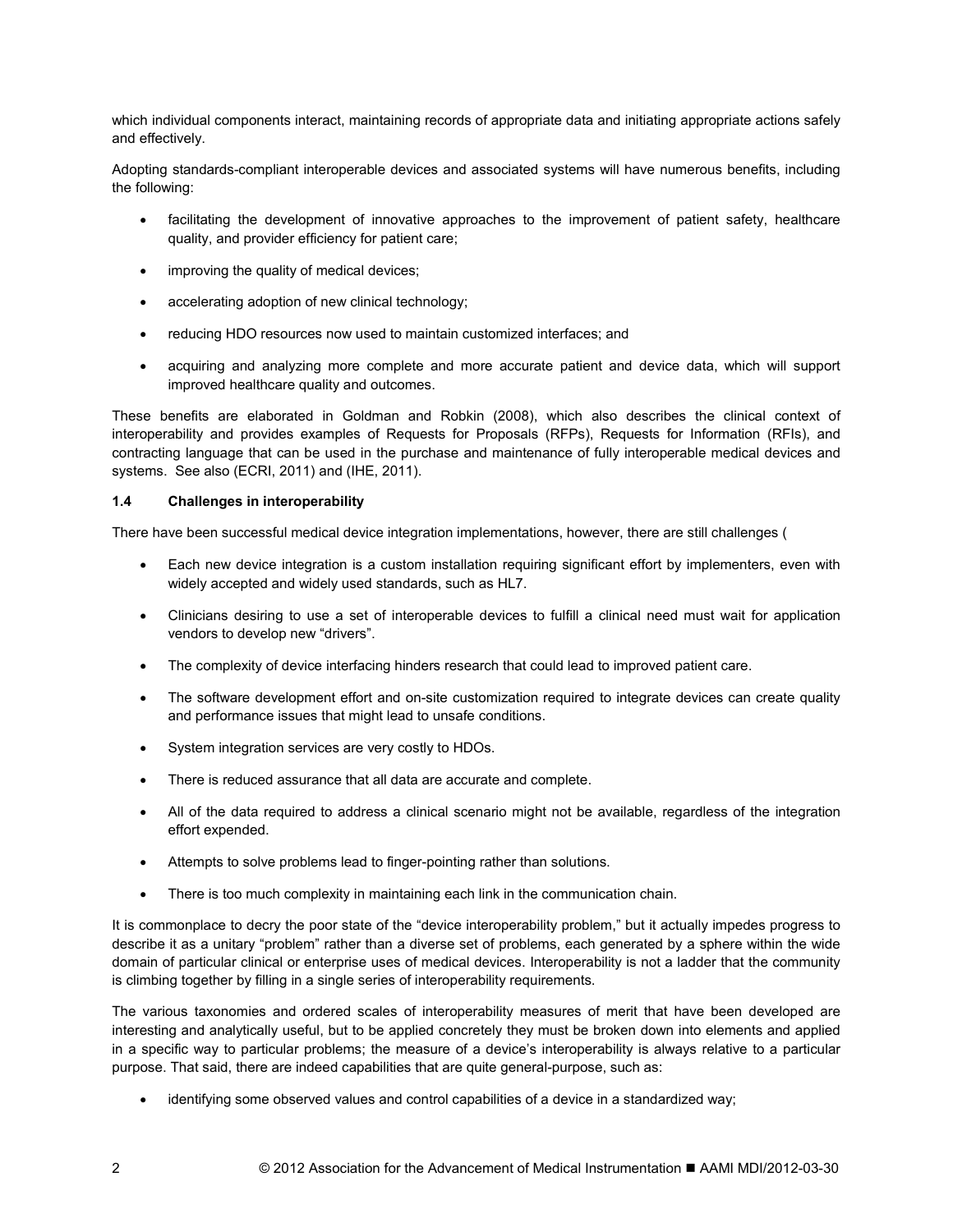- <span id="page-12-0"></span>• communicating a device's capabilities with standardized messages; and
- specifying syntax for transmitting observations and control actions.

These are problems for which there are demonstrated partial solutions based on current standards. But, the mere existence of standards does not bring about interoperability, nor does a demonstration ensure safety and reliability.

It is a misconception that gaps in existing technical/networking infrastructure standards are the sole impediment to interoperability, especially because those standards tend to be general multi-purpose standards not created to address specific verifiable clinical scenarios. Had they been defined to a level of interoperability so that two independent implementations were interoperable, and had they been implemented across a larger share of the healthcare market, the landscape would be very different.

Another cause of the lack of implementation is the view of some vendors that there is insufficient return on investment for contributing to standards-development work, for fully implementing genuine interoperability in products, and perhaps just as importantly—for supporting development of material for implementation, such as open-source reference implementations and accompanying design guidelines. Widely available reference implementations of interoperability in its various forms, contexts, scenarios, and levels would accelerate the development of interoperability, but by themselves are not sufficient.

Assuring the safety and reliability of complex systems of interoperable components relies on multiple parties that have specific roles and responsibilities and that depend on each other for performing pieces of the process. It also requires additional detailed information on device settings currently considered "internal" by manufacturers, such as averaging time, device alarm limits, software revisions, hardware revisions, calibration date/time, last date of maintenance, and more. Other interfaces, such as USB and Bluetooth, have independent certification bodies and accreditation systems that support regulatory requirements. What process will be used to assure the safety and reliability of systems of interoperable medical devices, who will fulfill those roles, and what tools (e.g., standards, accredited parties) will be used?

#### **1.5 Composite systems**

When multiple devices are brought together and interoperate to accomplish a purpose or a set of purposes, these devices form what might be thought of as a "composite device"—a larger system composed of multiple devices. Though the individual devices might have some very specific uses to accomplish specific clinical tasks, the composite device also has its own clinical functionality or "intended use." Indeed, individual vendors commonly design and manufacture devices to interoperate with other devices from that same vendor. This can be done using standards or proprietary interfaces, but they nevertheless interoperate. A vendor that markets a composite device is required to employ a quality system and to perform verification and validation (V&V) to ensure that the composite device can be operated safely and effectively. It is recognized that interoperability within a single vendor's product line is insufficient to meet the needs of HDOs and their clinicians.

#### **1.6 Multi-vendor systems**

It is easy to see why hospitals might wish to use single-vendor composite systems but also, just as importantly, composite systems composed of devices from different vendors. It should be noted that single-vendor solutions are not always possible. Multi-vendor systems have been implemented successfully, but as expensive projects in which, for example, a monitor vendor implements interoperability with a particular ventilator from another vendor using the other vendor's proprietary interface, taking full responsibility for the integration, verification, and validation of the composite system. More generally, without the availability of such custom combinations of devices, clinical uses are limited to composite systems that are supported by one vendor's product line and that were foreseen in the design of the devices (even in a single vendor's products, device intercommunication is frequently a problem), and institutions are limited in their ability to make "best of breed" choices. Third-party integration vendors offer expedient solutions and additional functionality, but they cannot compensate for information and capabilities not exposed by the medical device interfaces.

This joining of individual device systems from multiple vendors into a larger composite system is new in the standards arena, but not because of technical challenges or because vendors do not know how to do it technically. Although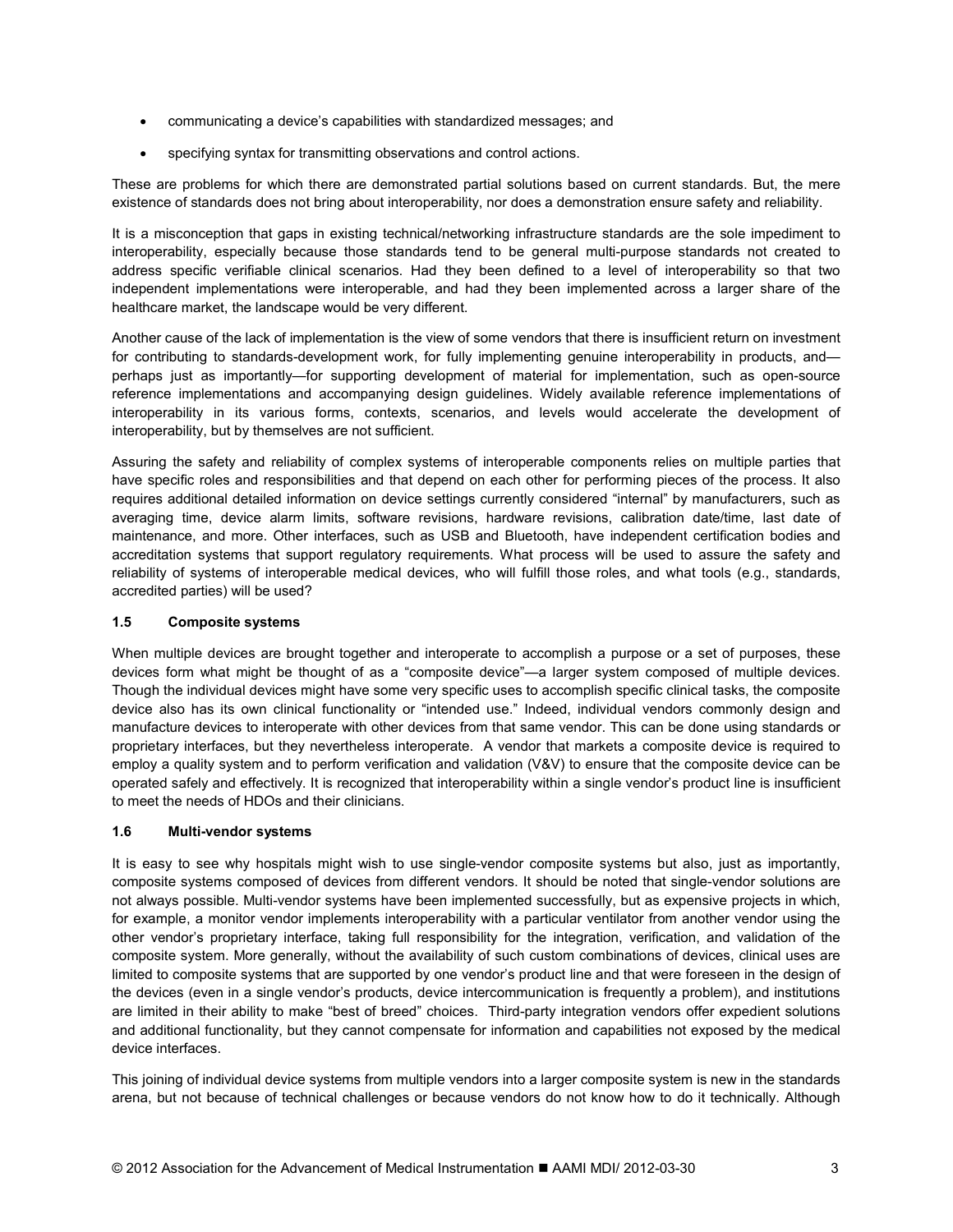<span id="page-13-0"></span>there have been internal and cross-vendor integration failures, there are many examples of successful interoperability within a single vendor's product line and even in particular cross-vendor solutions. However, market business conditions present a far greater challenge than the implementation of a composite system in a general, standardsbased way. It is these factors, rather than the technical requirements, that set a high bar for vendor participation. It is a fallacy that, with regard to standards, "if we build it they will come"; the existence of workable standards is but one of many practical preconditions for a decision to support multi-vendor systems.

ASTM 2761, one example of an integrated clinical environment (ICE) standard, describes a platform and an architecture for heterogeneous systems composed of devices from multiple vendors; the exposed, standardized, certified interfaces of the components enable additional capability like that found in third-party "apps."

#### **1.7 Specific market considerations**

Medical device manufacturers and HIT vendors might be reluctant to publish interface specifications or to implement fully standardized interfaces, because of concerns about liability, regulation, product support, proprietary capabilities, and enabling the competition to enter their market niche. The market (the return on investment to manufacturers) must be sufficient to overcome these concerns and justify the development and support of interoperable products. A number of factors contribute to this outcome:

- There is a demand for medical device data to be more complete, nonproprietary, interoperable, detailed, and accurate. This would support greater availability of innovative clinical capabilities to improve clinical outcomes and patient safety. Clinicians and HDOs have conveyed the need for these capabilities, but they are not often articulated specifically as a request for medical device interoperability. In the United States, the Department of Health and Human Services' "meaningful use" requirements, the implementation of accountable care organizations (ACOs), and other recent changes in federal healthcare law and regulations, such as Medicare and Medicaid financial incentives and penalties, have contributed significantly to this goal. See also ONCHIT (2009).
- The medical and nursing professions should be made more aware of the clinical and business value facilitated by interoperability and should communicate their expectations for those capabilities to both vendors and HDOs. HIT and medical device vendors and standards organizations should educate the clinical community about the value of interoperability.
- Healthcare delivery organizations should be more aware of the clinical and business value of capabilities supported by interoperability, including improving the quality and safety of patient care, reducing the total cost of ownership of integrated devices and HIT, facilitating compliance with government reimbursement regulations, and meeting various non-governmental quality and performance standards.
- There must be a regulatory and certification pathway for vendors and customers that does not impede either the value proposition or the use of interoperable products. This pathway includes provably correct standards and trusted independent testing of those standards' implementations by vendors or HDOs. For several years, the FDA has said that the existing medical device law is sufficient to handle heterogeneous interoperability.

*CDRH has the tools to resolve the issues that will inevitably arise. Our principal tool is the medical device law, which embraces fundamental principles rather than prescriptive practices. Our*  regulatory tools are based on a systems engineering approach, focusing on how well a given *system satisfies a medical intended use. This systems approach, which works well for complex systems provided by one manufacturer, can be extended to systems of interconnected devices from multiple manufacturers* (Tillman and Kessler, 2007)*.* 

• Non-technical professionals (the vast majority of clinical and healthcare professionals) are not—and need not be—aware of interoperability, per se. They should be educated by the HIT and medical device communities on the value of capabilities and functions that are enabled partially or completely through interoperability in acquired products, such as safety, efficiency, improved outcomes, and enhanced quality of patient care.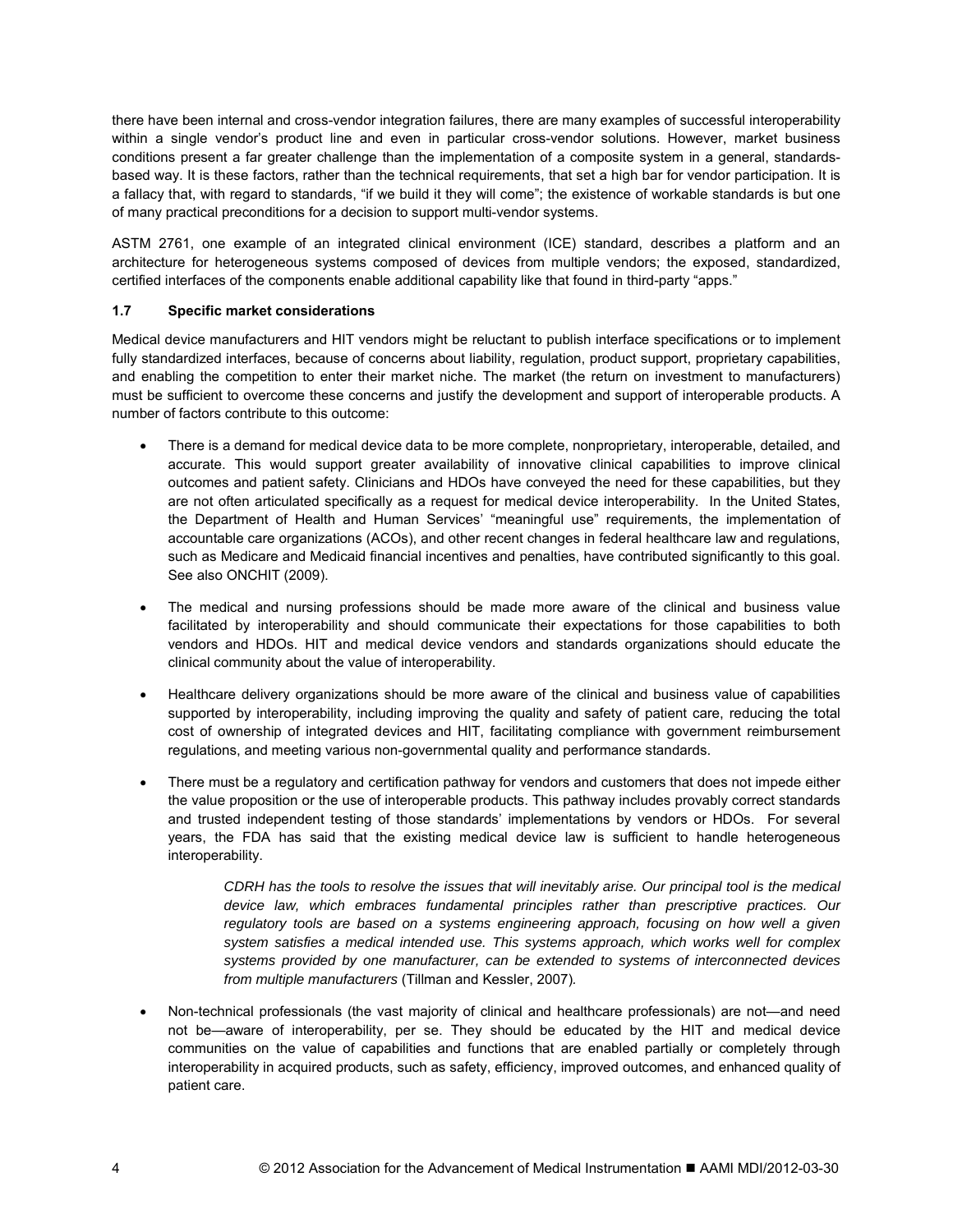- <span id="page-14-0"></span>• Standards must specify how to interoperate. In addition, profiles must exist to constrain open-ended standards sufficiently to achieve interoperability.
- Implementer-friendly guideline documents should be available to explain the standards clearly enough for practical implementation. (To serve their purpose, standards are by necessity written with a high degree of formality and abstraction, not for readability. It has been aptly said that "a standards author is someone who makes you an offer you cannot understand." Even for a skilled engineer, it can be extremely difficult to translate standards language into a real implementation.) Tutorial material and reference implementations can improve the lot of the implementer immensely and lead many more to try and succeed much more quickly.
- Relentless and well-resourced promotion is important, because customer demand depends on widespread knowledge of, and confidence in, standards-based composite system solutions.
- It must be provable under quality and regulatory regimes that the system is safe and effective. Therefore, new V&V standard methods and entirely new procedures and rules from regulatory agencies are needed. Is it sufficient to test to a standard and trust that such testing can assure the safety and effectiveness of all combinations of systems, or must each combination of device models and versions be verified and validated?

In 2009, the U.S. medical instrumentation and supply manufacturing industry had revenues of \$86.1 billion and profits of \$6.9 billion. Revenue growth has been steady, averaging 3.6 % annually from 2004 to 2009. Future growth is predicted to remain steady at a slightly reduced 3.3 % annual growth rate (Kidson, 2009). The average profit margin for the entire industry is 8 %. As a whole, healthcare did not experience the recent recession; employment and revenue have grown every quarter. It can be expected that such a successful industry would be adverse to changes in their operating and business environment. The U.S. Army Telemedicine and Advanced Technology Research Center (TATRC) report on the hospital of the future concluded the following:

*What will be the driver to establish interoperability? Some combination of healthcare delivery organizations and government agencies will probably become the force that creates impetus for companies to accept a standard, to allow interface or "plug and play." DOD with its huge procurement power can force this issue although it may be politically difficult given the lobbying power of industry* (Schimpff, 2008).

#### **1.8 An example of a clinical scenario**

Some causes of adverse events and medical errors are well studied. The number of sepsis cases, MRSA infections, allergic reactions, and significant device failures, for example, are known with precision. Clinicians are trained to detect some adverse events, and HDOs are motivated to gather relevant statistics and report them to the appropriate authorities. FDA regulations require that certain kinds of adverse events be reported to the FDA. Thus, the FDA has good data on the prevalence and relative harm of a variety of known medical device failures.

One clinical area that has been well studied can serve as an edifying example of patient safety areas ripe for improvement through interoperability:

Patient-controlled analgesia (PCA) infusion has been recognized as an important patient safety issue by AAMI (AAMI, 2010), the ECRI Institute (ECRI, 2010), and the Anesthesia Patient Safety Foundation (APSF) (Calkins, et al., 2010; Weinger, 2006). ECRI includes PCA hazards directly as one of its top ten health technology hazards for 2011; the list also includes alarm hazards and HIT complications, two other areas that overlap with efforts to reduce PCA over-infusions. A meeting hosted by the APSF in October 2006 focused on the patient safety issues associated with PCA; at a follow-up summit in 2011, it was concluded that there had not been any significant improvements in patient safety during the last five years (Weinger and Lee, 2011), largely because of the lack of pump connectivity, which includes a means for a patient-monitoring-based decision-support system to pause the PCA infusion when monitors detect changes consistent with significant respiratory depression.

There are multiple causes of over-sedation from PCA. Syed, et al. (2006), enumerates 17 potential errors that can occur in PCA administration and relates a case in which six of these errors occurred during one patient's PCA use. An analysis of reports made from 1984 to 1989 to the MAUDE database maintained by the FDA's Center for Devices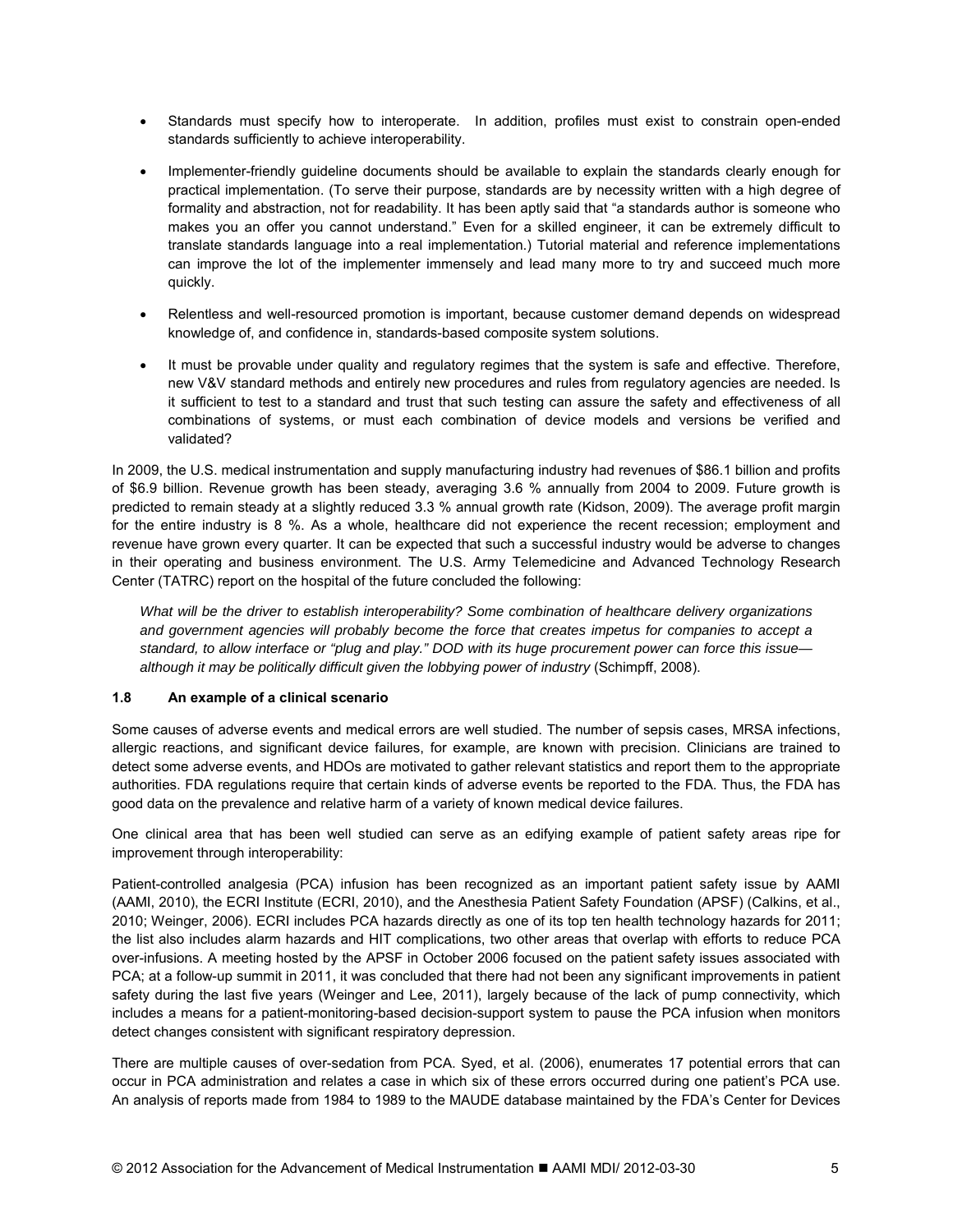and Radiological Health (CDRH) found that 67 % of problems associated with PCA pumps were caused by operator error (Callan, 1990). This early study took place before the 1990 promulgation of the FDA's Medical Device Reporting (MDR) regulation, which requires the reporting of incidents involving "device malfunctions and serious injuries or deaths" to FDA. A later study found that nearly 80 % of the 2,009 incidents reported to FDA in 2002 and 2003 were blamed on device malfunctions, and that nearly 65 % of these suspected device malfunctions were confirmed by the device manufacturers (Hankin, et al., 2007). The human factors of pump interface design are an important means of reducing use errors (Lin, et al., 1998; Lin, et al., 2001). A study of MAUDE data from 2007 to 2009 conducted by Pat Baird of Baxter found that about a third of reported infusion-related adverse events involved PCA and attributed 55 % of PCA adverse events to "use error" and 42 % to "unknown" causes (AAMI, 2010). Better interoperability of pumps should help to reduce medication delivery errors by allowing more automated verification of pumps and the systems to which the pumps connect.

The incidence of respiratory depression associated with PCA varies between 0.3 % and 6 %, depending on the patient population and on how respiratory depression is defined (Paul, et al., 2004). Even though most cases of respiratory depression do not lead to permanent harm to the patient, these are serious incidents with the potential to harm or kill patients. Meta-analysis of the PCA adverse-event literature by researchers at the MGH/CIMIT MD PnP research program shows that there is approximately one PCA-related patient death per day in the United States.

The Institute for Safe Medicine maintains a voluntary database of medication errors. The MedMarx database contains 9,500 PCA-related errors reported from 2000 to 2004 (Hicks, et al., 2008). These account for only 1 % of the medication errors submitted to the database, but this 1 % accounts for 6.5 % of harmful outcomes. The actual number of occurrences of PCA-related errors is almost certainly under-reported, because the voluntary database can only track the rate of reporting, not the rates of errors or adverse events (Leape, 2002).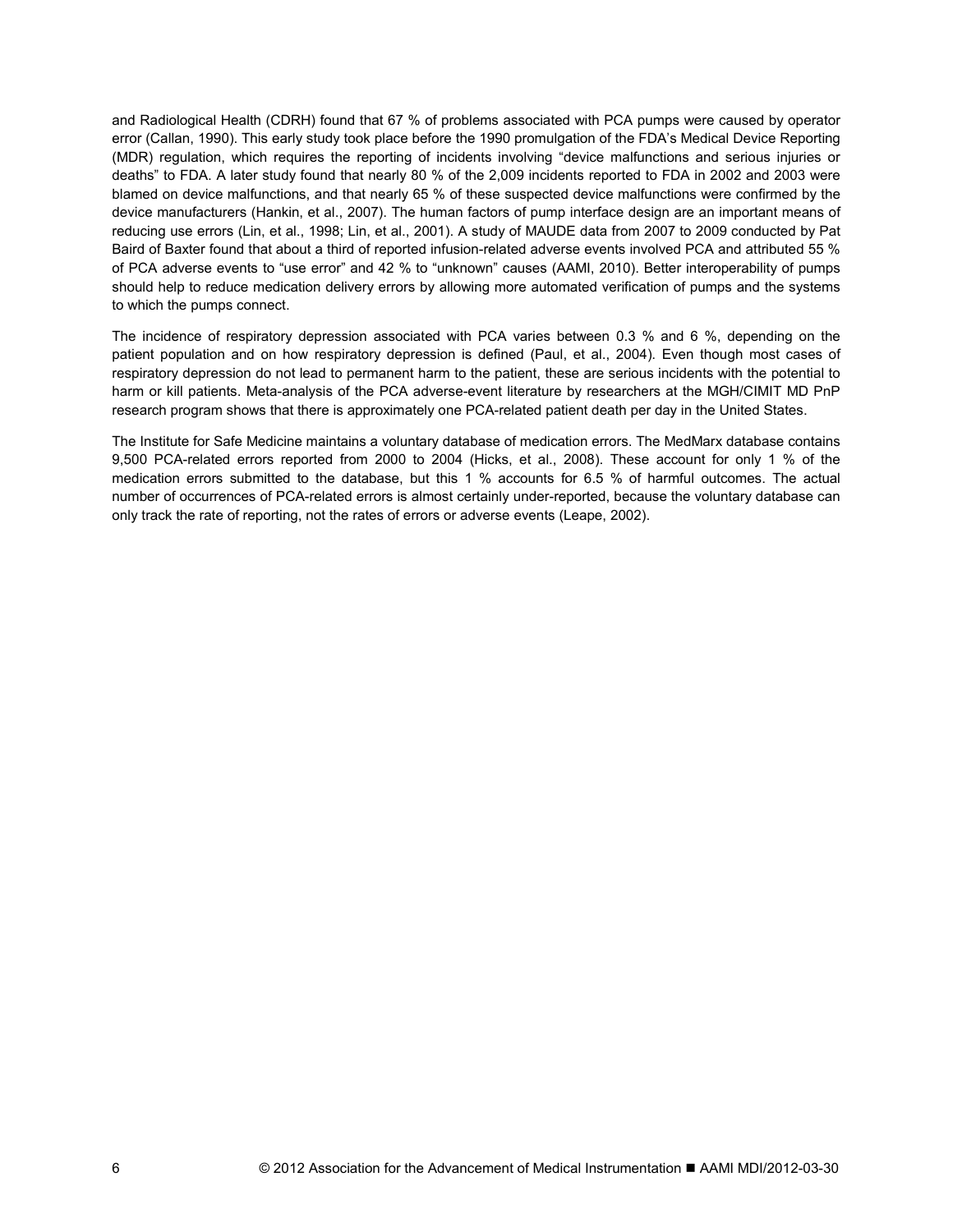#### <span id="page-16-0"></span>**2 Definitions and abbreviations**

#### **2.1 Definitions**

**accreditation:** Specific organization's process of proving and demonstrating certification.

**certification:** The documented confirmation of certain characteristics of a component or system. For medical device interoperability Certification means an objective and repeatable verification through tests that a product meets a verified specific set of specifications and functions as expected for the intended use.

**clinical scenario:** Brief description of a clinical situation or event (ASTM, 2009).

**compliance:** In the IT sense, compliance is the state of being in accordance with established guidelines, specifications, or legislation. In a legal sense, it usually refers to organizational behavior in accordance with legislation such as HIPAA.

**conformance:** State or acts of adherence to a certain specification, standard, or guideline. Conformance does not necessarily imply the target specification, and desired functionality may work as expected until the system has been validated or that conformance has been independently verified.

**device model:** Abstract model that represents those capabilities and characteristics of a device that can be accessed and operated on externally in a particular context of use, typically including data types, relationships, and nomenclature used for input and output of observations and controls.

**functional vs. non-functional capabilities:** Terms describing the desired behavior, features, and capabilities of a system that are intended to address one or more use cases. Functional capabilities are expressed in the form "the system must do . . ." Non-functional capabilities are more closely associated with "how" the functions perform: "A system shall be . . ."

**interoperability:** Ability of medical devices, clinical systems, or their components to communicate in order to safely fulfill an intended purpose.

**plug-and-play:** Ability of medical devices, clinical systems, or their components to communicate in order to safely fulfill a-manufacturer's intended purpose without custom integration or development.

**profile:** Specification showing in detail how to apply existing standards by restricting or constraining requirements in the referenced standards.

**quality of service:** Set of non-functional properties of a system that define quantitative constraints on how well a service is delivered.

**standard:** Document established by consensus and approved by a recognized body that provides for common and repeated use, rules, guidelines, or characteristics for activities or their results. A standard is aimed at achieving the optimum degree of order in a given context. Standards are

- shaped by consensus;
- typically developed in an open and transparent process, with representation of all interested and engaged parties; and
- primarily market-driven (industry-sponsored).

**use case:** Description of a set of sequences of actions, including variants, that a system performs that yields an observable result of value to achieve a clinical or technical goal. Use cases are characterized by human interaction and workflow considerations.

**validation:** Confirmation by examination and provision of objective evidence that the particular requirements for a specific intended use can be consistently fulfilled (CFR, 2011).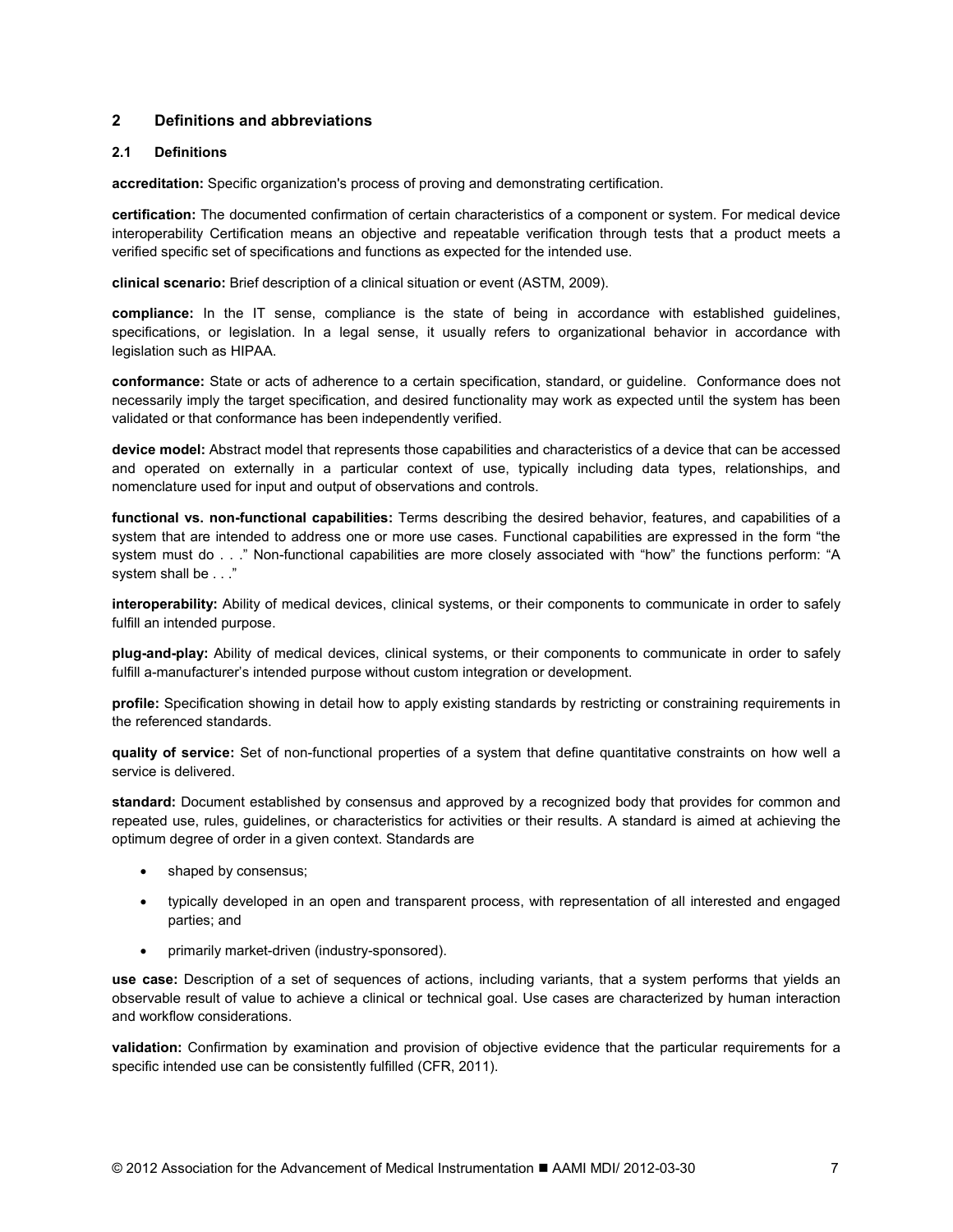<span id="page-17-0"></span>**verification:** Confirmation by examination and provision of objective evidence that specified requirements have been fulfilled (CFR, 2011).

#### **2.2 Abbreviations**

**AAMI:** Association for the Advancement of Medical Instrumentation.

**ACO:** Accountable Care Organization.

**AHIC:** American Health Information Community.

**APSF:** Anesthesia Patient Safety Foundation.

**BSR:** Board of Standards Review.

**CDA:** Clinical Document Architecture.

**DICOM:** Digital Imaging and Communications in Medicine.

**DIM:** Domain Information Model.

**EHR:** Electronic Health Record.

**ER:** Entity Relationship.

**FDA:** U.S. Food and Drug Administration.

**HDO:** Healthcare Delivery Organization.

**HIT:** Health information Technology.

**HITI:** AAMI Ad Hoc Group on Health Information Technology and Interoperability.

**HITSP:** Healthcare Information Technology Standards Panel.

**HL7:** Health Level Seven.

**ICE:** Integrated Clinical Environment.

**IEEE:** Institute of Electrical and Electronics Engineers.

**IHE:** Integrating the Healthcare Enterprise.

**IHTSDO:** International Health Terminology Standards Development.

**IS**: Interoperable Scenario.

**ITI:** Information Technology (IT) Infrastructure.

**ISO:** International Organization for Standardization.

**LOINC:** Logical Observation Identifiers Names and Codes.

**MD PnP:** Medical Device "Plug-and-Play" Interoperability Program.

**MRSA:** Methicillin-Resistant Staphylococccus Aureus.

**NIST:** National Institute of Standards and Technology

**OASIS:** Organization for the Advancement of Structured Information Standards.

**ONC:** Office of the National Coordinator for Health Information Technology.

**PCA: Patient-Controlled Anesthesia.**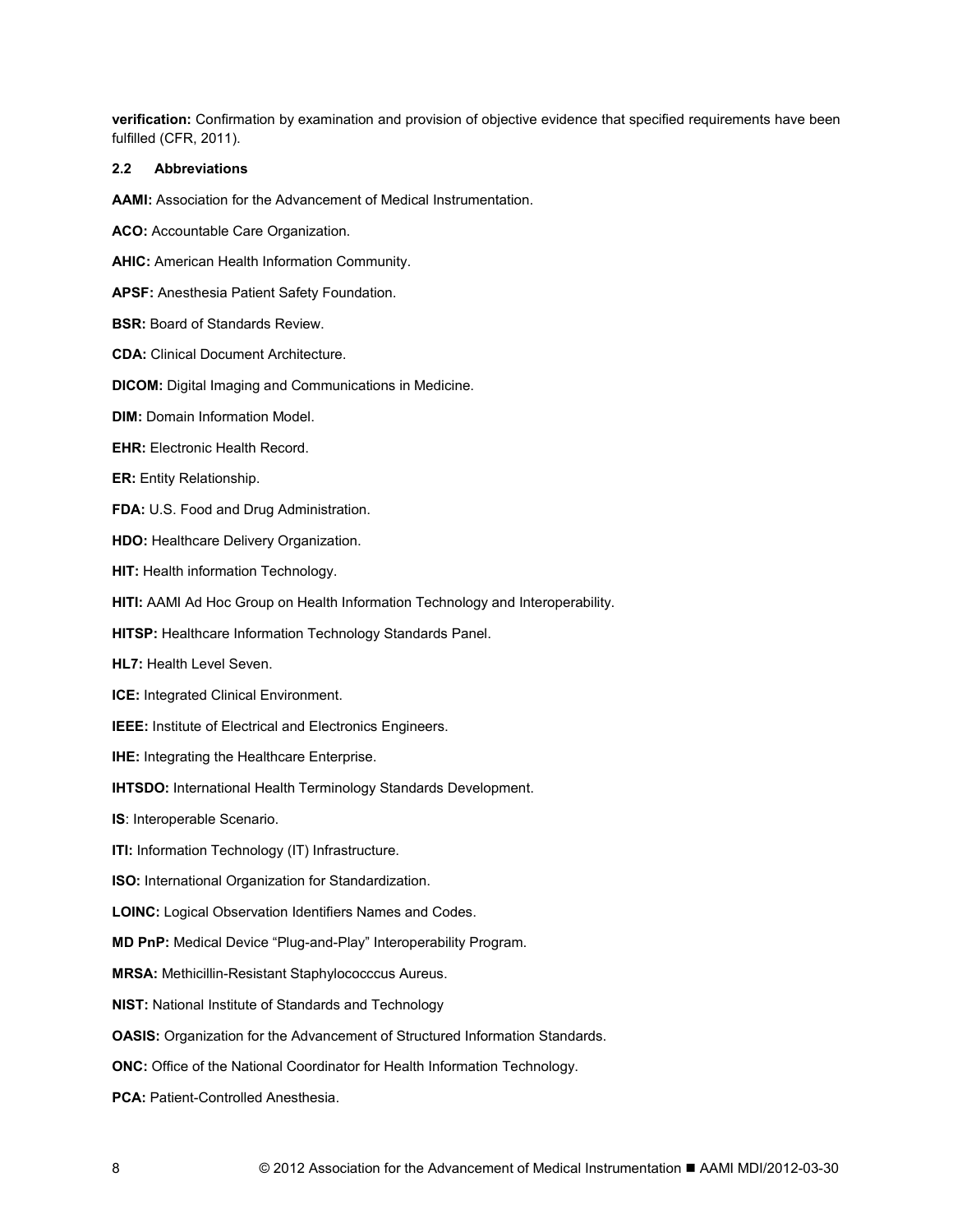**PCD: Patient Care Device. PnP:** Plug-and-Play. **RIM:** Reference Information Model. **RTM:** Rosetta Terminology Mapping. **QoS:** Quality of Service. **SDO:** Standards Development Organization. **SNOMED CT:** Systematized Nomenclature of Medicine—Clinical Terms. **UL:** Underwriters Laboratories. **UML:** Unified Modeling Language.

#### **V&V:** Verification and Validation.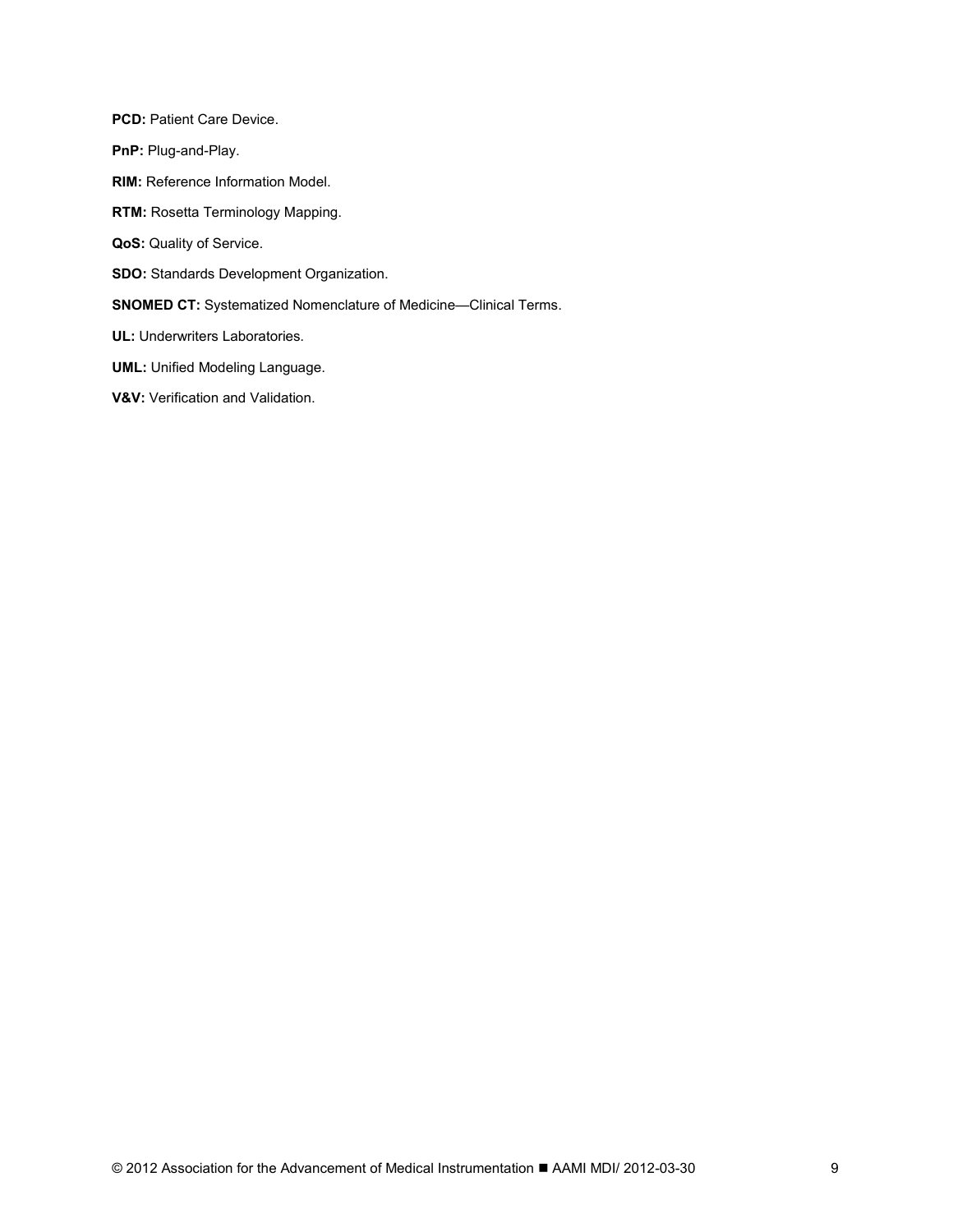#### <span id="page-19-0"></span>**3 What is interoperability?**

#### **3.1 Overview**

The term *interoperability* has become extremely popular over the last few years, especially in the context of healthcare IT systems. Everyone recognizes that the concept of interoperability is extremely important when trying to connect different devices or systems together to create an integrated solution. Everyone seems to know what interoperability is (they know it when they see it), but the expectations of what an interoperable system is can be very different from one person to another.

Over the past few years, "interoperability" has received a bad reputation. Many of the ills of IT integration or device interfacing are blamed on the "lack of interoperability." Claims are being made that certain applications cannot be built because of a "lack of interoperability" or that the EHR is not displaying certain parameters from a device because of a "lack of Interoperability." One can liken this situation to the phrase, "the network is down," which can mean anything from a specific application not working to a true general failure of the networking infrastructure.

What is clear is that errors made in connecting systems together, resources expended in order to integrate systems, money spent on integration products, and so on, are symptoms of the impact of poor interoperability. Through substantial effort by designers, devices do manage to talk to other devices and to IT systems, however, at great cost and with significant complexity. Bridget Moorman of BMoorman Consulting LLC says that it can cost between \$6,750 and \$10,000 per bed to integrate the devices, including ventilators, in a typical intensive care unit (Moorman, 2010).

The fact of the matter is that "interoperability" can refer to a continuum of technical solutions that might or might not solve the problem at hand for a specific clinician.

#### **3.2 The AAMI definition of interoperability**

The AAMI Ad Hoc Group on Health Information Technology and Interoperability (HITI) reviewed many different descriptions of interoperability (e.g., Broder, 2005; Continua Health Alliance, 2011b; Heubusch, 2006; HIMSS, 2005, 2006) and converged on the following definition:

#### **Medical device interoperability is the ability of medical devices, clinical systems, or their components to communicate with each other in order to safely fulfill an intended purpose.**

This definition is different from most others, because it encompasses two very specific concepts relevant to the medical device/system community: safety and intended purpose.

- *Safety:* The concept of safety is extremely important when patients' lives are at stake. It is also tied closely to AAMI's mission. If one system communicates a concept that is misinterpreted by a second system, the misinterpreted communication can result in an unsafe condition. Therefore, safety and accuracy of communication must be extended to include the concepts of "semantic interoperability" and "dynamic interoperability" (see Section 3.3). Safety might also relate to issues such as error detection and fault handling when error conditions are encountered.
- *Intended purpose:* This concept recognizes that interoperability cannot be achieved in the abstract, but is always relative to a particular intended purpose. One example is the exchange of .pdf files. If the clinical scenario requires patient allergy information or vital sign data, the exchange of .pdf files will not meet the intended purpose because the required information is not extractable.

Another example of an "intended purpose" from the medical device interoperability field involves a ventilator. A ventilator might be connected with a patient monitor, for example, to export information on the ventilation of a patient for monitoring purposes or for retrospective review by a clinician; thus, the ventilator interoperates. However, such a ventilator might not be capable of interoperating with an imaging device to pause or synchronize ventilation in order to obtain a clear image; in this case, the ventilator does not interoperate. Therefore, it is not a question of whether, in general, the ventilator interoperates or does not interoperate, but whether it interoperates to accomplish some intended purpose.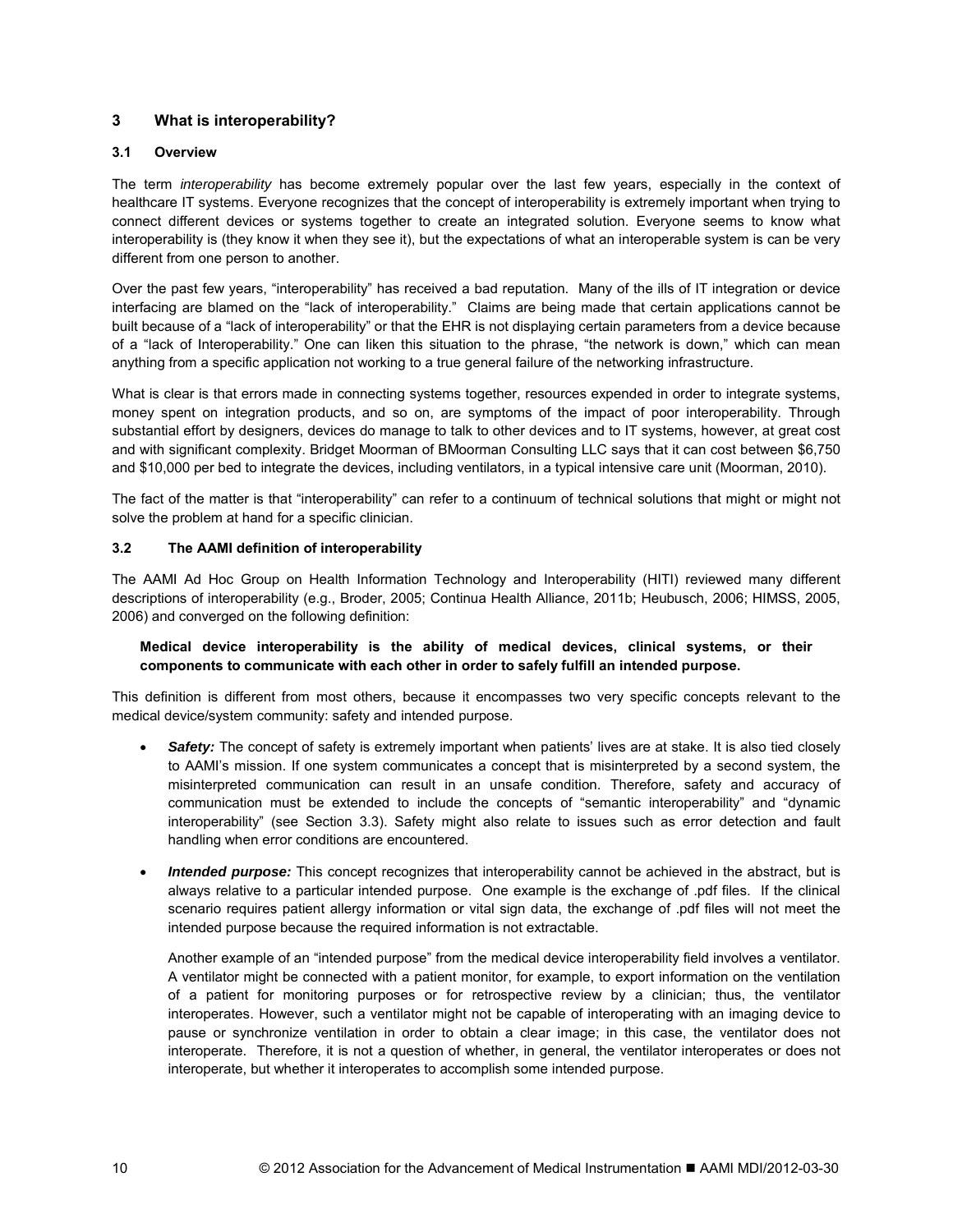<span id="page-20-0"></span>An additional key concept associated with the AAMI definition of interoperability is common to all forms of interoperability: communication. In order for systems to communicate, it is necessary that they share a common basis for that communication, either a common adherence to a static standard or a dynamic shared model. In this definition, the term "communicate" should be interpreted in the broadest possible sense—not just transmission of information but also communication of intent and desire, as when one party of the communication requests another party to take action.

#### **3.3 Levels of interoperability**

When we say that two systems must be interoperable, does this mean that as long as there is some way of getting data from one system to another, we are happy? Or, do we expect that one only needs to point two or more systems at each other and stand back, satisfied that the job is done? It becomes clear that there are different levels of interoperability.

We have adopted an interoperability hierarchy model proposed by Turnitsa (2005) and adapted it (Table 1) in order to better describe the concept of interoperability for medical devices. In Turnitsa's model, Level 0 interoperability describes a situation in which two systems have no need to, or cannot, interoperate. Technical interoperability (Level 1) is achieved when two systems have the means to communicate, but neither has a shared understanding of the structure or meaning of the data communicated. Turnitsa gives an example of technical interoperability: a receiving system simply records what is received, not understanding structure or meaning. Syntactic interoperability (Level 2) occurs when information is communicated with structure but without any meaning. Semantic interoperability (Level 3) in the Turnitsa taxonomy is achieved when the data have meaning, but a full understanding of the relationships between elements of data and the context of the data is missing. Pragmatic interoperability (Level 4) encompasses a shared understanding of data, the relationships between elements of the data, and the context of the data; however, pragmatic interoperability cannot accommodate changing relationships or context. Dynamic interoperability (Level 5) is more flexible, allowing for changing contexts and relationships over time or within the scope of specific transactions. Turnitsa defines an even more advanced level of interoperability (not shown in Table 1): Level 6 or "conceptual interoperability." According to Turnitsa, "true conceptual interoperability, or communication, is only available when complete understanding of the concepts inherent within the target and source data models is shared, or shareable." In a conceptual model, assumptions of relationships between the data and functions performed on the data are incorporated.

Although the model implies a strict hierarchy of interoperability, solutions do not necessarily have to implement one level before moving to the next. For example, it is possible to have semantic interoperability, but not technical interoperability. This situation is rarely the case, but could occur. The ordering is based on the typical implementation of and historical approaches to interoperability.

It should be clear from these descriptions that the sort of interoperability needed to support sophisticated clinical scenarios (see Section 1.8 for an example) requires, at a minimum, semantic interoperability. However, the more challenging the clinical need and the more demanding the requirements for interoperability, the higher the level of common understanding needed, as embodied by pragmatic and dynamic interoperability. This is particularly true for the proper mitigation of safety risks associated with sophisticated, life-critical composite systems.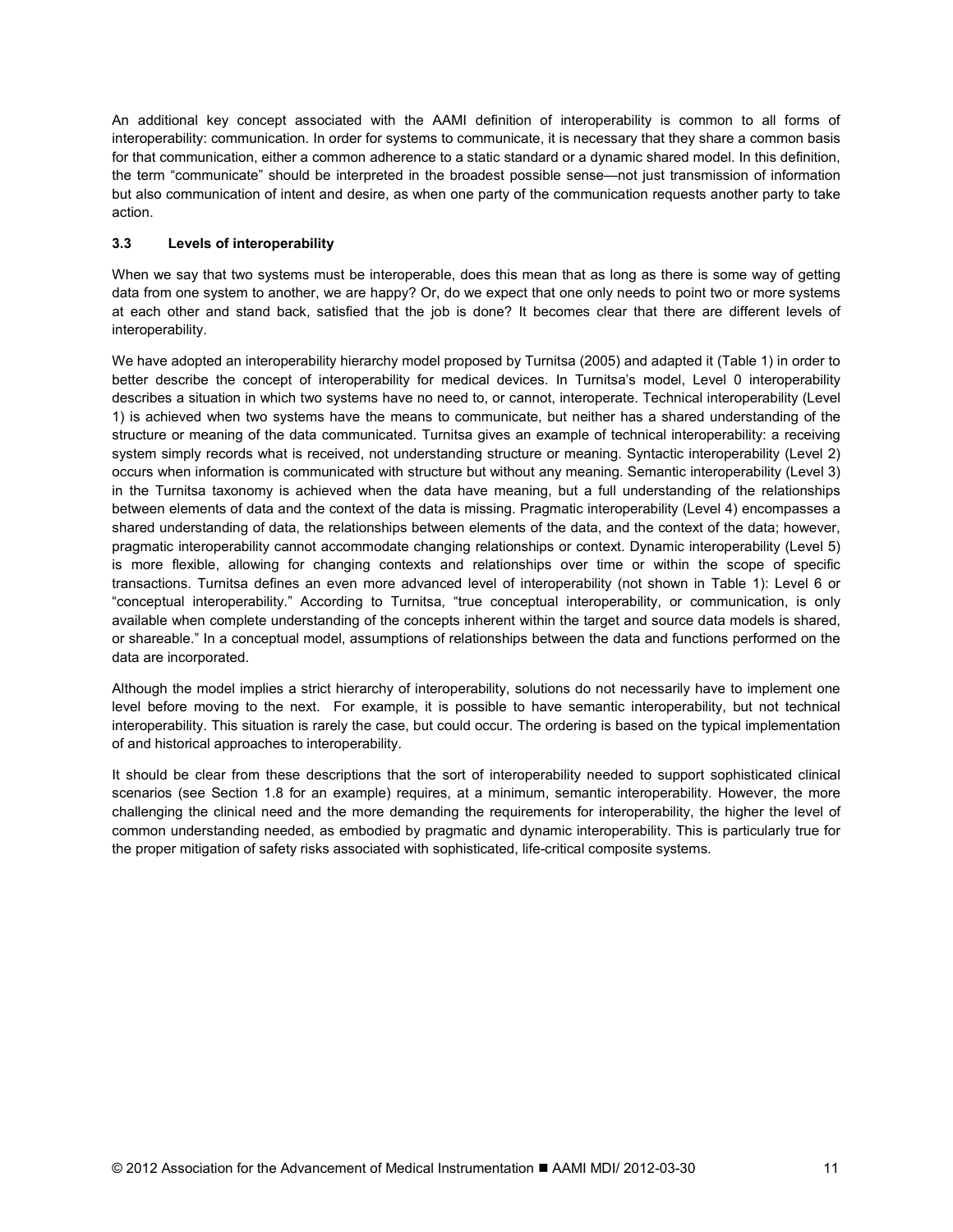#### **Table 1—Levels of interoperability**

<span id="page-21-0"></span>

|                     | Level | <b>Turnista</b>   | <b>Short</b>                                                            |                                         | Standard Interoperability                                                       |                                                                                                       |                                                 |                                                                        |                                                |
|---------------------|-------|-------------------|-------------------------------------------------------------------------|-----------------------------------------|---------------------------------------------------------------------------------|-------------------------------------------------------------------------------------------------------|-------------------------------------------------|------------------------------------------------------------------------|------------------------------------------------|
|                     |       | name              | description                                                             | or effort                               | achieved in                                                                     | <b>Ecosystem components</b>                                                                           |                                                 |                                                                        |                                                |
|                     |       |                   |                                                                         | working to                              | market or in                                                                    |                                                                                                       | Testing                                         | Verificatio                                                            | Certificatio                                   |
|                     |       |                   |                                                                         | that goal                               | practice in<br>market or in<br>practice                                         | <b>Resources</b>                                                                                      |                                                 | n                                                                      | n                                              |
|                     | 5     | Dynamic           | Components None<br>internal<br>states and<br>capabilities<br>understood |                                         |                                                                                 |                                                                                                       |                                                 |                                                                        |                                                |
| Interoperability    | 4     | Pragmatic Context | understood                                                              | Continua                                | Multiple vendor<br>PnP products<br>on market                                    | Design<br>guidelines,<br>reference<br>implementations,<br>testing tools,<br>certification<br>process  | Continua                                        | Continua                                                               | Continua,<br>3 <sup>rd</sup> party             |
|                     |       |                   |                                                                         | <b>IHE PCD</b>                          | Multiple vendor<br>products on<br>market                                        | Profiles,<br>implementations<br>guide, user<br>handbook                                               | Connecta- None<br>thons,<br>demon-<br>strations |                                                                        | None                                           |
|                     |       |                   |                                                                         | <b>ASTM</b><br>F2761<br>(ICE)           | Multiple vendor System<br>interoperable<br>products in<br>development           | architecture<br>standard                                                                              | Planned                                         | Planned                                                                | Planned                                        |
|                     | З     | Semantic          | Meaning<br>understood                                                   | <b>SNOMED</b>                           | <b>Numerous</b><br>products on<br>market                                        |                                                                                                       |                                                 |                                                                        |                                                |
|                     |       |                   |                                                                         | Continua/<br>11073<br>Nomencla-<br>ture | Multiple vendor<br>products on<br>market                                        | Continua/<br>Rosetta<br>database                                                                      | Continua                                        | Continua                                                               | Continua,<br>3 <sup>rd</sup> party             |
| Integratability     |       |                   |                                                                         | IHE-PCD/<br>11073<br>Nomencla-<br>ture  | Multiple vendor IHE-PCD/<br>products on<br>market                               | Rosetta<br>database                                                                                   | Connecta-None<br>thons,<br>demon-<br>strations  |                                                                        | None                                           |
|                     | 2     | Syntactic         | Common<br>format                                                        | HL7                                     | Multiple vendor<br>products on<br>market. Not<br>interoperable<br>off-the-shelf | HL7 SDO<br>published<br>standards<br>documents                                                        |                                                 |                                                                        |                                                |
|                     |       |                   |                                                                         | 11073<br>series                         | In use by all<br>Continua<br>products                                           | SDO published<br>standards<br>documents (ISO,<br>IEEE)                                                |                                                 |                                                                        |                                                |
| <b>Connectivity</b> | 1     | Technical         | Common<br>physical and WiFi, USB<br>transport                           | Ethernet,                               | Numerous PnP<br>interoperable<br>products on<br>market                          | Design<br>guidelines,<br>reference<br>implementation,<br>development<br>tools, mature<br>supply chain | SDO/<br>consortiu<br>m                          | 3 <sup>rd</sup> party or <sup>3rd</sup> party or<br>SDO/<br>consortium | 3 <sup>rd</sup> party or<br>SDO/<br>Consortium |
|                     | 0     | None              | None                                                                    |                                         |                                                                                 |                                                                                                       |                                                 |                                                                        |                                                |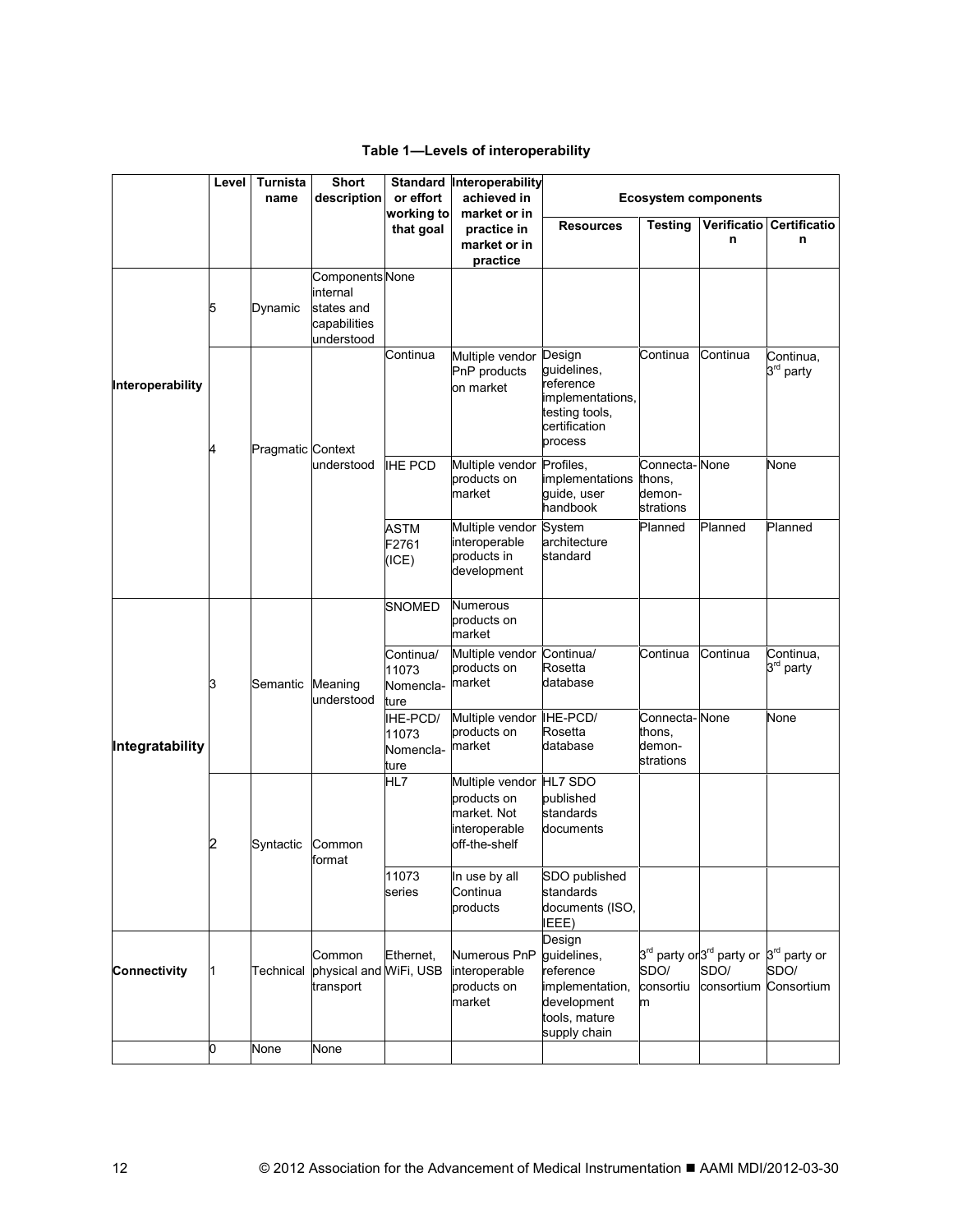#### <span id="page-22-0"></span>**3.4 Additional interoperability concepts**

In addition to the levels of interoperability, other attributes need to be considered, as required, as part of the solution. It should be noted that interoperability levels and risk levels are not equivalent; clinical context and risk levels are not equivalent. Medical devices can be part of many systems simultaneously, and those systems function at different levels of risk.

#### **3.4.1 Plug-and-play**

The phrase "plug-and-play" describes an advanced interoperability capability. Plug-and-play would enable clinical, technical, and business capabilities—many of which are currently lacking in healthcare—and often not described by clinical professionals in terms of interoperability per se, but in terms of a means to improve safety, efficacy, and workflow. Plug-and-play is also potentially the most challenging level of interoperability performance for product developers and standards organizations. Although plug-and-play capability could significantly reduce the burden of end-users such as physicians, hospitals, and patients, the infrastructure and interfaces needed to achieve plug-andplay are the most complete and may be difficult to achieve. In the Turnitsa (2005) interoperability model (see Section 3.3), plug-and-play is Level 5, "dynamic interoperability," the penultimate level of interoperability where the ontology is situationally dependent and interfaces include not only data and commands, but also relevant data on the state and intentions of the components. Plug-and-play requires high levels of cooperation and consistency among manufacturers, customers, users, SDOs, and regulatory bodies.

It is important to distinguish the strict technical view of plug-and-play, described above, from a misinformed vision of plug-and-play. Too often, the vision of plug-and-play has two medical devices plugged together doing everything medically valuable that one might imagine two devices of these types doing. Such a view, however, is a gross oversimplification of what plug-and-play can achieve. It does not incorporate the significant systems engineering, process, and planning that must be applied to specific clinical workflows and uses, and it does not recognize that interoperability and implementations in every domain require forethought and planning to enable specific purposes. It is important to define the clinical contexts within which a set of devices can interoperate and for what purpose, both individually and in concert. Open-ended plug-and-play, where any device could plug into any other device for any imagined clinical purpose, is not realistic; within carefully defined context, scope, and device requirements, however, real plug-and-play medical device interoperability is both achievable and valuable.

Plug-and-play interoperability will provide significant value for safety, efficiency, and reduction of healthcare costs. Former Secretary of Health and Human Services Mike Leavitt stated in 2005, as part of his remarks on the conclusion of the Commission on Systemic Interoperability, *Ending the Document Game: Connecting and Transforming Your Healthcare Through Information Technology:* "We will move our healthcare system to the plugand-play world. As a result of this move, we will see fewer medical mistakes, lower costs, better care, and less hassle" (Commission on Systemic Interoperability, 2005).

The experience of the consumer electronics industry in plug-and-play can be instructive. The core components of consumer electronics industry implementation of plug-and-play interoperability are well known. In some cases, a single vendor with market dominance creates and enforces a de-facto standard. IBM was able to do this with the first PC architecture standards, and this is still a popular business strategy with Apple and other companies. In other cases, a non-profit industry consortium or trade association is created (e.g. Bluetooth SIG, Wi-Fi Alliance). These organizations help to create the standards, but also other useful components such as testing, validation, and certification tools for interoperability. Consortia use member dues to create sharable implementation resources, such as design guidelines, and reusable software; they also own and manage trademarks that give consumers confidence that products will work together.

Unfortunately, a comparison of health care to consumer electronics can be misleading. It is not unusual for consumers to purchase devices and then experience significant problems in connecting devices that they expect to work together, but do not, or that require additional set-up effort and knowledge that most consumers do not possess. Some incompatibility problems are well known to both professionals and consumers (e.g., the HDMI incompatibility problems described in AV Forums [2011]). Finally, the cost of failure in consumer electronics is mainly in inconvenience, wasted time, and sometimes money spent on devices that will never achieve their promise. The cost in health care is potentially more severe, and includes patient injury and death. It is not that health care cannot learn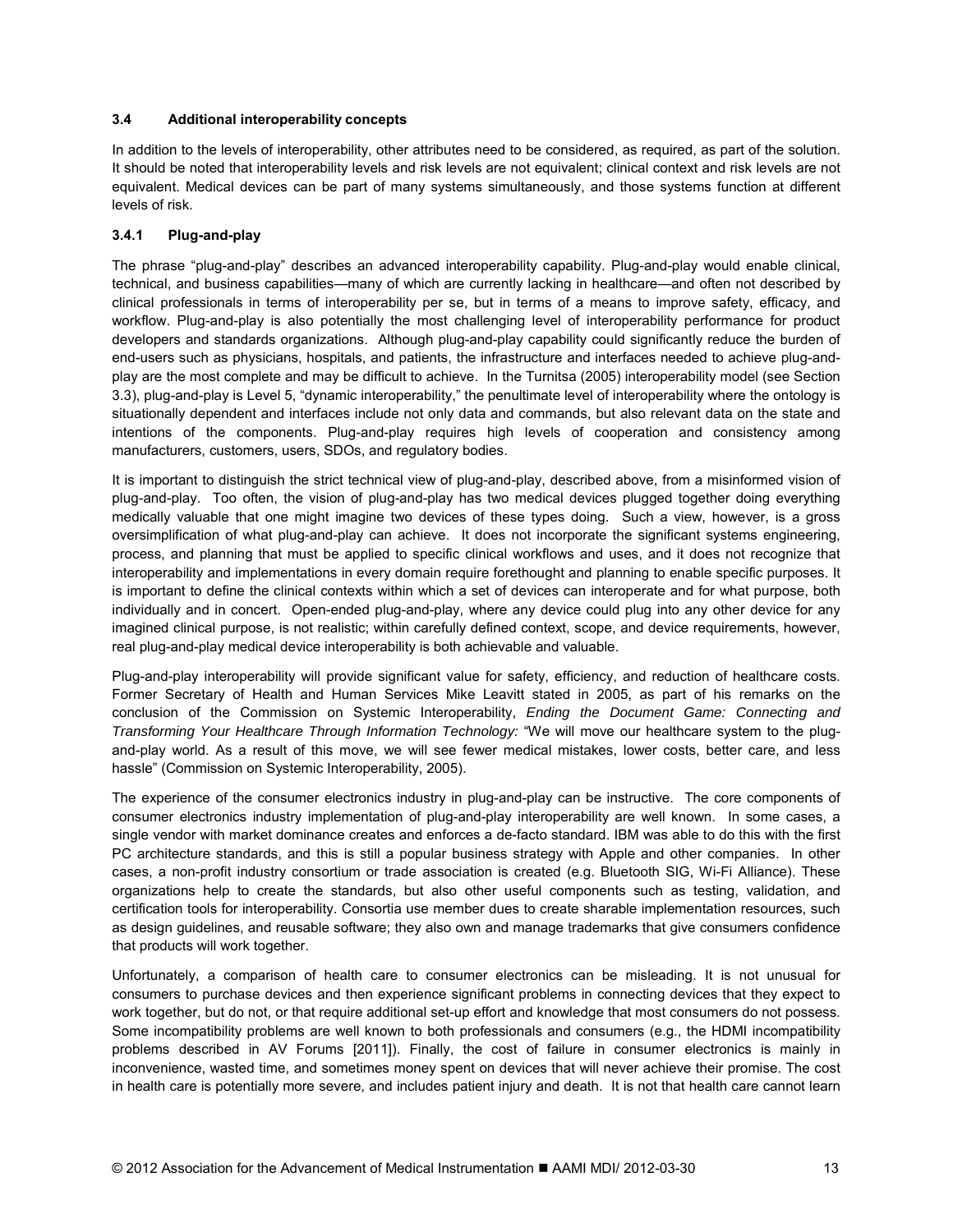from consumer electronics, but such experience needs to be carefully applied within the requirements and expectations of the healthcare ecosystem.

Some of the benefits of interoperability are mentioned in a resolution by the American Medical Association (see below).

*RESOLVED, That our American Medical Association (AMA) believes that intercommunication and interoperability of electronic medical devices could lead to important advances in patient safety and patient care, and that the standards and protocols to allow such seamless intercommunication should be developed*  fully with these advances in mind. Our AMA also recognizes that, as in all technological advances, interoperability poses safety and medico-legal challenges as well. The development of standards and *production of interoperable equipment protocols should strike the proper balance to achieve optimum patient*  safety, efficiency, and outcome benefit while preserving incentives to ensure continuing innovation (American Medical Association, 2011).

It should be noted that other industries, such as transportation, computer hardware, industrial controls, aviation, rail, and automotive, have safety and reliability concerns that in some cases equal or exceed that of healthcare. These industries have successfully applied systems, safety, and quality engineering principles to achieve plug-and-play interoperability of safety-critical components. The Continua Health Alliance has successfully applied the best practices of consumer electronics and other industries for plug-and-play interoperability in the health and fitness and personal healthcare market.

The challenges of plug-and-play interoperability in health care were recently described in the Networking and Information Technology Research and Development (NITRD) report, *High-Confidence Medical Devices: Cyber-Physical Systems for 21st Century Health Care: A Research and Development Needs Report*:

*Another enabling technology … is the development of plug-and-play networking technology for medical devices. Plug-and-play capability is needed to ease the setup of integrated point-of-care and extramural arrays of medical devices that communicate with a patient's electronic health record.* 

*Devising the technology would require addressing concerns about privacy, security, safety, regulations, and technology. In hospital settings, for example, networks would form and reform frequently, as patients are admitted and discharged. Technology for the rapid formation of ad hoc networks needs developing. At the same time, authentication mechanisms would be needed to ensure that a device is on the correct network and not, say, incorrectly attached to the one next door. Communication among devices would need to be made more secure than current wireless technology supports, and the problem of incorporating legacy devices must be addressed. Regulatory approaches ensuring the safety of open networks would need to be developed* (NITRD, 2009).

Achieving higher levels of interoperability (such as plug-and-play) in healthcare requires addressing the numerous device- and use-case-specific requirements around functions, safety, workflow, security, and regulation. These are exactly the same sort of requirements addressed by stand-alone medical devices. The effort required by a single manufacturer to enable safe end-user integration or connection of two of their own proprietary products is not substantially different from the effort that would be required by two different manufacturers to create plug-and-play interoperable devices, but it does require the cooperation and some level of consistency between medical device manufacturers, SDOs, clinician SMEs, regulatory bodies, and HDO customers. However, this can only be achieved with complete standards and within the well-defined workflows and carefully described uses of specific clinical scenarios

Plug-and-play does not imply that there would be no configuration effort, sometimes implemented by sophisticated or trained clinical or engineering end-users. This would be analogous to the configuration required by network printers or other network appliances in the IT industry.

Plug-and-play interoperability has significant challenges that will not be achieved in the short-term for all systems, but that does not reduce the importance of implementing open, interoperable interfaces with well-defined requirements and clinical purposes that are easy to configure and troubleshoot to enable the ecosystem to transition from closed, proprietary interfaces to plug-and-play.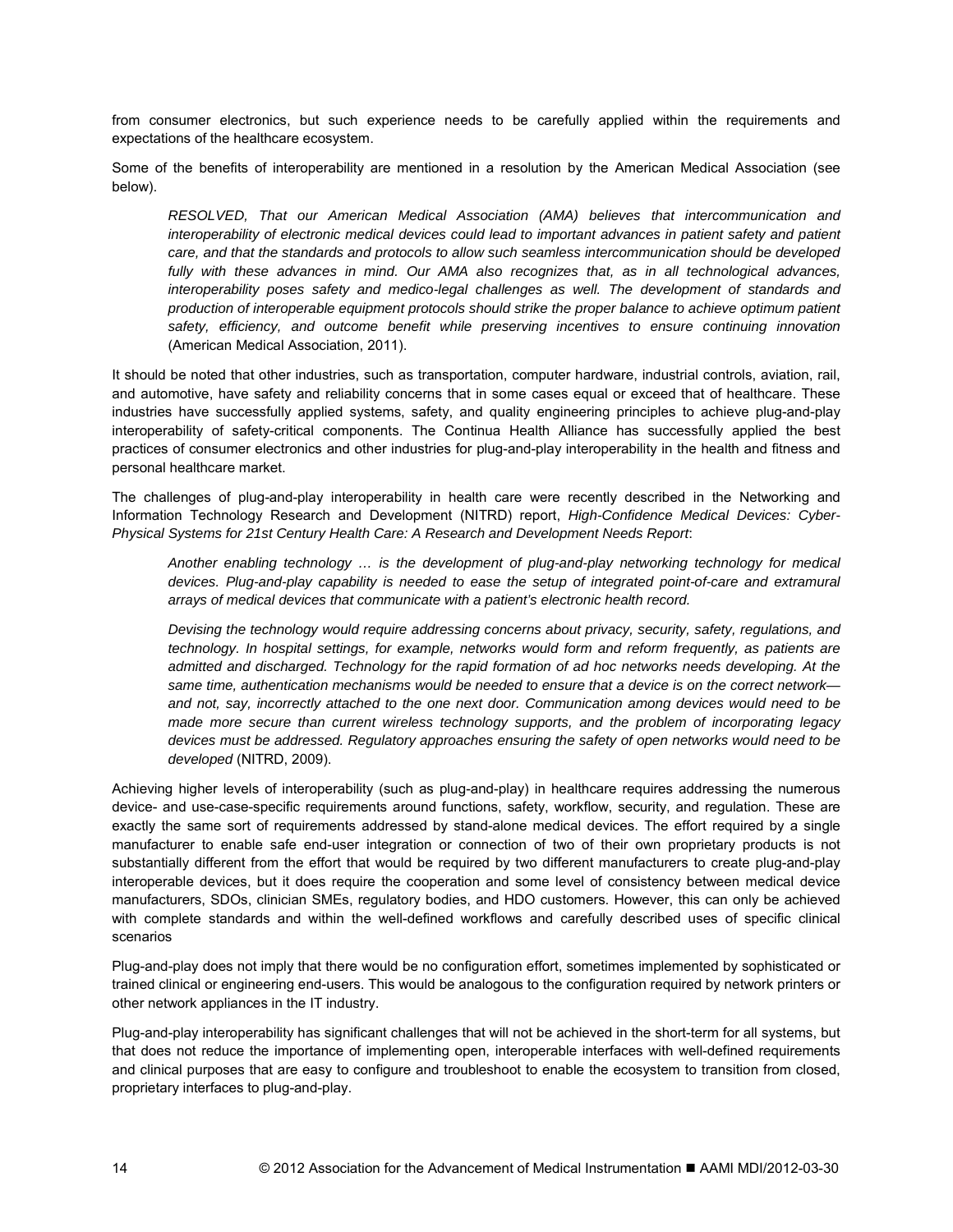#### <span id="page-24-0"></span>**3.4.2 Device models**

The major challenge of getting devices to interoperate is not simply getting the devices to communicate, but getting them to communicate in a meaningful way. An analogy with oral human communication is instructive. Assuming that two people have functioning vocal and hearing apparatus, it is not difficult to see that one could talk and the other could hear. However, if they speak different languages, the communication cannot be meaningful. Just as importantly, some degree of shared experience and culture is necessary for one person to communicate effectively with another. In addition, the specific environment or context of the communication, as well as a specific representation or model of the parties participating in a conversation, is indispensable not only to meaningful communication but also to confidence that meaningful communication has occurred. Although devices do not have cultures or the richness or expressiveness of human natural language, there are analogs in device communication what is commonly referred to as "device models," which have several facets:

- *Information models:* The creation of information models in informatics is a common technique used to facilitate a shared understanding of a domain of information. Information models are abstract representations of concepts or things, their semantics, attributes, relationships, and constraints. These models are often represented using a graphical language such as Entity-Relationship (ER) diagrams or, more commonly in the modern era, the Unified Modeling Language (UML). Information models help to ensure that when two or more entities are communicating, whether they are people or machines, there is a common understanding of the concepts being communicated. Examples of information models from healthcare informatics include the Health Level Seven (HL7) reference information model (RIM) (ANSI/HL7 V3 RIM, R1 [2003]) and the IEEE domain information model (DIM) (IEEE 11073-10201 [2004b). Common information models are necessary to achieving pragmatic interoperability.
- *Dynamic models:* Typically, information models are models of static concepts. Static models are often adequate when there is no need to characterize the behavior of the entities communicating. However, when it is important to understand not only specific protocol behavior but also how specific entities behave when communicating, a model of the dynamic behavior of the communicating devices is critical. Unlike ER diagrams, UML is well equipped for modeling dynamic behavior in the form of sequence diagrams, event flows, timing diagrams, activity diagrams, and state machines. Dynamic models are particularly important when communication involves not only the transfer of information, but also control when the behavior of the communicating parties will be directly influenced. Dynamic models help achieve dynamic interoperability.
- *Run-time models:* Unlike an information model or a dynamic model, a run-time model is not a different class of model but a derivative of the information and dynamic models. Rather than being a generic, abstract model of concepts, things, communicating parties, and their dynamic behavior, a run-time model is an internal representation of the specific entities involved in a communication. The run-time model is generated and updated dynamically as the devices operate, representing not only the behavior of peers in a communication but also the behavior of the device itself. A run-time model represents not how the devices should behave, but how they are behaving. Run-time models are important for allowing devices to adapt to actual conditions, and they facilitate graceful behavior in the face of the unexpected. An IEEE 11073 context scanner is an example of a run-time model.

#### **3.4.3 Profiling**

As important as standards like the HL7 (messaging) and IEEE 11073 (2004a; 2004b) series are in enabling meaningful communication, alone they are insufficient to achieve effective interoperability without extensive site- or device-specific work by skilled integration professionals and, sometimes, vendors. Standards are often the representation of a mutually acceptable intersection of capabilities of standards-development organization (SDO) member companies; the result is broad standards with very wide applicability and enormous amounts of flexibility, but insufficient specificity to achieve immediate interoperability for most, if not all, combinations of standards-compliant products. To address these challenges, "profiling" was developed.

Profiling is a technique by which a base standard, or a set of standards, is further restricted in flexibility or optionality in order to reduce the variability in implementation. This is possible because the profile is specified for a restricted use or set of uses. For example, there might be multiple profiles for HL7 messaging that use the same messages, but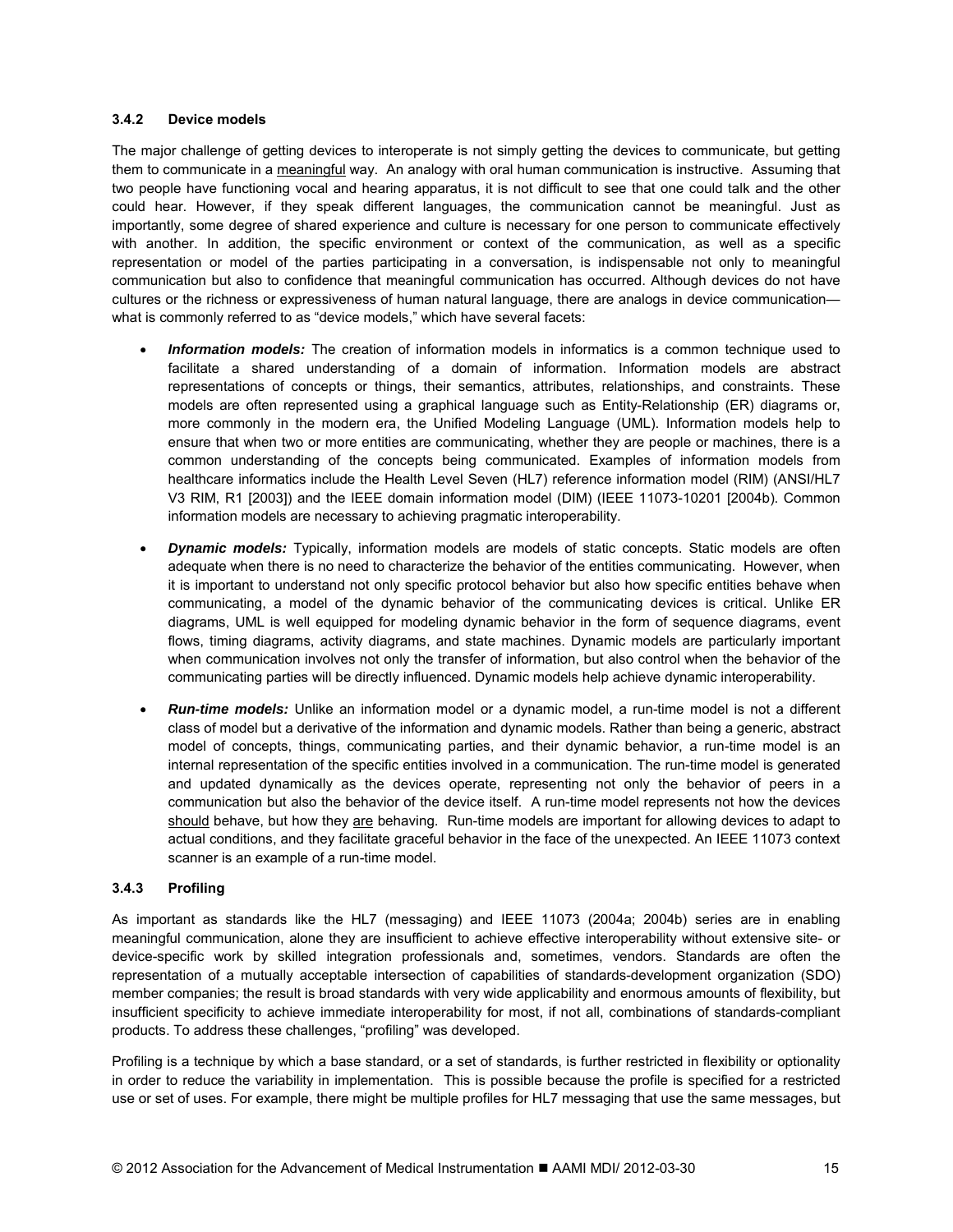<span id="page-25-0"></span>restrict the messages in different ways to accomplish different tasks. The Andover Working Group (AWG), formed in the 1990s, profiled HL7 messages (Harrington, et al., 1998). Its successor, Integrating the Healthcare Enterprise (IHE), did the same thing for the Digital Imaging and Communications in Medicine (DICOM) standard and later expanded to other standards. IHE also effectively leverages multiple standards, drawing not only on healthcarerelated standards but also on other, wider interoperability standards, like those of the Internet Engineering Task Force (IETF) and the Organization for the Advancement of Structured Information Standards (OASIS), among others. The Healthcare Information Technology Standards Panel (HITSP) used a similar approach to IHE, drawing on multiple standards in support of American Health Information Community (AHIC) clinical use cases. (The AHIC was a federal advisory body that made recommendations on health information technology.)

The profiles developed by IHE ultimately do not achieve the highest levels of interoperability for the same reasons standards groups do not: IHE takes what vendors support and build up from existing capabilities; it is difficult to match clinical user integration needs with technology suppliers that are able to work on standards and standards-based profile solutions; the profiles tend to rapidly evolve and are focused on the capabilities that vendors are interested in implementing. Also, because IHE standards are based on the availability of foundational standards, if there is a gap a profile cannot provide that missing capability. Often, profile development must be suspended to engage the appropriate standards group(s) to fill the gap before re-engaging the profiling process.

#### **3.4.4 Design guidelines**

Design guidelines are somewhat similar to profiling, in that they are narrow and have precise implementation rules, often built on existing standards. However, there are significant differences. Design guidelines are used in the clinical engineering industry and the Continua Health Alliance for PnP interoperability. In best industry practice, they are created using systems engineering concepts. The work begins with a complete scenario, use cases, user interactions, and workflows. Design guidelines include both functional and non-functional requirements. This is a topdown approach that can result in assured non-functional capabilities such as safety and reliability.

#### **3.4.5 Architecture, process control, and safety**

The required, *de facto,* or implied functional architecture (not product architecture) of HIT has implications for interoperability.

Component-to-component (pair-wise) interoperability (the interaction of two components of a system) can lead to complexity. Each new component increases the number of potential interactions exponentially. Even when interfaces are verified and validated, a large number of interactions makes assuring safe and effective interoperability a challenge—even defining safe operation is a challenge.

In hub-and-spoke functional architecture, medical device components interoperate only with the hub component (sometimes called a manager or aggregator). Consequently, as new components are added, complexity increases linearly rather than exponentially. Assurance of safe and effective interoperability is then a more manageable task.

Functional architecture is addressed in ASTM F2761 (see Section 4.3.4).

An integration methodology by which interface, integration, software, safety, functionality, and any implementation issues are collected in a single point responsible for documenting and ultimately improving all parties' implementation of interoperability might work over time to improve the safety and effectiveness of interoperability. Third-party consortia (e.g., the Continua Health Alliance) are able to implement this sort of continuous process improvement. Medical device manufacturers could also implement such a process, but are usually hindered by liability concerns that make them reluctant to publicly document interface errors.

#### **3.4.6 Emergent, latent, and unintended properties**

Functional properties are a product of system design. Non-functional properties are a product of the system architecture and the development process. Examples of non-functional properties include availability, performance, quality of service (QoS), reliability, safety, and usability.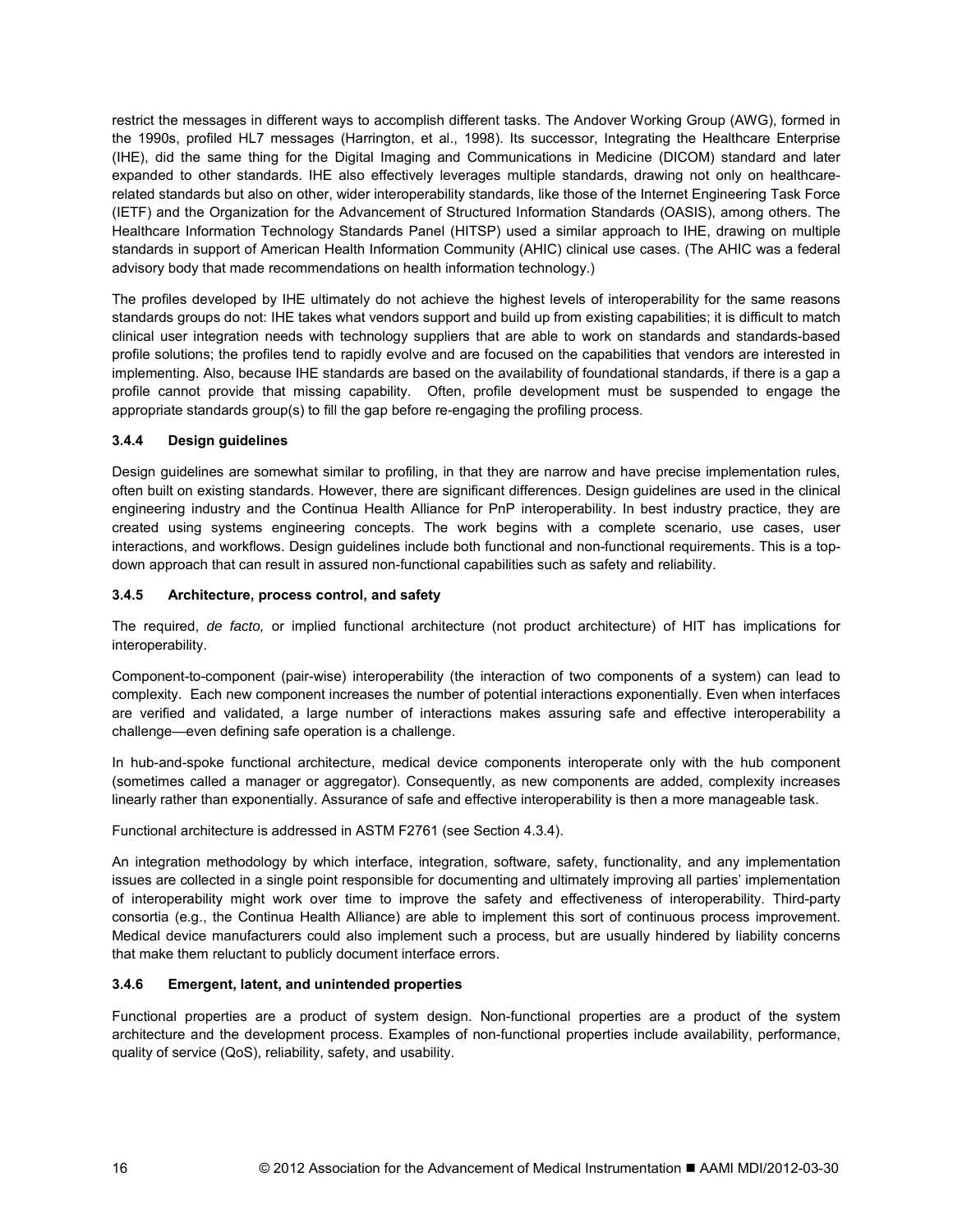Latent properties are capabilities that exist in a component. They might be unused, dormant, and undocumented, but were nevertheless intentionally created. A medical device with interface capabilities known only to the service and support employees would have, from an HDO perspective, latent capabilities.

Emergent properties are properties of a system arising from the interaction of the system's constituent components properties that are not embodied by any of its components and not specifically accounted for in their design. Emergent properties are inherent in any complex system and, indeed, many non-functional properties of a complex system are naturally emergent. However, emergent properties can be unpredicted and unpredictable, and unpredicted properties cannot be assured to be safe or effective.

One of the major goals of systems engineering is to understand, characterize, and control emergent properties. This is particularly important for safety-critical systems, because an unintended and unanticipated system property could represent a safety risk. Without understanding the property, it is not possible to mitigate these risks. Systems engineering best practices develop requirements from the top down (i.e., starting from the clinical scenario and use cases) to eliminate unanticipated properties and control non-functional system properties. This approach also supports the development of safety and risk analyses and mitigations.

It should be noted that the boundaries of a system can be defined at different levels. Often it is necessary to consider a system to be composed not only of technological components but also of the people that interact with those components. In medicine, such people include the patient, clinicians, and, potentially, biomedical engineers and IT professionals; they can produce emergent system characteristics when interacting with medical devices. Predicting the responses of patients and others who interact with the system is sometimes more challenging than assessing the response of the hardware and software components and can limit the validation that can be achieved. Human factors engineering plays an important role in systems composed of both people and technology.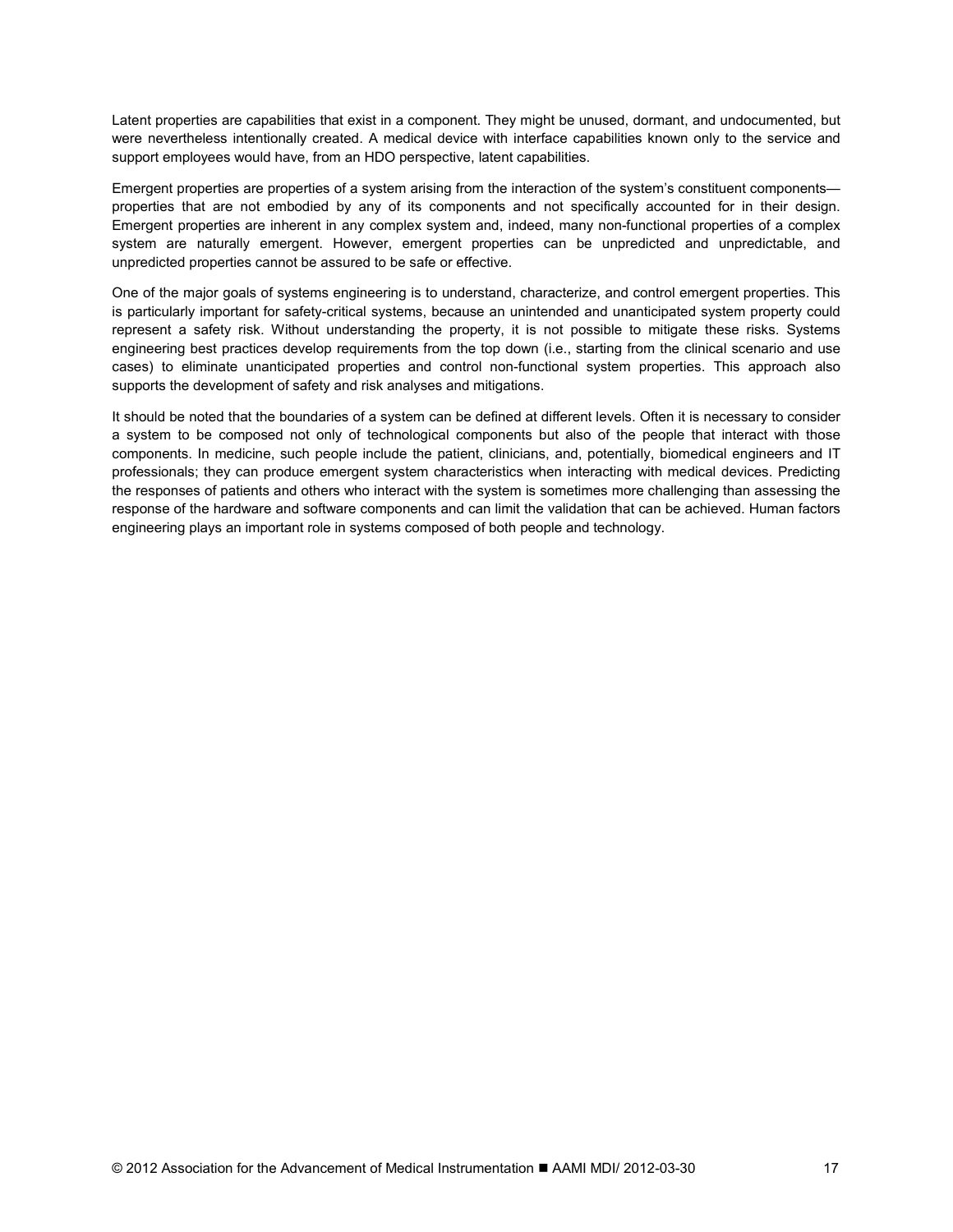#### <span id="page-27-0"></span>**4 Current standards for point-of-care**

#### **4.1 Overview**

This section presents a necessarily high-level overview of some of the more prominent medical device interoperability standards and standards-development organizations. These standards fall into several common patterns.

- *Enterprise and departmental systems:* Examples of these systems include EMR systems and clinical information systems, such as nursing flow-sheet systems, which treat point-of-care device data as material to be joined together with information from other sources for such purposes as clinical surveillance, archiving, and clinical-decision support. Communication from medical devices to such systems is usually indirect, through an intermediary or gateway, because few devices are capable of sending a widely understood, standards-based communications format without translation by an intermediary system.
- *"First-hop" communication between individual devices and an intermediate point:* An example of such a pattern is a gateway between the enterprise network and medical devices. Currently, almost all "firsthop" communications are transmitted by means of non-standardized vendor and device-model-specific legacy communications methods. Taming the wild heterogeneity of these systems by standards adherence could simplify life for healthcare facilities. "First-hop" communications form an element of all the enterpriselevel communications of the previous category, as well as all more ambitious forms of interoperability. A sizeable business segment specializes in providing hardware concentrators and software drivers for these hundreds of one-off protocols. Additionally, most of these legacy protocols do not provide a documented way of getting information to, or influencing the operation of, the device. This is very understandable from the point of view of the manufacturer; however, the user can potentially harm a patient by making a mistake in programming. Outputs of parameters and controls are unfulfilled preconditions for many more ambitious interoperability use cases.
- *Point-of-care integration:* In this pattern, multiple devices collaborate intimately in the care of a particular patient, rather than being relatively simple, send-only data sources. These are the sorts of clinical scenarios that the ASTM F29.21 committee has advocated (see Section 4.3.4).

#### **4.2 Basic top-level communication requirements**

A good starting point for understanding basic top-level communications requirements is "Common Device Connectivity AHIC Extension/Gap," published December 31, 2008, by the Office of the National Coordinator for Health Information Technology (ONCHIT, 2008). These are high-level requirements. As discussed elsewhere, assured safe and reliable implementation of any capability requires a complete systems engineering approach not yet achieved by a healthcare SDO. The ONCHIT requirements are listed below.

- A. The ability to configure and register a device to communicate with an EHR or other system.
- B. The ability to associate patient identification and device information within an EHR.
- C. The ability to communicate detailed measurement information to the EHR for effective patient monitoring and management.
- D. The ability to support point-of-care integration to uniquely identify a device and related components and communicate device setting and detailed device information, associated with each measurement value, to the EHR.
- E. The ability to communicate measurement intervals and device setting information within the EHR.
- F. The ability to query the device or device intermediary for additional information captured by the device that may not have been communicated to the EHR.
- G. The ability to communicate device and measurement information to the EHR when there is a lapse in EHR connectivity.
- H. The ability to communicate standardized alarm types and alarm violation types to the EHR in near real-time.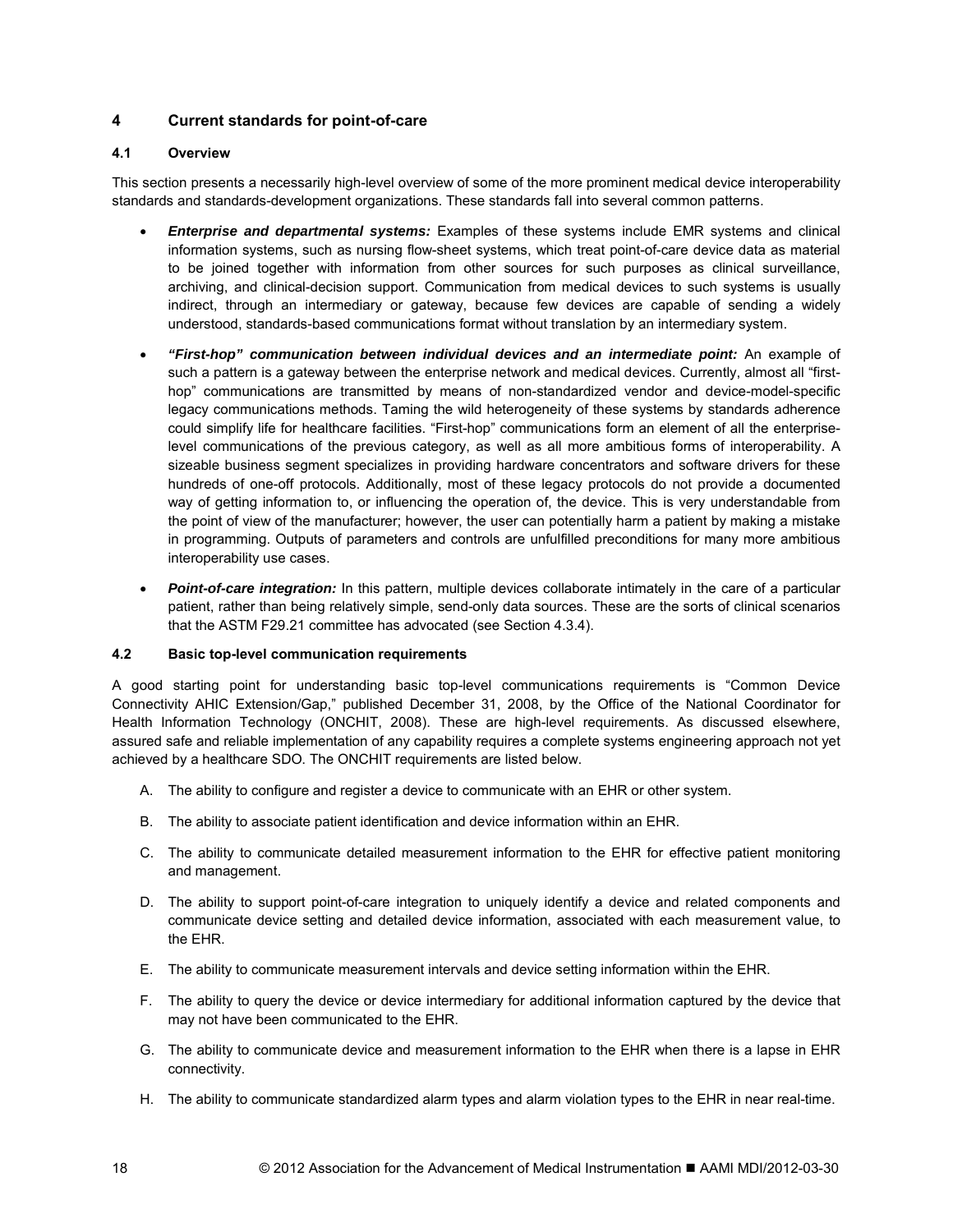- <span id="page-28-0"></span>I. The ability to set and communicate limits and safeguards for device settings from the EHR to a device.
- J. The ability to wirelessly communicate point-of-care device information from the device to a device intermediary or EHR.

#### **4.3 The players: standards-development organizations and others**

#### **4.3.1 IEEE Engineering in Biology and Medicine Society**

The IEEE Engineering in Biology and Medicine Society has a long history of standards development in medical device communications, most notably as the developer of the IEEE 11073 series of standards. There are numerous standards in the IEEE 11073 suite, but the most important for purposes of this white paper are the medical device semantics standards, including the nomenclature standard ISO/IEEE 11073-10101, the domain information model standard ISO/IEEE 11073-10201,and the ISO/IEEE 11073-20101 Application Profile Base (format) standard. These standards are central to profiling efforts in other groups (e.g., the IHE Patient Care Device [PCD] Committee). The IEEE 11073 standards suite is also the foundation for home health communications standards, such as those developed by the IEEE 11073 Personal Health Devices (PHD) group and by the Continua Health Alliance. These include the ISO/IEEE 11073-20601a Optimized Exchange Protocol and IEEE 11073-104xx PHD specialization standards. It should be noted that, in general, all IEEE 11073 standards have also been officially approved within ISO and CEN, so that IEEE 11073 standards are harmonized within all three standards bodies.

Areas well covered by the IEEE 11073 suite of standards are medical device semantics (terminology/nomenclature + information model), operational setting and measurement reporting, device state reporting, alarm and waveform reporting, outbound data to devices, and outbound controls to devices. Areas that could usefully be extended include discovery and service enumeration over a common Internet Protocol (IP) infrastructure, as well as support of additional transports (e.g., web-based transports).

In the acute-care domain, the IEEE 11073 standards are frequently described as not widely implemented, but that is true only because relatively few vendors are currently using the standards, not because there are few implementations or few units delivered. Hundreds of thousands of such devices are operating in hospitals all over the world; user experience and appropriate regulatory approvals attest to their safety. As noted previously, however, the implementation—even the wide implementation—of a standard or section of a standard is not the same as interoperability.

The IEEE 11073 standards are sometimes also described as "too complicated"; however, this is a direct result of supporting full plug-and-play interoperability support for the complex and safety-critical medical networking context. Although some unfamiliar older standards are referenced in the construction of certain network packets, they are demonstrably not beyond the capabilities of programmers of ordinary abilities. Moreover, some quite small development organizations have proved that they can implement an IEEE 11073 interface for receiving medical device data reports in a few weeks. Nevertheless, because of the power, and the concomitant hazards, of multi-vendor interactions using these protocols, development, verification and validation, and release of fully standards-based implementations represent a very major engineering and economic commitment for a manufacturer, even one already familiar with the protocols.

#### **4.3.2 Health Level Seven (HL7)**

Founded in 1987, Health Level Seven International (HL7) is a not-for-profit, ANSI-accredited standards developing organization dedicated to providing a comprehensive framework and related standards for the exchange, integration, sharing, and retrieval of electronic health information that supports clinical practice and the management, delivery and evaluation of health services. HL7's 2,300+ members include approximately 500 corporate members who represent more than 90 % of the information systems vendors serving healthcare.

HL7 provides standards for interoperability that improve care delivery, optimize workflow, reduce ambiguity and enhance knowledge transfer among all of its stakeholders, including healthcare providers, government agencies, the vendor community, other SDOs and patients. HL7 and its members provide a framework (and related standards) for the exchange, integration, sharing, and retrieval of electronic health information. These standards define how information is packaged and communicated from one party to another, setting the language, structure and data types required for seamless integration between systems. HL7 standards support clinical practice and the management, delivery, and evaluation of health services, and are recognized as the most commonly used in the world.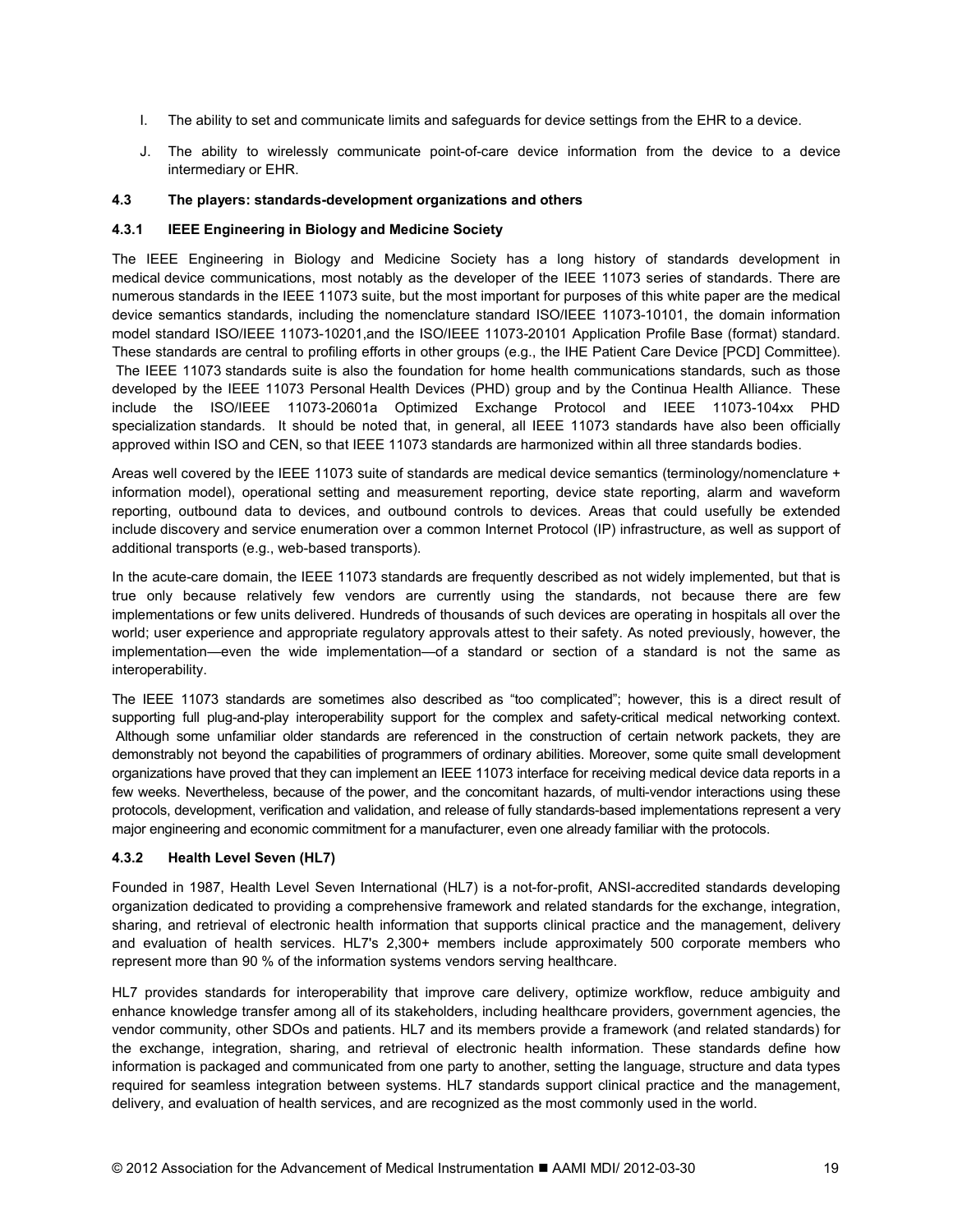#### <span id="page-29-0"></span>**4.3.3 Integrating the Healthcare Enterprise (IHE)**

#### **4.3.3.1 IHE interoperability profiles**

The HL7 standard aims at comprehensiveness in order to provide a method for the interchange of a wide variety of clinical data through messaging. That is in some ways a worthy goal, but it leaves considerable variation between applications that allow for a nearly infinite number of possible mismatches between messages that are compliant but cannot be processed by another system without an interface customization project.

One of the main reasons for the existence of IHE is to "profile" HL7 messages, that is, to narrow or constrain the wide range of implementation possibilities and options allowed by HL7 so that IHE-compliant systems have much more predictable content and form, with the goal of making them immediately and consistently interpretable by collaborating systems that are also IHE-compliant.

The IHE interoperability profiles are divided into subject areas (domains), which in many cases correspond to clinical and ancillary departments in healthcare institutions (e.g., radiology, cardiology, anatomic pathology, and so on).

IHE has a testing program in which the National Institute of Standards and Technology (NIST) is a key contributor. Chiefly for political, legal, and liability reasons, IHE has avoided upgrading this program to the level of a certification program.

#### **4.3.3.2 IHE information technology infrastructure (ITI) domain**

The broadest in scope of IHE domains, the one on which all others depend, is the information technology infrastructure (ITI) domain. ITI creates profiles of baseline information technology, like time synchronization, which is a precondition to the proper operation of all healthcare information systems and is particularly critical in relation to PCD data. The ITI domain further specifies the communication of patient identity data (admission, discharge, transfer, patient index, and the like), general-purpose document transfer and indexing, security and privacy data, and many other types of information.

#### **4.3.3.3 IHE patient care device (PCD) domain**

The IHE PCD domain deals primarily with profiling standards for communication of data from regulated acute-care medical devices. Up to the present, it has primarily dealt with communication of device data from devices or gateway information systems to departmental or enterprise-wide information systems accepting device data. Its key profile in this area, Device Enterprise Communications, covers the transmission of device data to EMRs, clinical decision support, and other hospital systems. Part of the key value of this PCD profile and others comes from the standardization of nomenclature for device measurements, alarms, events, and device attributes in Rosetta Terminology Mapping (RTM), which is based on the IEEE 11073-10101 nomenclature. In collaboration with IEEE and NIST, the Rosetta team is engaged in a long-term program for terminology maintenance and for harmonization with other terminology standardization efforts, such as the Regenstrief Institute's Logical Observation Identifiers Names and Codes (LOINC) and the International Health Terminology Standards Development Organisation's (IHTSDO's) Systematized Nomenclature of Medicine—Clinical Terms (SNOMED CT).

There is a PCD subgroup that works on safe communications for use cases involving infusion pumps (Point-of-Care Infusion Verification).

For transactions to support the association of patient identity and demographic information, the IHE PCD relies mainly on the relevant ITI profiles, but there is also a profile activity in progress dealing with specifically device-related aspects of the patient identity problem.

A large part of standards-development efforts associated with the PCD domain is connected with conformance testing for its profiles. This conformance testing is conducted in collaboration with NIST (see Section 4.3.7).

Table 2 shows the implementation status of the various IHE PCD profiles and technical frameworks relative to the original ONCHIT requirements and other device connectivity requirements. Figure 1 shows the IHE profiles and the underlying connectivity standards that were demonstrated at HIMSS11 as trial implementations for clinical device connectivity. Figure 2 shows the available Continua Health Alliance guidelines (see Section 4.3.8) related to personal health device connectivity.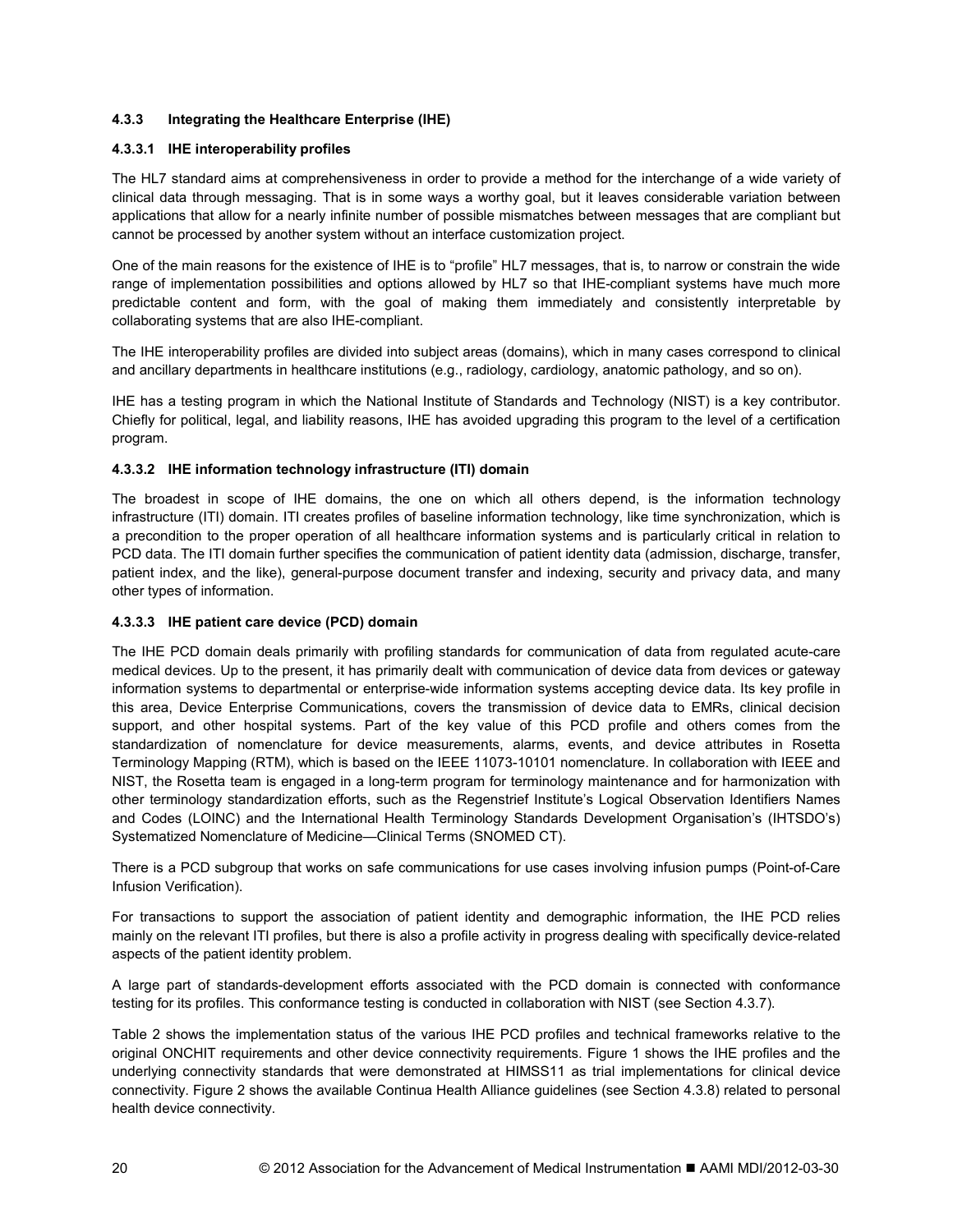#### <span id="page-30-0"></span>**Table 2—Implementation status of IHE PCD profiles and technical frameworks relative to ONCHIT and other device connectivity requirements**

| <b>Requirement</b>                                                                                                                                                                                                              | IHE $PCD3$        |  |  |  |  |  |
|---------------------------------------------------------------------------------------------------------------------------------------------------------------------------------------------------------------------------------|-------------------|--|--|--|--|--|
| <b>ONCHIT Requirements<sup>1)</sup></b>                                                                                                                                                                                         |                   |  |  |  |  |  |
| A. The ability to configure and register a device to communicate with an EHR or other<br>system.                                                                                                                                | [ADQ]             |  |  |  |  |  |
| B. The ability to associate patient identification and device information within an EHR.                                                                                                                                        | PAM/PDQ<br>[PCIM] |  |  |  |  |  |
| C. The ability to communicate detailed measurement information to the EHR for effective<br>patient monitoring and management.                                                                                                   | <b>PCD-01</b>     |  |  |  |  |  |
| D. The ability to support point-of-care integration to uniquely identify a device and related<br>components, communicate device setting and detailed device information, associated<br>with each measurement value, to the EHR. | PCD-01            |  |  |  |  |  |
| E. The ability to communicate measurement intervals and device setting information within<br>the EHR.                                                                                                                           | <b>PCD-01</b>     |  |  |  |  |  |
| F. The ability to query the device or device intermediary for additional information captured<br>by the device that may not have been communicated to the EHR.                                                                  | [ADQ]             |  |  |  |  |  |
| G. The ability to communicate device and measurement information to the EHR when there<br>is a lapse in EHR connectivity.                                                                                                       | option            |  |  |  |  |  |
| H. The ability to communicate standardized alarm types and alarm violation types to the<br>EHR in near real-time.                                                                                                               | ACM               |  |  |  |  |  |
| I. The ability to set and communicate limits and safeguards for device settings from the<br>EHR to a device.                                                                                                                    |                   |  |  |  |  |  |
| $J$ . The ability to wirelessly communicate point of care device information from the device to<br>a device intermediary or EHR.                                                                                                | option            |  |  |  |  |  |
| <b>Additional Requirements Not Cited by ONCHIT</b>                                                                                                                                                                              |                   |  |  |  |  |  |
| The ability of a device to report its entire set of capabilities and configuration to another<br>device or information system (ISO/IEEE 11073).                                                                                 |                   |  |  |  |  |  |
| The ability of another device or information system to provide measurement or device state<br>information to a point-of-care device (ISO 11073 and HL7).                                                                        |                   |  |  |  |  |  |
| The ability for therapeutic actions to be controlled from another device or information<br>system. <sup>2)</sup>                                                                                                                | <b>PIV</b>        |  |  |  |  |  |

1) Other capabilities specified in the ONCHIT (2008) device connectivity requirements, such as bidirectional EHR–medical device communication for patient safety, have not yet been demonstrated by the IHE standard or the ISO/IEEE 11073 series.

2) Further elaboration is likely to be desired. Safety and V&V aspects will challenge multiple SDOs and, of course, the regulatory agencies.

3) Brackets [ ] are used here to indicate a draft PCD profile or standard, rather than a mature and implemented profile or standard.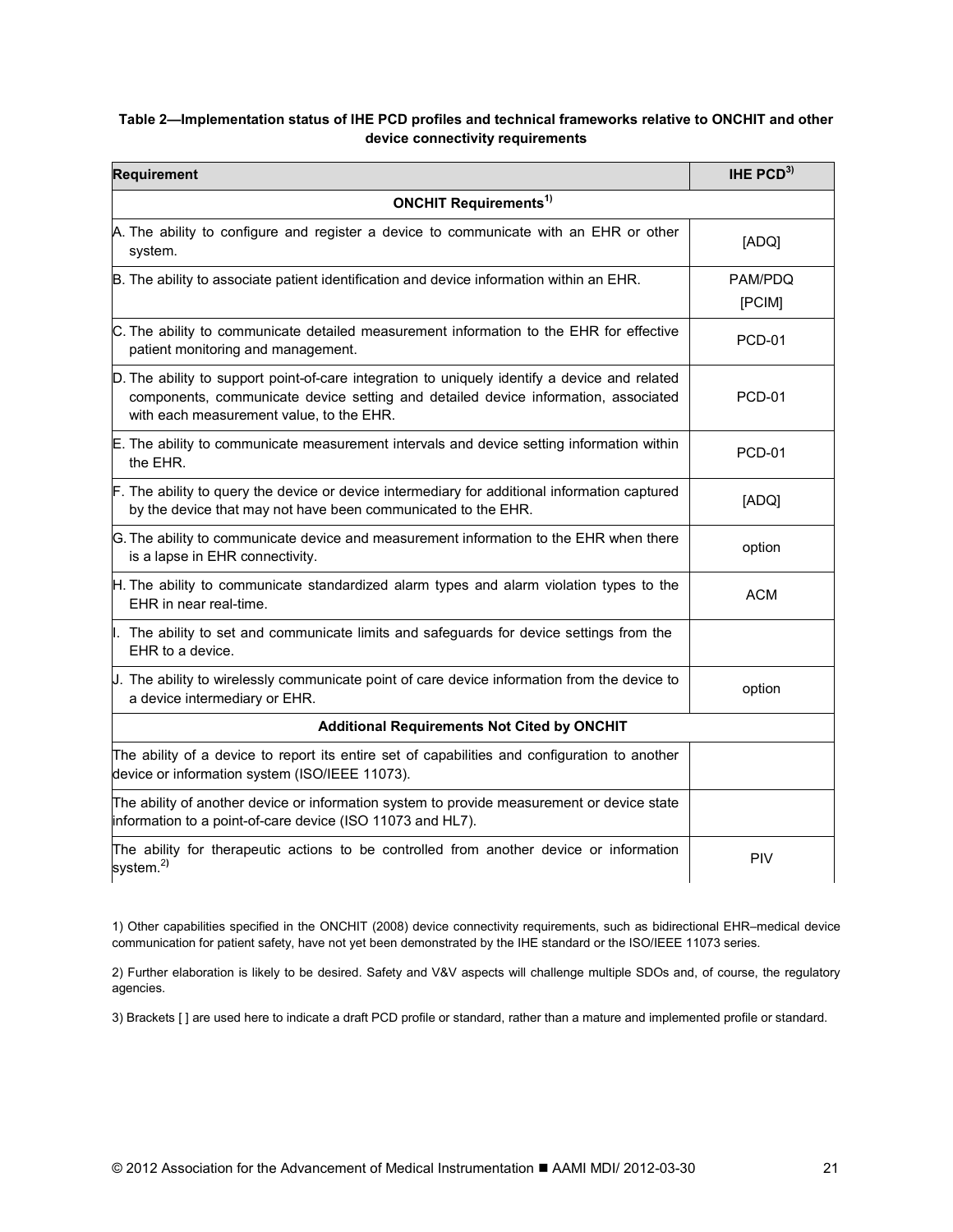<span id="page-31-0"></span>

**Figure 1—Clinical device connectivity: IHE profiles being demonstrated at HIMSS11 and underlying standards (Schluter and Sloane, 2010)**



**Figure 2—Personal health device connectivity: Continua Health Alliance guidelines (see Section 4.3.8) (Schluter and Sloane, 2010)**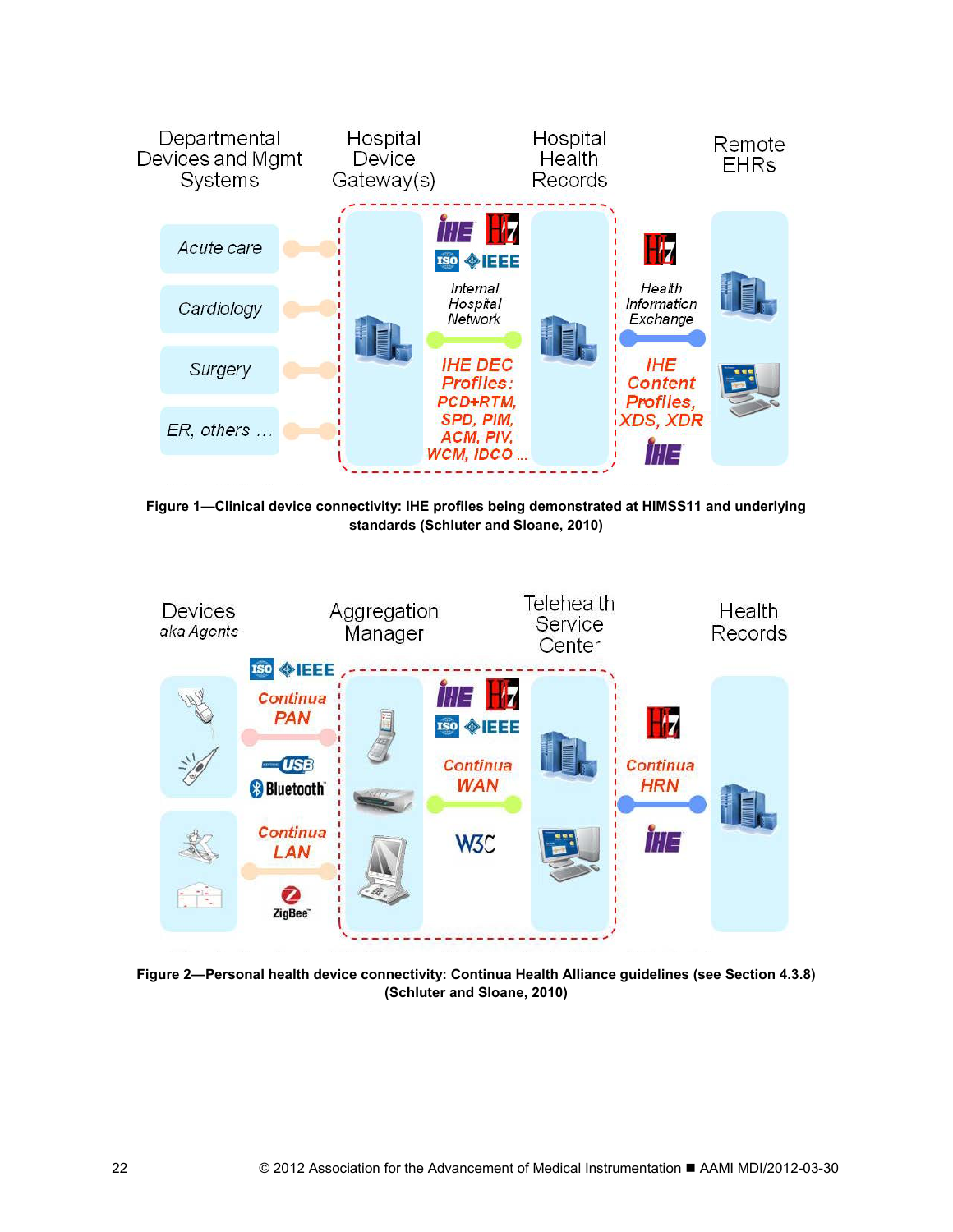#### <span id="page-32-0"></span>**4.3.4 ASTM Subcommittee F29.21**

ASTM Subcommittee F29.21, "Devices in the Integrated Clinical Environment," under the auspices of the MD PnP program, developed ASTM F2761, *Medical devices and medical systems—Essential safety requirements for equipment comprising the patient-centric integrated clinical environment (ICE)—Part 1: General requirements and conceptual model.* Published in 2009, this standard provides a high-level system architecture for medical device interoperability and references specific clinical scenarios. The ICE functional architecture involves a network controller interacting with devices (potentially using multiple communications protocols), a higher-level supervisory subsystem interacting with the clinical user, and control and safety features. This functional infrastructure is intended to support clinical "apps" such as safety interlocks, real-time decision support, and closed-loop control, as well as comprehensive data acquisition for adverse event analysis and equipment management. Additional parts of the standard are planned to further specify details.

It is important to note that the ASTM F2761 architecture is not a product architecture, but a functional architecture that provides a framework for describing the functions necessary to safely support medical device interoperability in patient-centric applications. The standard covers data logging, which is necessary for forensic analysis of adverse events and for the resolution of quality, safety, technical integration, and support issues across the spectrum of care.

The development of the technical content of the standard was supported in part by Massachusetts General Hospital's MD PnP (Medical Device "Plug-and-Play" Interoperability Program) and by Partners Healthcare and the Center for Integration of Medicine & Innovative Technology (CIMIT) in Boston. It was federally funded through research projects. The research program is also supported by a 5-year National Institutes of Health/Strategic Health IT Advanced Research Projects (SHARP) grant to develop high-acuity medical device interoperability solutions to improve clinical care and to advance related standards and technology. Additional funding at all levels—basic research, implementations, technology development—is currently being provided by NIST, the National Science Foundation, and the Department of Defense in order to advance development of ICE-compliant technologies.

#### **4.3.5 ISO Technical Committee 215**

The ISO/TC 215, Health informatics is the central venue for international standards relevant to HIT. Working Group 7 specifically addresses standards for medical device interoperability. To date, at least 93 standards have been published under the purview of ISO/TC 215, including the ISO/IEEE 11073 series. ISO/TC 215 supervises the work of nine Working Groups, which develop standards in the following areas:

- Data structure
- Data interchange
- Semantic content
- **Security**
- Pharmacy and medicines business
- **Devices**
- Business requirements for EHRs
- SDO harmonization

#### **4.3.6 (UL) Underwriters Laboratories**

UL has recently initiated a new standards activity in medical device interoperability: BSR UL 2800, *Standard for safety of interoperable medical devices interface standards (IMDIS) and guidelines.* This standard would define the safety and related specifications of medical device interfaces required when a device is declared an interoperable medical device. The standard will address the available medical device interface characteristics needed to operate under safe interoperable conditions. The standard will focus on the safety and risks mitigation associated with the interoperability of the medical device interface within an ICE implementation.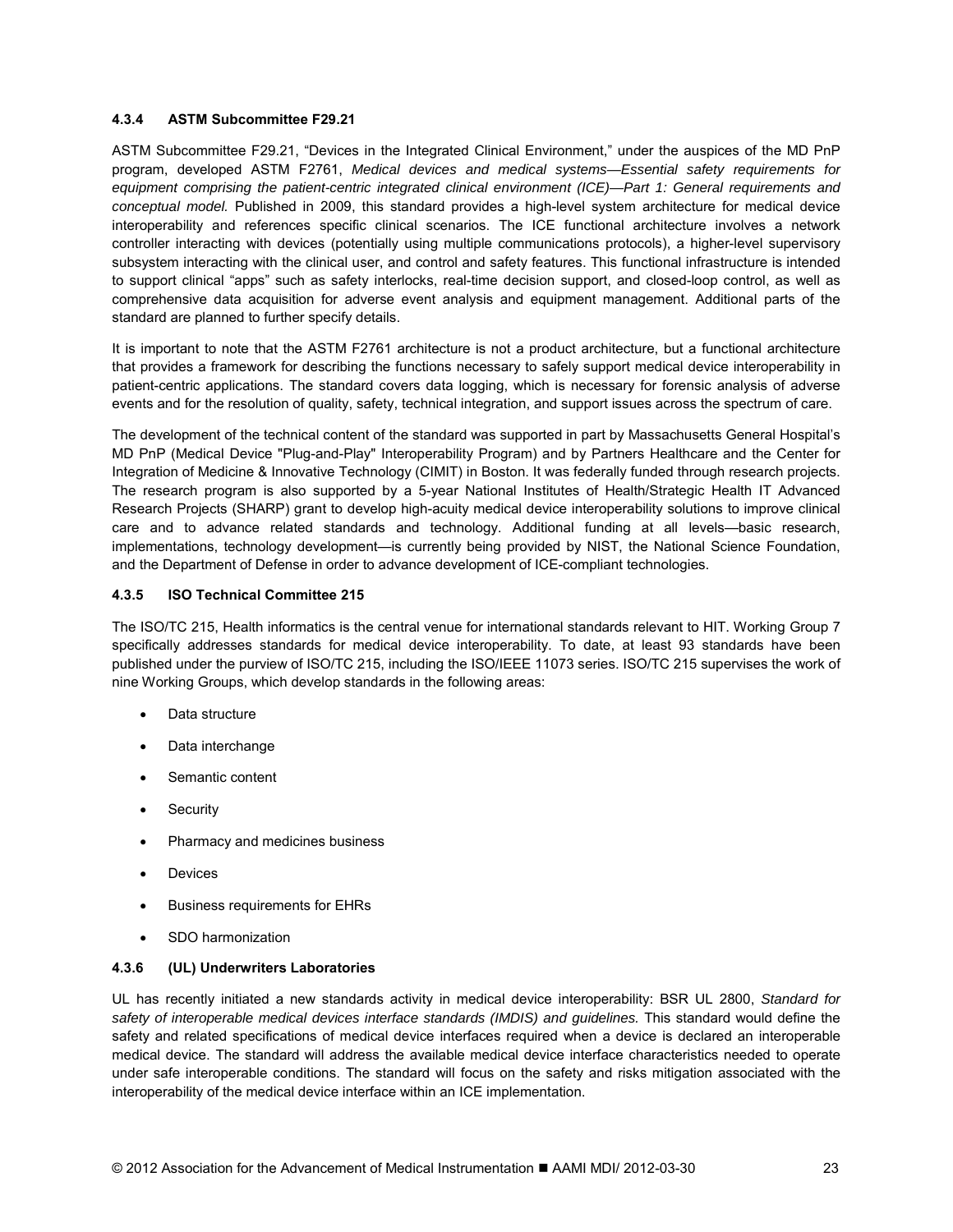<span id="page-33-0"></span>UL has extensive experience in providing services and creating standards in many areas, most relevantly including medical device manufacturer quality system education and consulting, embedded software development methodology, and infusion pump safety.

#### **4.3.7 DICOM ISO 12052:2006**

Within the field of health informatics this ISO 12052:2006 addresses the exchange of digital images, and information related to the production and management of those images, between both medical imaging equipment and systems concerned with the management and communication of that information.

ISO 12052:2006 is intended to facilitate interoperability of medical imaging equipment and information systems by specifying the following:

- a set of protocols to be followed by systems claiming conformance to this International Standard;
- the syntax and semantics of commands and associated information data models that ensure effective communication between implementations of this International Standard; and
- information that shall be supplied with an implementation for which conformance to this International Standard is claimed.

#### **4.3.8 National Institute of Standards and Technology (NIST)**

U.S. National Institute of Standards and Technology projects for advancing medical device communications include:

- collaboration with IHE on test tooling for conformance of HL7 messages to IHE PCD domain profiles; and
- collaboration with IEEE 11073 committees, the IHE PCD Device Point-of-Care Integration Work Group, and the Continua Health Alliance on software tools for constructing models of device capabilities and on conformance test tooling.

See (NIST, 2011).

#### **4.3.9 Continua Health Alliance**

The Continua Health Alliance is a non-profit industry consortium that takes a systems-level approach to home health interoperability. The Alliance does the following:

- gathers clinically relevant use cases;
- selects base standards;
- develops detailed implementation guidelines (see Figure 2, earlier in this chapter);
- conducts a testing and certification program;
- collaborates with regulatory authorities to clarify regulatory requirements; and
- markets and promotes a Continua logo that has wide recognition in the industry.

The Alliance has adopted the successful consumer electronics plug-and-play interoperability business model to use member dues to help create shareable resources and a self-sustaining business ecosystem. Although still relying heavily on volunteer effort, the Alliance's membership of more than 260 companies is sufficient to allow for use of consultants and vendors when appropriate.

The result of this effort is that there are now 28 certified Continua products representing 10 different device types. Eight products were approved in 2009, eleven in 2010, and nine in the first 6 months of 2011 (Continua, 2011).

#### **4.3.10 IEC Technical Committee 62**

IEC TC 62, Electrical equipment in medical practice, was established in 1968. It has four SCs (Subcommittees) that deal with very distinct domains and issue all its publications.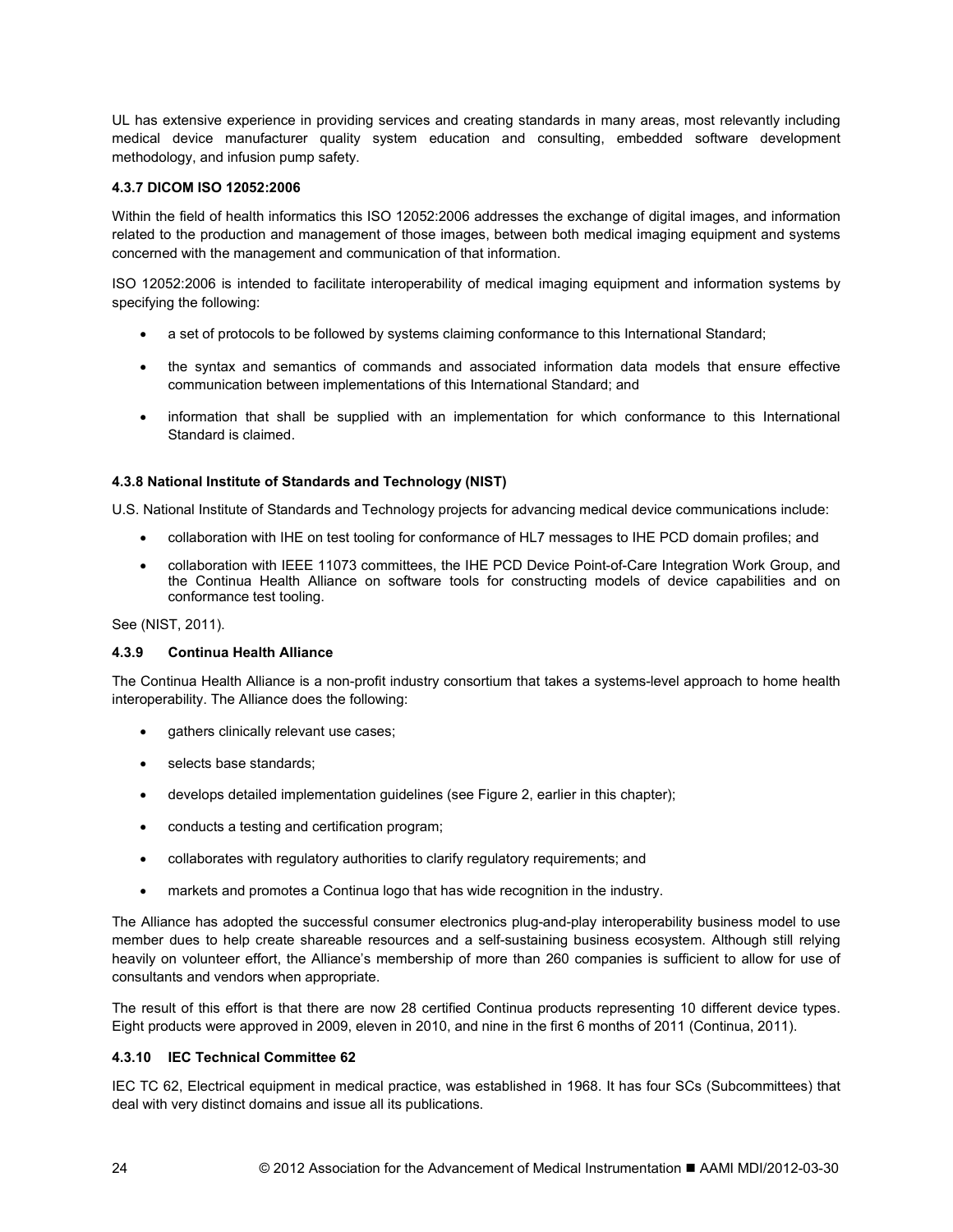<span id="page-34-0"></span>The preparation of International Standards for the design and production of electrical medical equipment requires the participation of many experts from the medical professions, industry, health-care establishments, the IT (information technology) and software worlds, and regulatory bodies. All take part or are represented in TC 62 and its SCs.

IEC/SC 62A is involved in a joint working group with ISO/TC 215 that develops standards information technology (IT) networks incorporating medical devices.

#### **4.3.11 West Wireless Health Institute**

The Institute's mission is to lower health care costs through technology and innovation. Founded in March 2009 by the Gary and Mary West Foundation, the independent nonprofit medical research organization is dedicated to innovating, validating, and advocating for the use of technologies including wireless medical devices to transform medicine.

The West Wireless Health Institute is committed to addressing the most pressing need in health care today affordability. To accomplish its mission of lowering health care costs, the Institute aims to catalyze a whole new ecosystem for low-cost health care innovation. The Institute is one of the only organizations in the world leading this charge. Interoperability is a critical component to lowering the cost of health care. Innovation at the Institute is focused on and is being translated into end-to-end solutions to meet the needs of patients, doctors and health care organizations—and with the rigor to ensure that these solutions are safe, secure, reliable and cost-effective.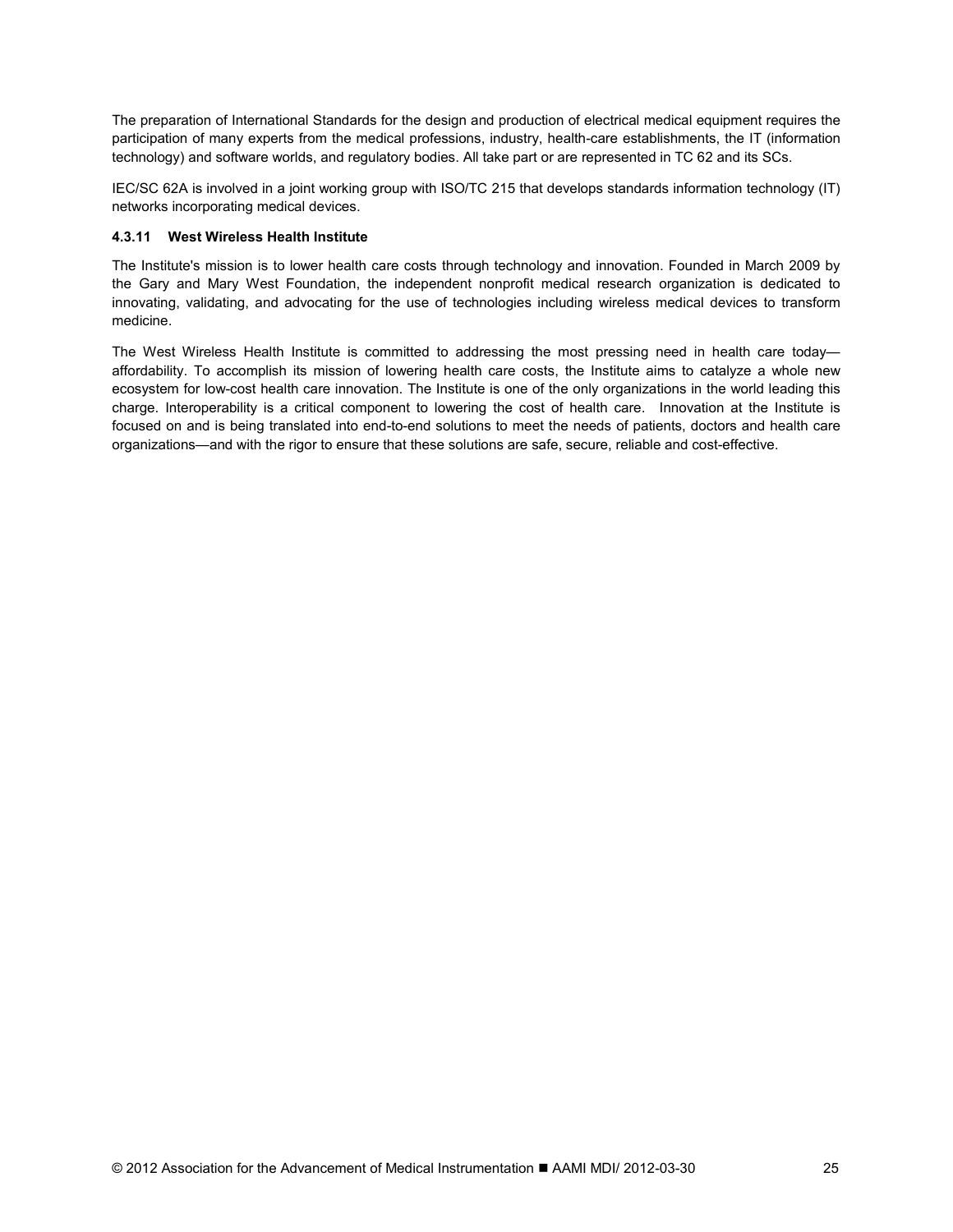#### <span id="page-35-0"></span>**5 Recommendations to AAMI**

#### **5.1 Overview**

HITI believes that AAMI can make significant contributions to medical device interoperability by focusing on its strengths:

- A strong clinical focus
- A long history in safety-based process and product standards
- Excellent working relationships with healthcare providers, medical device manufacturers, and other SDOs
- Knowledge of best practices for verification and validation
- Multi-disciplinary expertise

There are a large number of important and successful medical device interoperability, technology, engineering, and communication standards, and other work products. AAMI should not duplicate the work of IEEE, ASTM, IHE, DICOM / ISO 12052, or other ISO work, but should instead develop standards focused on specific clinical scenarios, leveraging existing technical interoperability standards when appropriate. Component and communication standards are not enough to attain the level of interoperability needed for the future of patient care. Newly developed system level standards, certification and independent accreditation could pave the way to the level of interoperability required to enable clinical decision support and other advanced care models involving interconnected medical devices. AAMI standards would be based on specific clinical functional requirements (use cases) and on non-functional requirements such as QoS, quality of measurement (precision and accuracy), and, most importantly, safety. Moreover, they would be based on a complete systems-level approach, follow systems engineering best practice, and incorporate standards for user interaction, patient interface, and device-to-device interoperability. The primary emphasis would be on ensuring that the resulting composite device can operate safely and effectively for a specific intended use. For example, if AAMI were to develop a standard to address the PCA clinical scenario (see Section 1.8), such a standard would describe the essential performance requirements for such a composite system: performance, QoS, and interoperability for each part of a composite solution. Standards like these might be recognized by regulatory bodies (e.g., the U.S. FDA), creating a uniform approach for ensuring the safety of composite systems.

HITI envisions an entire family of AAMI standards, each targeted at specific important clinical uses. These standards would draw on the same, or substantially similar, technically oriented interoperability standards—standards that are orthogonal to the AAMI-developed, clinically-based standards.

For such standards to be successful, there must be efficient and efficacious regulatory pathways for the approval of composite devices developed using these systems-level standards. Device manufacturers are already capable of creating composite devices using proprietary or standards-based interoperability standards, amongst their own devices or in close collaboration with business partners. However, such composite devices do not provide for the creation of open, multi-vendor composite devices, and they follow the same regulatory pathways as any medical device. Indeed, the current approach allows for no distinction between "medical device" and "composite medical device."

There is nothing wrong with such an approach, and device manufacturers do avail themselves of it. Unfortunately, this approach is not conducive to promoting the creation of innovative composite devices that meet urgent clinical needs, facilitated by the creation of rapid and affordable new clinical applications. A regulatory pathway that permits the creation and use of after-market composite devices is needed. Otherwise, manufacturers will not commit to building devices adhering to systems-level standards for composite devices, because there would be no market for such capability. Close involvement and commitment from regulatory agencies, particularly the U.S. FDA, is required. Fortunately, The Continua Health Alliance and The Center for Integration of Medicine & Innovative Technology (CIMIT) have convened two committees to address the regulatory pathway for interoperable medical devices: a group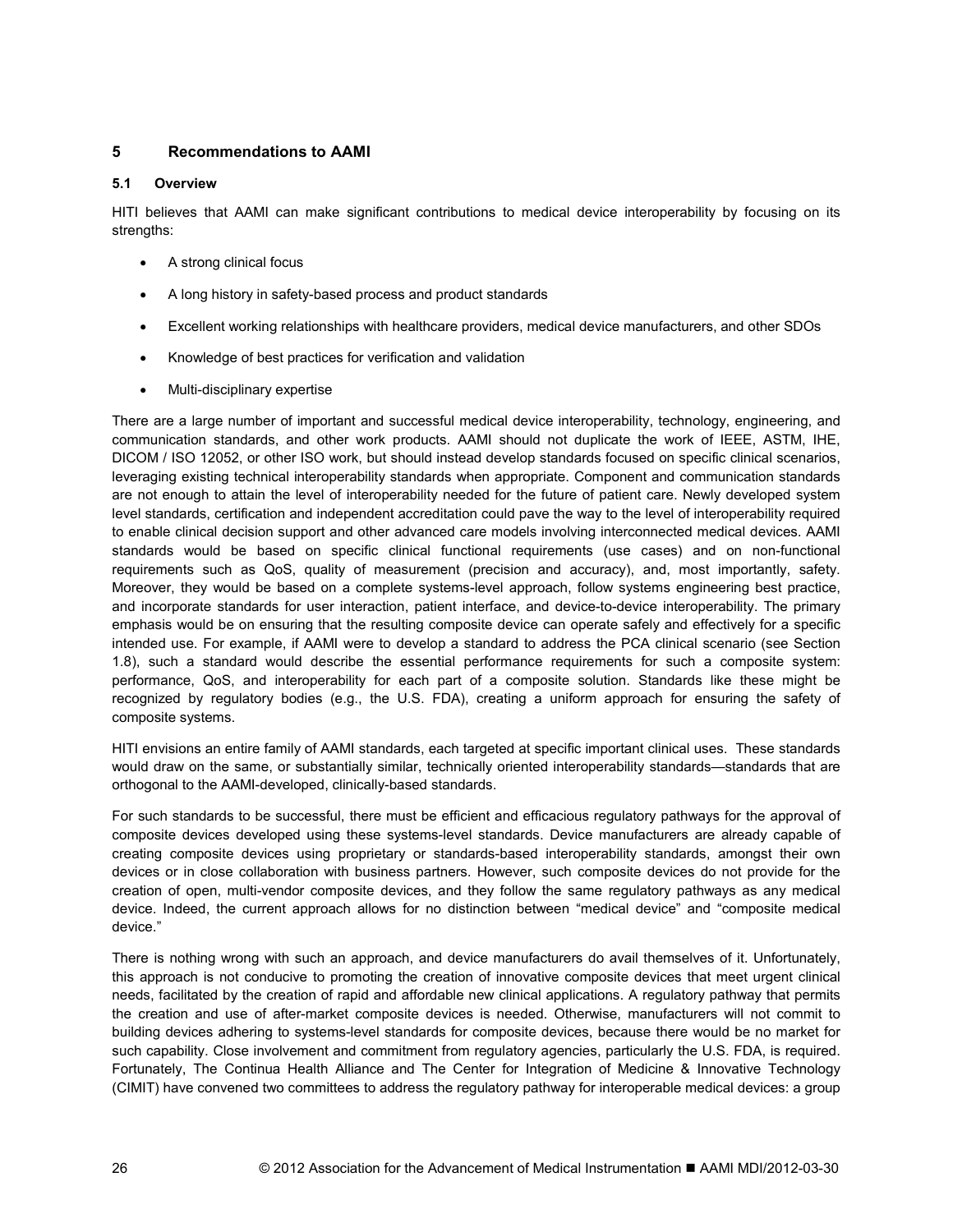<span id="page-36-0"></span>formed to develop prototype regulatory submission and the follow-on Medical Device Interoperability Safety Working group. AAMI should cooperate with these efforts.

Finally, standards and appropriate regulatory pathways are required but not sufficient to ensure success. There is a need to establish certification and accreditation processes and bodies, as well as educational programs. AAMI should rely on existing standards, profiles, design guidelines, systems level essential performance standards, best practices, and certification processes for composite devices. AAMI will identify gaps and develop clinical deliverables as necessary. While making contributions to systems-level, essential performance standards for composite devices, AAMI should cooperate with other groups to leverage their expertise. It is not in AAMI's best interest to compete with other organizations. Much more can be achieved through collaborative relationships.

#### **5.2 Standards collaboration**

In collaboration with other SDOs, AAMI will need to recommend appropriate standards for specific clinical uses. In situations where no standards exist, or existing standards are inadequate, AAMI will need to work with other SDOs to develop, supplement, or modify underlying standards; duplication should be avoided. AAMI and other SDOs could play the following roles:

- **AAMI:** systems-level standards, use cases, patient safety, V&V methodology, and technical education. AAMI could provide guidance to other SDOs on important clinical scenarios and promote the testing and improvement of clinical performance in composite devices.
- **ASTM:** high-acuity clinical use case development; requirements and architectural development for systems to serve safety interlock, closed-loop control, and related needs. ASTM F2761 architecture provides for the application of systems engineering best practices, compartmentalizes functions that enable key regulatory pathways, and provides a framework and technical environment for third-party clinical "app" development.
- **HL7:** enterprise integration, messaging and clinical documents.
- **IEEE:** device communication, nomenclature, and device models.
- **IHE:** profiling, enterprise connectivity, demonstration, and testing frameworks and tools.
- **ISO TC 215:** support of selection, continued development, and international propagation of ISO/IEEE 11073 standards.
- **UL:** testing and certification.
- **DICOM/ISO 12052 and NEMA/MITA:** image and clinical information interchange for image and radiotherapy. Interoperability for medical imaging and radiotherapy.
- **West Wireless:** Validation of new technologies using clinical and economic methods demonstrating safety, effectiveness and cost savings, advocacy, and promotion of innovation—particularly for wireless applications.

#### **5.3 Verification and validation**

Although it is tempting to think that any set of devices conforming to standards could be assembled to achieve a clinical purpose, ensuring that the resulting composite device is safe requires additional V&V effort. Normally, V&V is performed by a manufacturer when assembling a composite device, but in this case there is no manufacturer. HITI recommends that AAMI also develop process standards to ensure that specific combinations of conforming devices can be operated safely. Other organizations, including healthcare providers, can then implement the process and publish the results so that providers can be assured that specific combinations of assembled devices are safe.

#### **5.4 Process and organizational structure**

Because clinically based standards will apply to a wide variety of devices, AAMI will need to draw on multiple committees for expertise. It is likely that most of these standards will be developed through a joint working group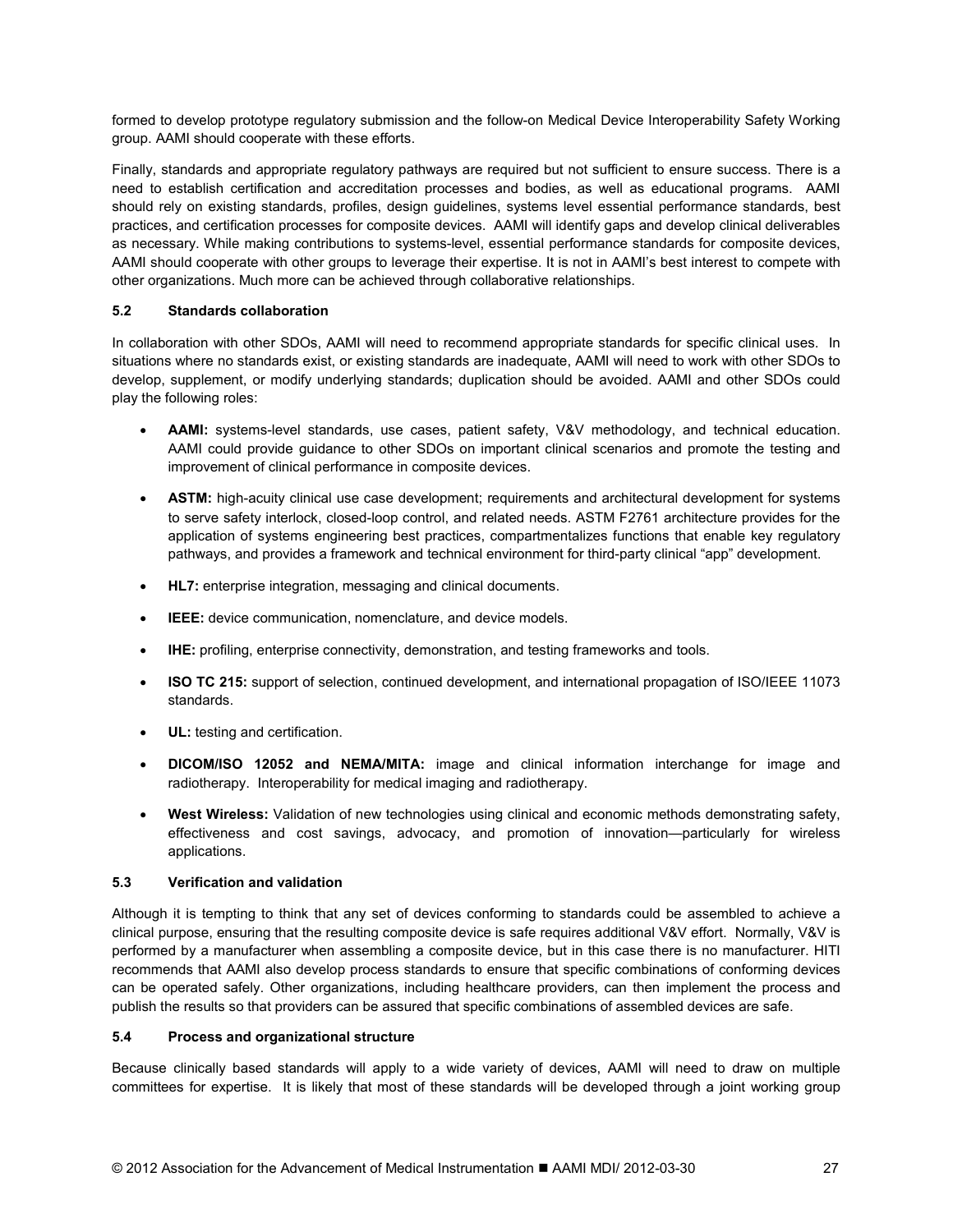<span id="page-37-0"></span>structure and will require formal liaison relationships with other SDOs. AAMI can provide broad and deep coordination of these efforts so that the resulting standards are part of a complete systems solution.

AAMI will also have to develop internal processes for collaborating with other SDOS, for selecting and profiling interoperability standards, and for coordinating committees in the development of systems-level standards for composite devices.

#### **5.5 Advantages**

The HITI recommended approach has many advantages and solves several problems:

- *It solves real clinical needs:* There are clinical uses that are currently not well supported by individual vendors or by medical device interoperability standards.
- *It ensures safety:* Although individual vendors can safely develop and support composite devices for clinical uses, it will be necessary to use systems engineering best practices to validate multi-vendor composite devices.
- *It leverages existing work in medical device interoperability while avoiding duplication of effort:* By focusing on clinically-based standards and safety, AAMI is free to rely on and leverage existing, well developed technical interoperability standards.
- *It encourages uptake of existing interoperability standards:* If standards address specific and real clinical needs, providers will request interoperability functionality, thereby creating economic incentives for vendors to leverage interoperability standards.

This approach also addresses the challenges identified in section 1.4:

• **Each new device integration is a custom installation requiring significant effort by implementers, even with widely accepted and widely used standards like HL7.**

Custom integration effort will be minimized by the development of essential performance standards to which medical device vendors build; accreditation bodies validate and certify specific combinations of devices. HDOs can have confidence that these composite systems will be safe and effective.

By developing essential performance standards to which medical device vendors build and that certification and accreditation bodies use for validating specific combinations of devices, custom integration effort will be minimized. HDOs can have confidence that these composite devices will be safe and effective.

• **Clinicians desiring to use a set of interoperable devices to fulfill a clinical need must wait for application vendors to develop new "drivers".**

Clinicians can rely on a common set of essential performance standards and devices compliant to them. No individual vendor is required to develop the entire suite of capabilities for urgent clinical requirements.

#### • **The complexity of device interfacing hinders research that could lead to improved patient care.**

While existing essential performance standards are unlikely to meet the needs of researchers exploring new applications, the existence of essential performance standards and certification and accreditation processes and organizations will encourage the development of medical devices designed for interoperability. A culture of medical device interoperability in the medical device marketplace will help accelerate research into new clinical applications.

#### • **The software-development effort and on-site customization required to integrate devices can create quality and performance issues that might lead to unsafe conditions.**

Essential performance, systems-level standards will describe not only the requirements for individual devices, but also requirements for the entire composite device. Systems engineering discipline in the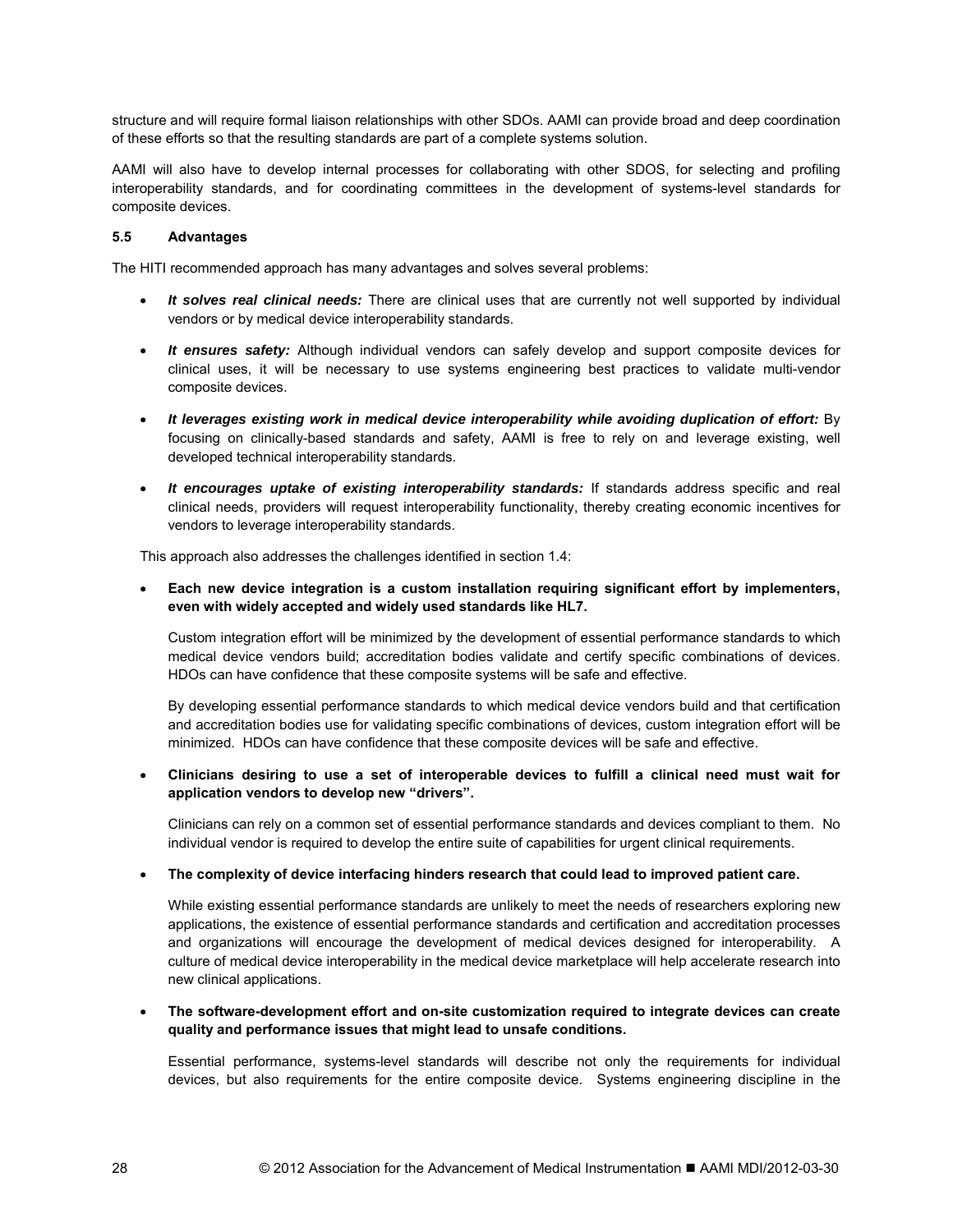development of standards will enhance quality and safety; effective certification and accreditation infrastructure will help enforce it.

#### • **System integration services are very costly to HDOs.**

Alone, medical devices designed for interoperability would reduce integration costs. However, standards describing the essential performance requirements of composite devices that meet the requirements for specific clinical scenarios enable any third party to integrate standards-compliant devices.

#### • **There is reduced assurance that all data are accurate and complete.**

Essential performance standards would describe the necessary conditions and context for accurate and complete operation.

#### • **All of the data required to address a clinical scenario might not be available, regardless of the integration effort expended.**

Essential performance standards would describe the preconditions for data availability.

#### • **Attempts to solve problems lead to finger pointing rather than solutions.**

While the impulse to assign blame for integration problems cannot be completely eliminated, well-defined standards that describe the required operation of individual devices, as well as the composite, will greatly reduce uncertainty as to which device may be causing a problem in integration.

#### • **There is too much complexity in maintaining each link in the communication chain.**

A standard would describe not just the underlying interoperability standards, but also constraints on how those standards are used. The performance entire composite device would be described and tested.

Finally, this approach fully utilizes AAMI's unique strengths. AAMI is uniquely qualified to develop standards requiring clinical, safety, and device expertise.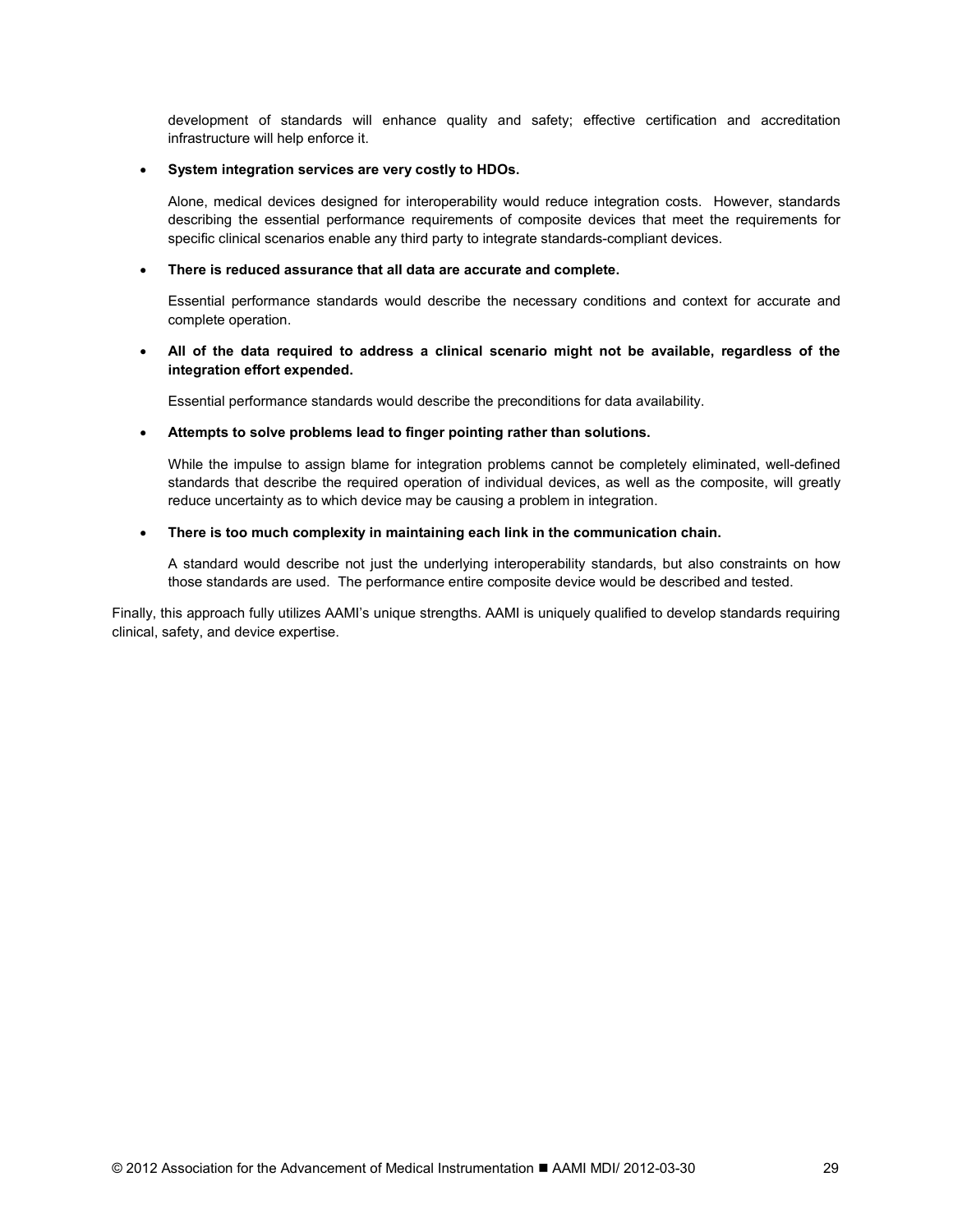#### <span id="page-39-0"></span>**6 References**

American Medical Association (2011). *AMA Policy on General Topics, H-480.953 Interoperability of Medical Devices*. Available at: http://www.ama-assn.org/ama/pub/about-ama/our-people/member-groups-sections/resident-fellowsection/advocacy-policy/policy-success.page. Accessed March 30, 2012

Association for the Advancement of Medical Instrumentation. *Infusing Patients Safely: Priority Issues from the AAMI/FDA Infusion Device Summit.* Arlington (VA): AAMI, 2010. Available at: [http://www.aami.org/m](http://www.aami.org/)eetings/summits/ infusionsummit/materials/AAMI\_FDA\_Summit\_Report.pdf. Accessed December 19, 2011.

ASTM International. *Medical devices and medical systems—Essential safety requirements for equipment comprising the patient-centric integrated clinical environment (ICE)—Part 1:General requirements and conceptual model.* ASTM F2761-09. West Conshohocken (PA): ASTM International, 2009.

AV Forums. *HDMI incompatibility problem*. Available at: [http://www.avforums.com/forums/tvs/422301-hdmi](http://www.avforums.com/forums/tvs/422301-hdmi-incompatibility-problem.html.%20Accessed%20December%2019)[incompatibility-problem.html. Accessed December 19,](http://www.avforums.com/forums/tvs/422301-hdmi-incompatibility-problem.html.%20Accessed%20December%2019) 2011.

Broder C. Healthcare IT groups wrestle with interoperability definition. *Healthcare IT News*, March 24, 2005. Available at: [http://www.healthcareitnews.com/news/healthcare-it-groups-wrestle-interoperability-definition. Accessed](http://www.healthcareitnews.com/news/healthcare-it-groups-wrestle-interoperability-definition.%20Accessed%20December%2019)  [December 19,](http://www.healthcareitnews.com/news/healthcare-it-groups-wrestle-interoperability-definition.%20Accessed%20December%2019) 2011.

Calkins PM, McMurray S, McDowell D, Bingle GJ, and Birk C. Hospital coalition group endorses APSF recommendations for PCA monitoring. APSF Newsletter, 25(1), Spring 2010. Available at: recommendations for PCA monitoring. APSF [http://www.apsf.org/newsletters/html/2010/spring/12\\_coalition.htm. Accessed December 19,](http://www.apsf.org/newsletters/html/2010/spring/12_coalition.htm.%20Accessed%20December%2019) 2011.

Callan C. An analysis of complaints and complications with patient-controlled analgesia. In: Ferrante FM, Ostheimer GW, and Covino BG (eds*.). Patient-Controlled Analgesia.* Oxford (UK): Blackwell Scientific Publications, 1990, pp. 139–150.

CFR—Code of Federal Regulations Title 21, 820.3, Revised April 1, 2011. Food and Drugs, Chapter I—Food and Drug Administration, Department of Health and Human Services, Subchapter H—Medical Devices, Quality *System Regulation Definitions.* Available at:

http://www.accessdata.fda.gov/scripts/cdrh/cfdocs/cfcfr/CFRSearch.cfm?CFRPart=820&showFR=1. Accessed March 29, 2012.

Commission on Systemic Interoperability. *Ending the document game: Connecting and transforming your healthcare through information technology.* Washington (DC): U.S. Government Printing Office, 2005. Available at: [http://endingthedocumentgame.gov/PDFs/entireReport.pdf. Accessed December 19,](http://endingthedocumentgame.gov/PDFs/entireReport.pdf.%20Accessed%20December%2019) 2011.

Continua Health Alliance. *Product showcase*. Available at: <http://www.continuaalliance.org/products/> productshowcase.html. Accessed December 19, 2011a.

Continua Health Alliance. [Various white papers.] Available at: [http://www.continuaalliance.org/connected-health](http://www.continuaalliance.org/connected-health-vision/whitepapers.html.%20Accessed%20December%2019)[vision/whitepapers.html. Accessed December 19,](http://www.continuaalliance.org/connected-health-vision/whitepapers.html.%20Accessed%20December%2019) 2011b.

ECRI Institute. Top 10 health technology hazards for 2011. *Health Devices*, 39, November 2010.

ECRI Institute. Look Who's Talking: A Guide to Interoperability Groups and Resources. *Health Devices,* June 2011; 40(6): 190-197

Goldman JM, and Robkin M. MD FIRE Contracting Language. *Medical Device Free Interoperability Requirements for the Enterprise*. V 1.5. First Release: October 2008. Available at: http://mdpnp.org/mdfire.php. Accessed December 19, 2011.

Hankin CS, Schein J, Clark JA, and Panchal S. Adverse events involving intravenous patient-controlled analgesia. *Am J Health-System Pharm*, 64:1492–1499, July 2007.

Harrington J, et al. The Andover Working Group—Accelerating the implementation of standards. *Int J Med Informatics,* 48:137–143, 1998.

Health Information and Management Systems Society (HIMSS). Interoperability Definition and Background. Approved<br>by HIMSS Board of Directors 06/09/05. Available at: http://www.himss.org/content/files/ by HIMSS Board of Directors 06/09/05. Available at: <http://www.himss.org/content/files/> interoperability\_definition\_background\_060905.pdf. Accessed December 19, 2011.

Heubusch K. Interoperability: What it means, why it matters. *J AHIMA*, 77(1):26–30, January 2006. Available at: [http://library.ahima.org/xpedio/groups/public/documents/ahima/bok1\\_028957.hcsp?dDocName=bok1\\_028957.](http://library.ahima.org/xpedio/groups/public/documents/ahima/bok1_028957.hcsp?dDocName=bok1_028957) Accessed December 19, 2011.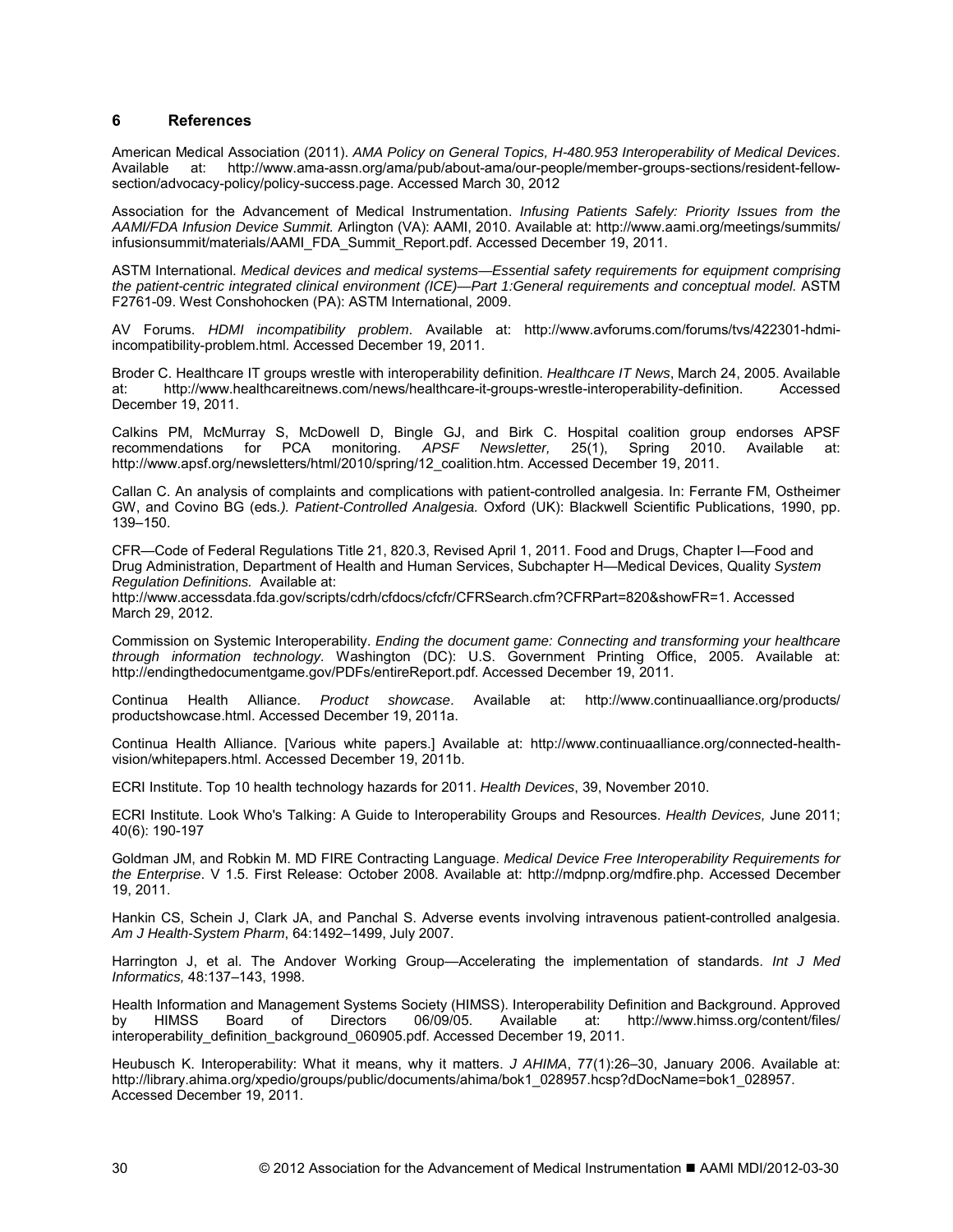HIMSS Electronic Health Record Vendor Association. *White Paper on Interoperability*. April 29, 2005. Available at: http:/www.himssehra.org/docs/EHRVAExpandedPositionStatementfinal042905.pdf. Accessed December 19, 2011.

Health Level Seven International. *Version 3 standard: Reference information model, Release 1*. ANSI/HL7 V3 RIM, R1-2003. Ann Arbor (MI): Health Level Seven International, 2003.

Hicks RW, Sikirica V, Nelson W, Schein JR, and Cousins DD. Medication errors involving patient-controlled analgesia. *Am J Health-System Pharm*, 65(5):429–440, March 2008.

Integrating the Healthcare Enterprise (IHE). *IHE-PCD User Handbook 2011 Edition rev. 2.0* (June 2011). Available at: ftp://ftp.ihe.net/Patient\_Care\_Devices/Handbooks/ihe\_pcd\_users\_handbook\_2011edition\_v2.0.doc Accessed March 27, 2012

Institute of Electrical and Electronics Engineers (IEEE). *Health informatics—Point-of-care medical device communication—Part 10101: Nomenclature.* ISO/IEEE 11073-10101:2004. New York (NY): IEEE, 2004.

Institute of Electrical and Electronics Engineers (IEEE). *Health informatics—Point-of-care medical device communication—Part 10201: Domain information model.* ISO/IEEE 11073-10201:2004. New York (NY): IEEE, 2004.

International Standards Organization (ISO). *Health informatics--Digital imaging and communication in medicine (DICOM) including workflow and data management.* DICOM ISO 12052:2006*.*

Kidson A. IBIS World Industry Report 33911a, IBISWorld, 2009.

Leape. Reporting of adverse events. *NEJM*, 347(20):1633–1638, November 2002.

Lin L, Isla R, Doniz K, Harkness H, Vincente K, and Doyle D. Apply human factors to the design of medical equipment: patient-controlled analgesia*. J Clin Monitoring and Computing*, 14:253–263, 1998.

Lin L, Vincente K, and Doyle D. Patient safety, potential adverse drug events, and medical device design: a human factors engineering approach. *J. Biomed Informatics*, 34:274–284, 2001.

Moorman B. Medical device interoperability: Overview of key initiatives. *BI&T,* April/May 2010.

National Institute of Standards and Technology (NIST). Medical Device Communications Testing Project. Available at[: http://hit-testing.nist.gov/medical devices/. Accessed December 15,](http://hit-testing.nist.gov/medical%20devices/.%20Accessed%20December%2015) 2011.

Networking and Information Technology Research and Development Program, High Confidence Software and Systems Coordinating Group. *High-confidence medical devices: Cyber-physical systems for 21st century health care, A research and development needs report.* Arlington (VA): NITRD, February 2009. Available at: [http://www.nitrd.gov/About/MedDevice-FINAL1-web.pdf. Accessed December 19,](http://www.nitrd.gov/About/MedDevice-FINAL1-web.pdf.%20Accessed%20December%2019) 2011.

Office of the National Coordinator for Health Information Technology (ONCHIT), U.S. Department of Health and Human Services. Common Device Connectivity. AHIC Extension Gap. December 31, 2008. Available at: [http://healthit.hhs.gov/portal/server.pt/gateway/PTARGS\\_0\\_10731\\_848117\\_0\\_0\\_18/ComDevFinalExtGap.pdf.](http://healthit.hhs.gov/portal/server.pt/gateway/PTARGS_0_10731_848117_0_0_18/ComDevFinalExtGap.pdf.%20Accessed%20December%2019)  [Accessed December 19,](http://healthit.hhs.gov/portal/server.pt/gateway/PTARGS_0_10731_848117_0_0_18/ComDevFinalExtGap.pdf.%20Accessed%20December%2019) 2011.

Office of the National Coordinator for Health Information Technology (ONCHIT), U.S. Department of Health and Human Services. Common Device Connectivity. AHIC October 6, 2009. Available at: Common Device Connectivity. AHIC October 6, 2009. Available at: [http://healthit.hhs.gov/portal/server.pt/community/use\\_cases\\_and\\_requirements\\_documents/1202/common\\_device\\_c](http://healthit.hhs.gov/portal/server.pt/community/use_cases_and_requirements_documents/1202/common_device_connectivity/15659.%20Accessed%20December%2019) [onnectivity/15659. Accessed December 19,](http://healthit.hhs.gov/portal/server.pt/community/use_cases_and_requirements_documents/1202/common_device_connectivity/15659.%20Accessed%20December%2019) 2011.

Paul J, Sawhney M, Beattie W, and McLean R. Critical incidents amongst 10033 acute pain patients. *Can J. Anesth*, 51:A22, 2004.

Schimpff SC. *The Hospital of the Future: Megatrends, Driving Forces, Barriers to Implementation, Overarching Perspectives, Major Trends into the Future, Implications for TATRC and Specific Recommendations for Action.* Final Report. Telemedicine and Advanced Technology Research Center, U.S. Army Medical Research and Materiel Command, October 2008, p. 86. Available at: [http://www.tatrc.org/docs/hof\\_report\\_08.pdf. Accessed December 19,](http://www.tatrc.org/docs/hof_report_08.pdf.%20Accessed%20December%2019) 2011.

Schluter P, and Sloane E. *Leveraging Standards to Achieve Cost-effective Chronic Care Monitoring,* presented at the HIMSS10 Annual Conference and Exposition, Atlanta, GA, March 2010.

Syed S, Paul JE, Hueftlein M, and Kampf M. Morphine overdose from error propagation on an acute pain service. *Can J. Anesth*, 53(6):586–590, June 2006.